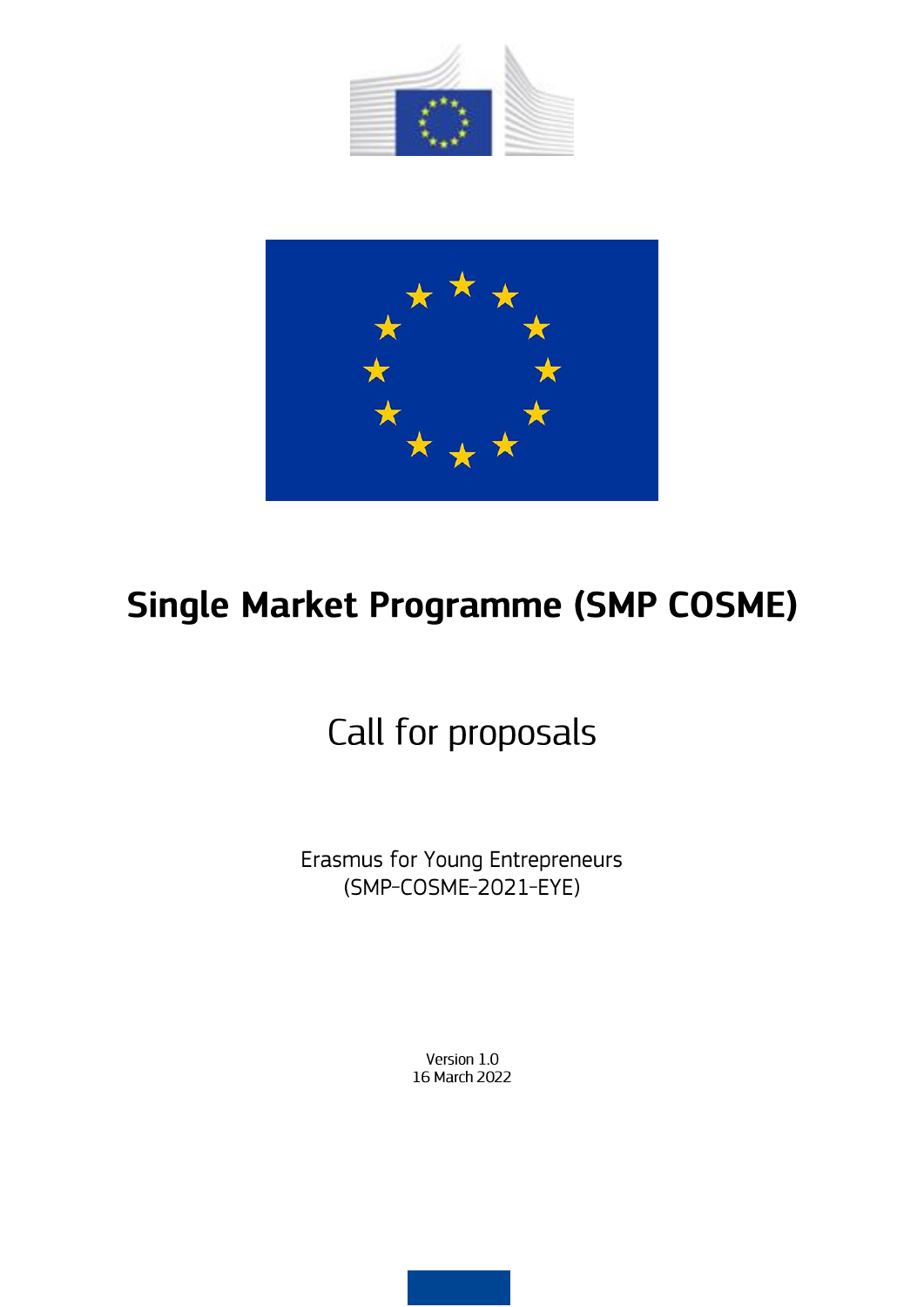| <b>HISTORY OF CHANGES</b> |                                                    |                            |  |
|---------------------------|----------------------------------------------------|----------------------------|--|
| <b>Version</b>            | <b>Publication</b><br><b>Change</b><br><b>Date</b> |                            |  |
| 1.0                       | 16.03.2022                                         | Initial version (new MFF). |  |
|                           |                                                    | ٠                          |  |
|                           |                                                    | ٠                          |  |
|                           |                                                    | ٠                          |  |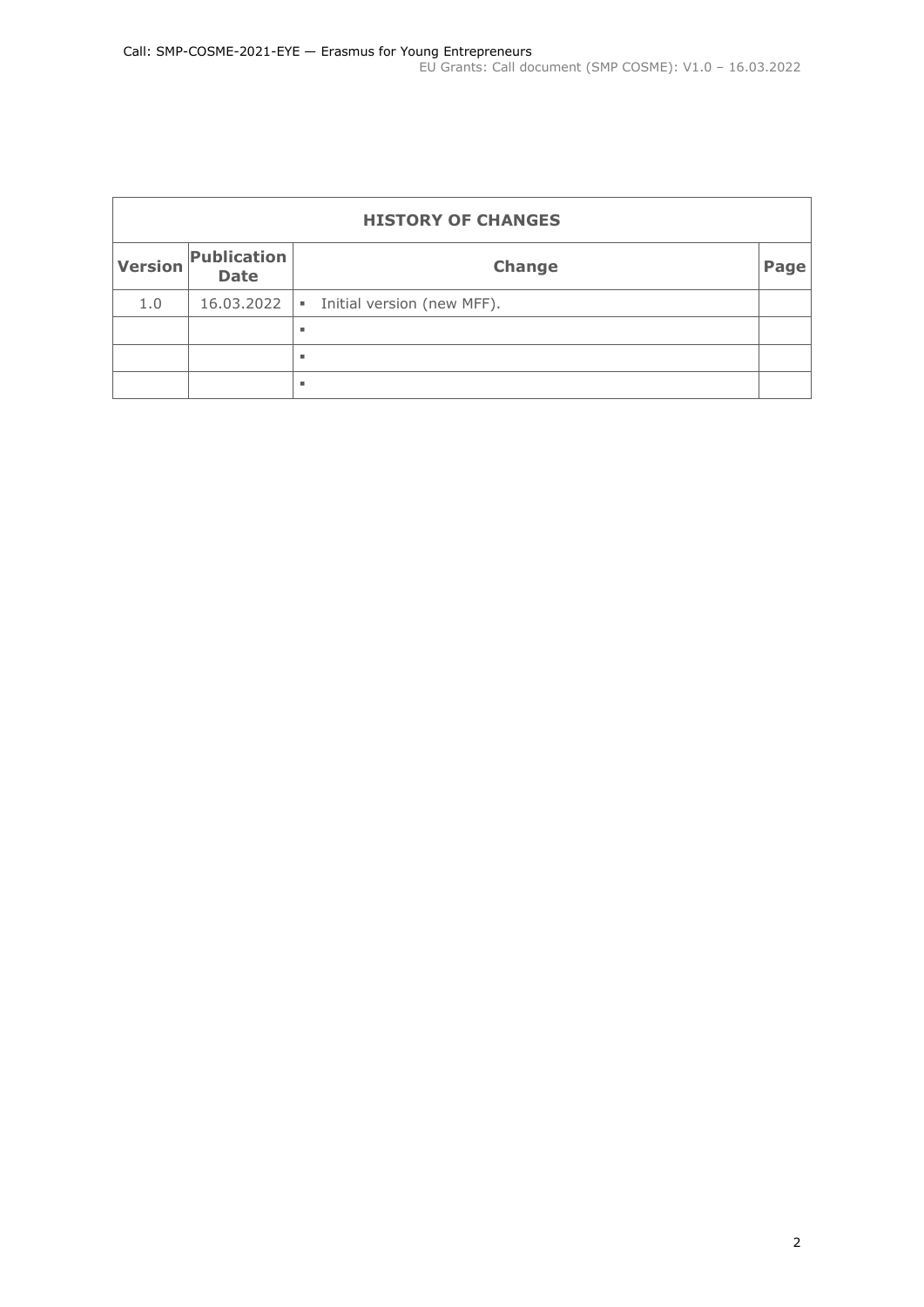

#### EUROPEAN INNOVATION COUNCIL **AND SMEs EXECUTIVE AGENCY (EISMEA)**

EISMEA.I - Innovation ecosystems, SMP/Entrepreneurship and Consumers<br>EISMEA.I.02 -SMP/COSME Pillar

# **CALL FOR PROPOSALS**

#### **TABLE OF CONTENTS**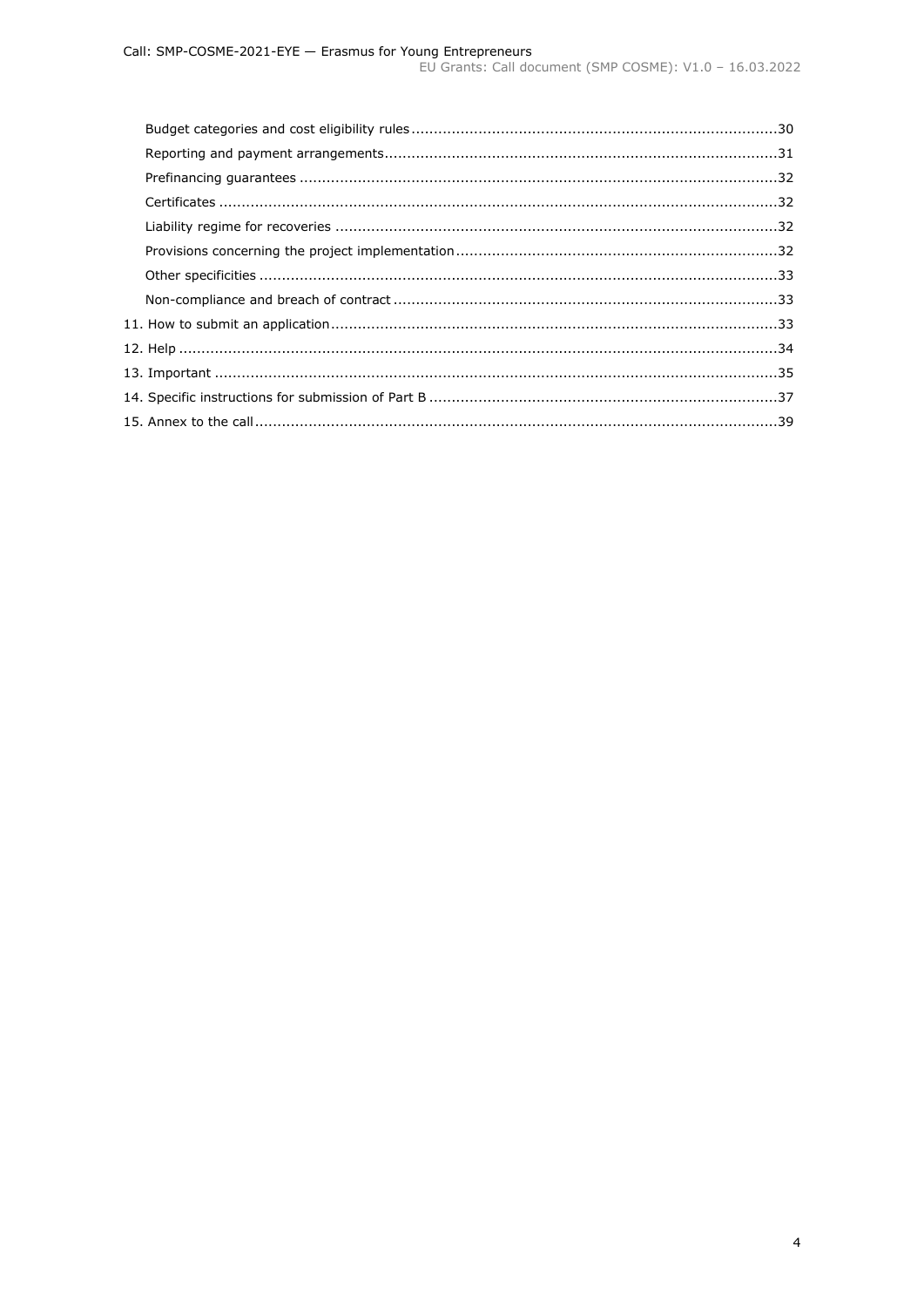# <span id="page-4-0"></span>**0. Introduction**

This is a call for proposals for EU **action grants** under the Competitiveness of Enterprises and SMEs part of the **Single Market Programme** (**SMP COSME)**.

The regulatory framework for this EU Funding Programme is set out in:

- − Regulation 2018/1046 [\(EU Financial Regulation\)](https://eur-lex.europa.eu/legal-content/EN/ALL/?uri=CELEX:32018R1046&qid=1535046024012)
- − the basic act (Single Market Programme (SMP) Regulation EU [\(2021/690](https://eur-lex.europa.eu/legal-content/EN/ALL/?uri=uriserv:OJ.L_.2021.153.01.0001.01.ENG)<sup>1</sup>).

The call is launched in accordance with the 2021-2024 SMP Work Programme<sup>2</sup> and will be managed by the **European Innovation Council and SMEs Executive Agency (EISMEA)** ('Agency').

The call covers the following **topics**:

#### − **SMP-COSME-2021-EYE— Erasmus for Young Entrepreneurs**

Applicants cannot submit more than one proposal under this call. Multiple proposals will be rejected.

Applicants may not participate in several proposals. Nevertheless, if this happens, the respective organisation will be excluded from all the proposals it applied. The respective consortia affected by the exclusion of (a) partner(s) must still fulfil all eligibility criteria as stipulated in section 6 to be considered eligible.

*Applicant consortia have to apply for one of two types of projects: large or small projects with different minimum targets and different maximum grant amounts (see section 2.3.2 Expected results at project level). All projects will be required to implement the same type of activities as stipulated in this call.* 

We invite you to read the **call documentation** on the Funding & Tenders Portal Topic page carefully, and in particular this Call Document, the Model Grant Agreement, the [EU Funding & Tenders Portal Online Manual](https://ec.europa.eu/info/funding-tenders/opportunities/docs/2021-2027/common/guidance/om_en.pdf) and the [EU Grants AGA](https://ec.europa.eu/info/funding-tenders/opportunities/docs/2021-2027/common/guidance/aga_en.pdf) — Annotated [Grant Agreement.](https://ec.europa.eu/info/funding-tenders/opportunities/docs/2021-2027/common/guidance/aga_en.pdf)

These documents provide clarifications and answers to questions you may have when preparing your application:

- − the Call Document outlines the:
	- background, objectives, scope, activities that can be funded and the expected results (sections 1 and 2)
	- timetable and available budget (sections 3 and 4)
	- admissibility and eligibility conditions (including mandatory documents; sections 5 and 6)

Regulation (EU) [2021/690](https://eur-lex.europa.eu/legal-content/EN/TXT/?uri=CELEX%3A32021R0690) of the European Parliament and of the Council of 28 April 2021 establishing a programme for the internal market, competitiveness of enterprises, including small and mediumsized enterprises, the area of plants, animals, food and feed, and European statistics (Single Market Programme) and repealing Regulations (EU) No 99/2013, (EU) No 1287/2013, (EU) No 254/2014 and (EU) No 652/2014 (OJ *L 153, 3.5.2021, p.1*).

<sup>2</sup> Annex II to Commission Implementing Decision C(2021) 3046 final of 06.05.2021 concerning the adoption of the work programme for 2021-2024 and the financing decision for the implementation of the Single Market Programme (SMP – COSME Pillar) as last amended by Commission Implementing Decision C(2021) 6940 final of 29.09.2021.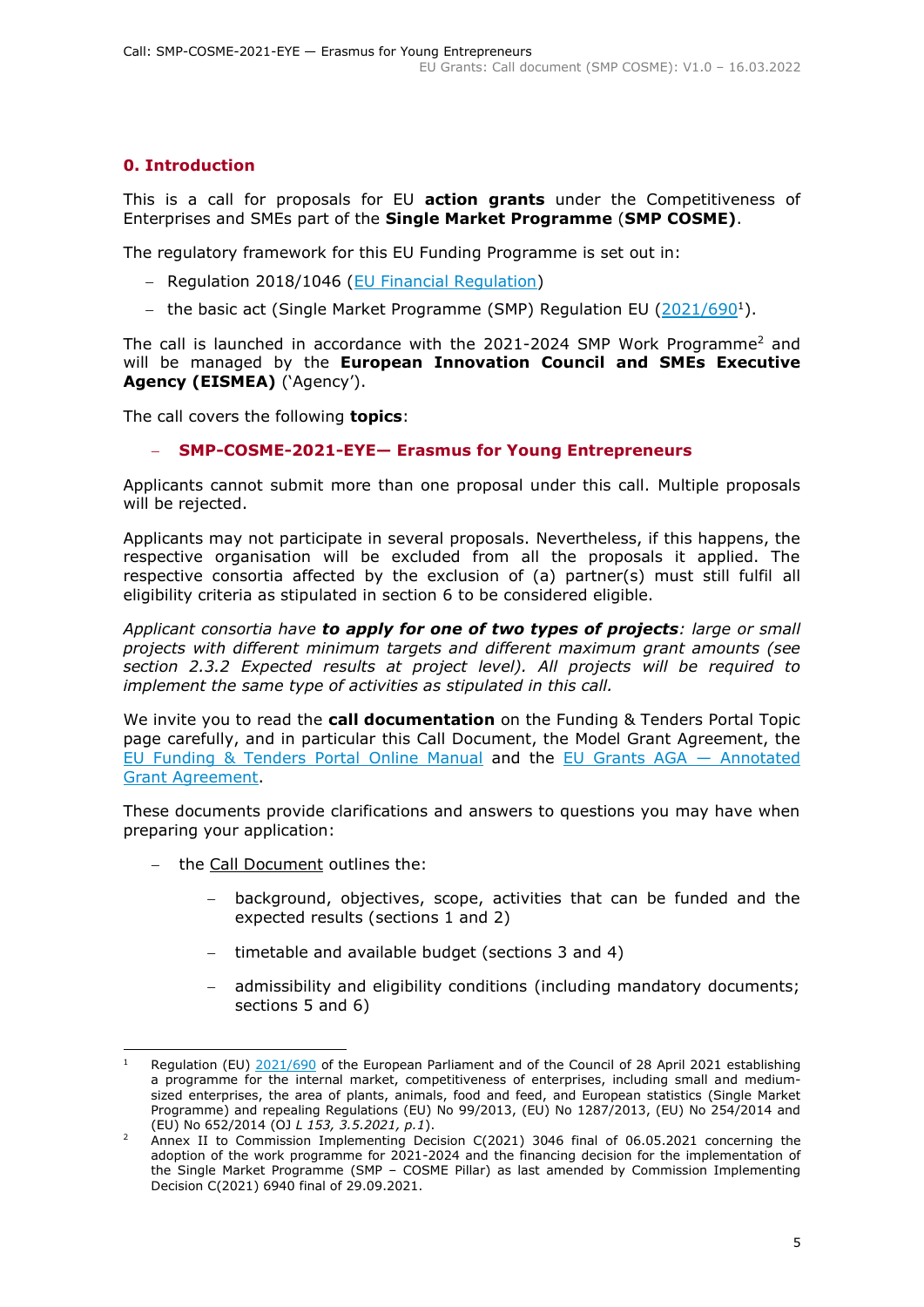- − criteria for financial and operational capacity and exclusion (section 7)
- evaluation and award procedure (section 8)
- − award criteria (section 9)
- − legal and financial set-up of the Grant Agreements (section 10)
- how to submit an application (section 11)
- − the Online Manual outlines the:
	- − procedures to register and submit proposals online via the EU Funding & Tenders Portal ('Portal')
	- − recommendations for the preparation of the application
- the AGA Annotated Grant Agreement contains:
	- − detailed annotations on all the provisions in the Grant Agreement you will have to sign in order to obtain the grant *(including cost eligibility, payment schedule, accessory obligations, etc)*.

You are also encouraged to visit the **[EISMEA](https://eismea.ec.europa.eu/programmes/single-market-programme/support-smes_en)** website to consult the list of projects funded previously.

#### <span id="page-5-0"></span>**1. Background**

#### <span id="page-5-1"></span>Introduction

Small and medium-sized enterprises (SME) play a crucial role in reaching the objectives of the [2020 SME Strategy](https://ec.europa.eu/info/sites/default/files/communication-sme-strategy-march-2020_en.pdf) and the [Industrial Strategy.](https://ec.europa.eu/info/sites/default/files/communication-new-industrial-strategy.pdf) Whereas they are considered as crucial engines for growth and job creation, their competitiveness is affected by a limited exploitation of international opportunities and innovation prospects in the Single Market and beyond.

In June 2008, the European Commission adopted the 'Small Business Act' for Europe (SBA), recognising the central importance of small and medium-sized enterprises (SMEs) in the EU economy. Principle I of the SBA sets out to 'create an environment in which entrepreneurs can thrive and entrepreneurship is rewarded'. As a concrete follow-up to this aim, the Commission launched the pilot project 'ERASMUS for Young Entrepreneurs' in 2008. It operated mainly on the basis of call for proposals whereby Intermediary Organisations (IOs) were selected to manage the programme locally. After the successful implementation of several calls for proposals, the programme showed promising results. Consequently, the action was turned into a more consolidated programme under the Entrepreneurship and Innovation Programme (CIP). In 2014, the Council and the European Parliament adopted the Programme for the Competitiveness of Enterprises and Small and Medium-sized Enterprises  $(COSME)^3$ , and the mobility of entrepreneurs is among the actions to promote entrepreneurship. The COSME Programme aimed to promote growth and to strengthen the competitiveness and sustainability of enterprises in the European Union.

In November 2016, the European Commission adopted a communication on "Europe's next leaders: the Start-up and Scale-up Initiative<sup>"4</sup>. This communication confirms

<sup>3</sup> Regulation (EU) No 1287/2013 of 11 December 2013 (OJ L 347/33 of 20.12.2013).

<sup>4</sup> COM(2016) 733 final of 22.11.2016 Communication from the Commission to the Council, the European Parliament, the European Economic and Social Committee and the Committee of the Regions "Europe's next leaders: the Start-up and Scale-up Initiative".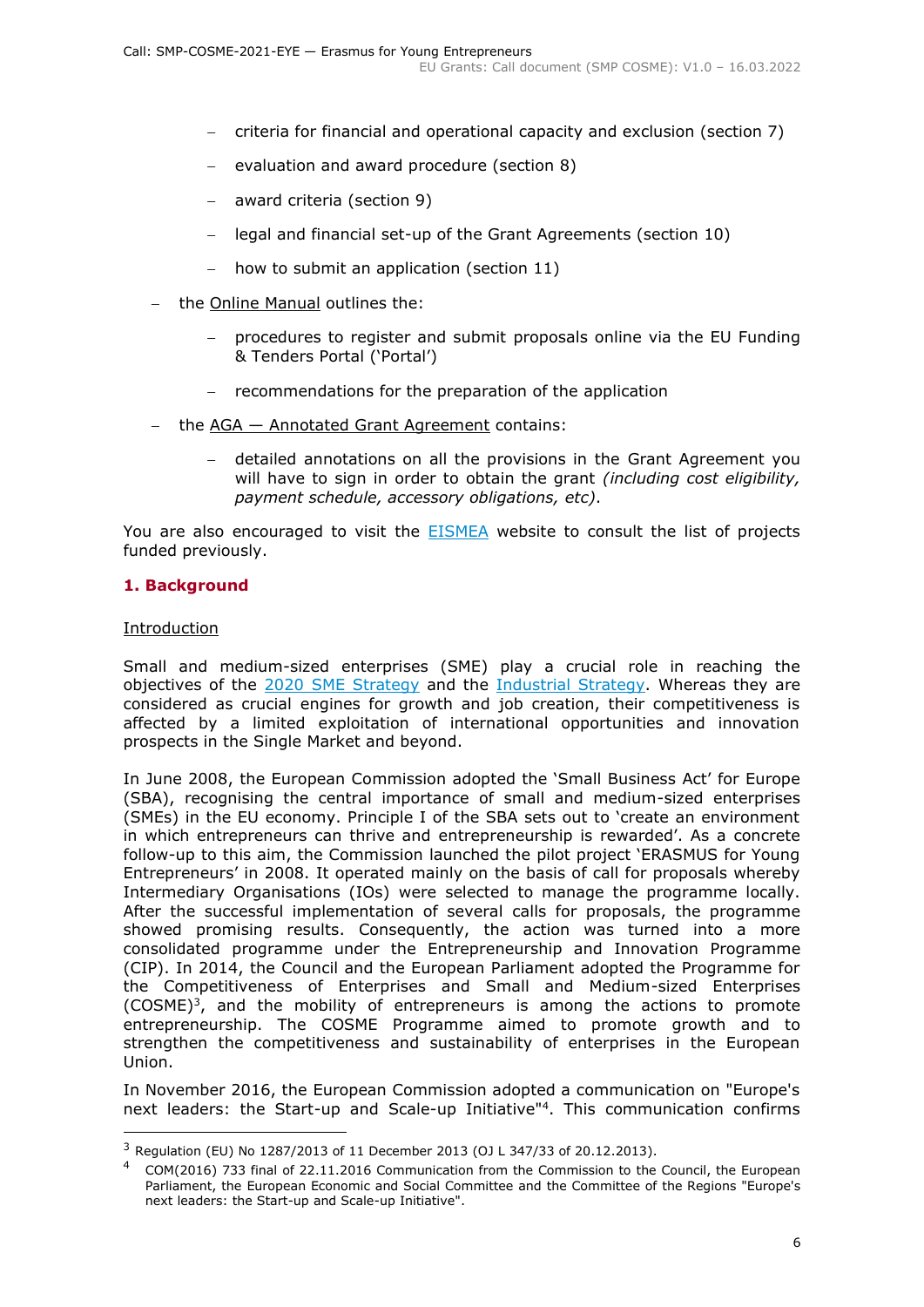among others the importance of connecting start-ups with the right partners in order to simplify their life.

In March 2020, the European Commission adopted its new SME Strategy for a sustainable and digital Europe<sup>5</sup>, where it reiterates the importance of improving access to markets for European SMEs, start-ups and entrepreneurs on a European and global scale.

Since its launch in 2009, the [Erasmus for Young Entrepreneurs](https://www.erasmus-entrepreneurs.eu/) programme has played an important role in facilitating the exchange of knowledge and experience between European SME owners providing them with first-hand experience on how to start, grow and innovate their business. It facilitated cross-border matching of new and aspiring entrepreneurs with experienced host entrepreneurs. By doing so, it supported new entrepreneurs to improve their ability to develop their entrepreneurial know-how, skills and attitudes and to improve their technological capacity and enterprise management.

Since 2009 more than 20.000 entrepreneurs participated in this programme and over 90% of them evaluated their experience as successful.

In 2017, the European Parliament proposed a pilot project to test the geographical extension of the EYE programme to countries outside Europe. EYE Global started in 2018 with Israel, Singapore, and the USA (New York State and Pennsylvania) as target destinations for new entrepreneurs with EU citizenship. Since March 2021 the pilot project continues with a 3-years Preparatory Action under which the following non-European destinations are available: USA (New York State, California), Canada (Ontario, Quebec, British Columbia), Israel, South Korea, Singapore and Taiwan.

#### <span id="page-6-0"></span>**2. Objectives — Themes and priorities — Activities that can be funded — Expected impact**

#### <span id="page-6-1"></span>**SMP-COSME-2021-EYE — Erasmus for Young Entrepreneurs**

#### <span id="page-6-2"></span>*2.1 Objectives*

Erasmus for Young Entrepreneurs is a cross-border exchange programme which gives new or aspiring entrepreneurs the chance to learn from experienced entrepreneurs running small businesses in other SMP Participating Countries, while giving experienced entrepreneurs access to innovative ideas and new partners markets.

The *general objective* of the Erasmus for Young Entrepreneurs programme is to enhance entrepreneurship, develop the international outlook and competitiveness of European SMEs and foster potential start-up entrepreneurs and newly-established micro and small enterprises in the Participating Countries.

The *purpose* of this call for proposals is to select Intermediary Organisations (IOs) to implement the Erasmus for Young Entrepreneurs programme at local level. They will, in particular, recruit the entrepreneurs and assist them to benefit from the programme. This call for proposals will therefore support actions of organisations enhancing and facilitating the exchanges of new with host entrepreneurs. The call is not targeted directly at entrepreneurs willing to participate in an EYE exchange. Interested entrepreneurs must contact the [selected IOs](https://www.erasmus-entrepreneurs.eu/page.php?cid=5) implementing the programme.

<sup>5</sup> COM(2020) 103 final of 10.03.2020 Communication from the Commission to the European Parliament, the Council, the European Economic and Social Committee and the Committee of the Regions - 'An SME Strategy for a sustainable and digital Europe'.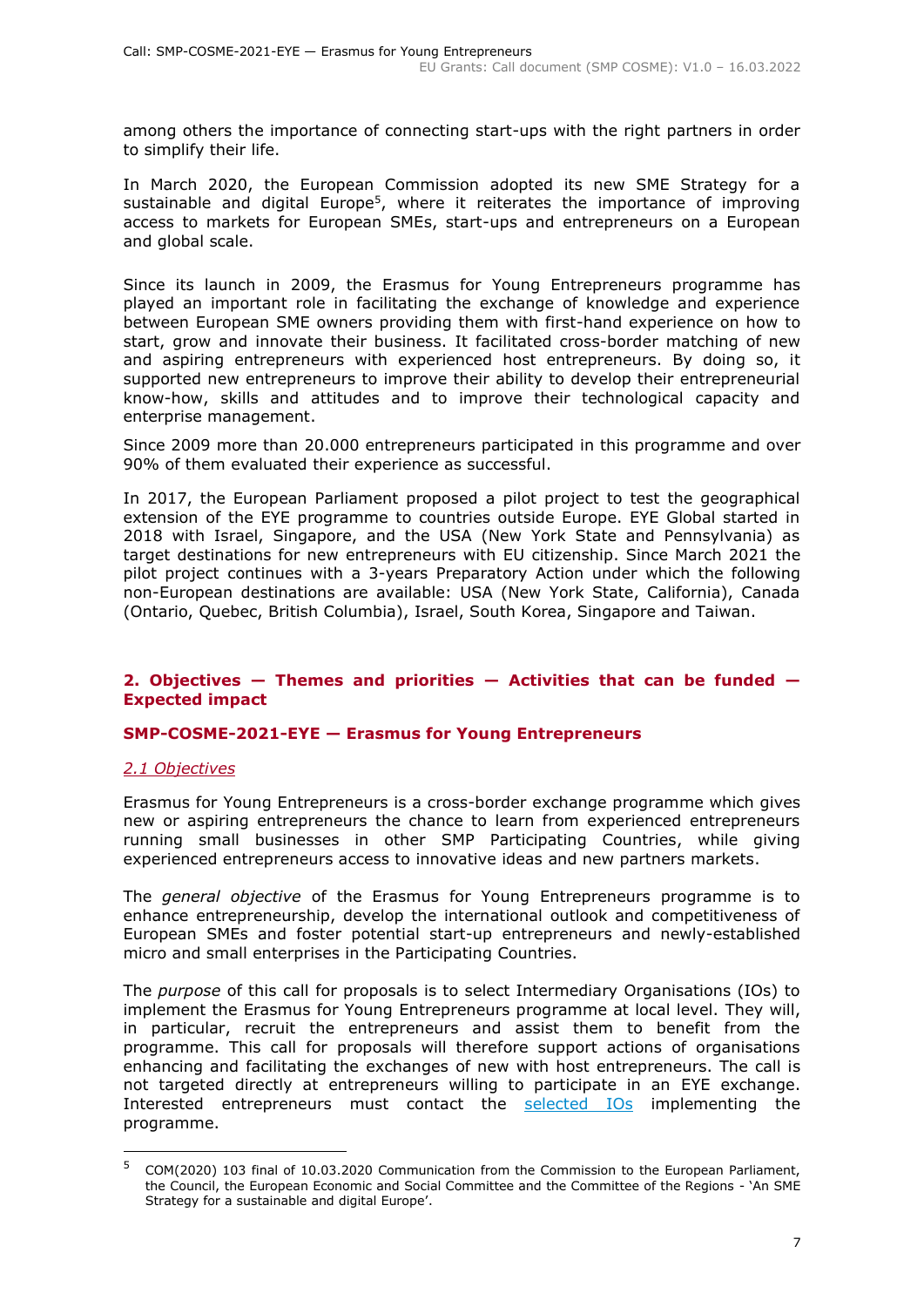The *specific objectives* are:

- 1. To provide **on-the-job-training** for new entrepreneurs with established host entrepreneurs in small and medium-sized enterprises abroad in the SMP Participating Countries<sup>6</sup> in order to facilitate a successful start-up, and development of their business ideas;
- 2. To foster **sharing of experience** and information between entrepreneurs on the obstacles and challenges of starting up and developing their businesses;
- 3. To enhance **market access** and identification of **potential partners** for new and established entrepreneurs in other EU and SMP Participating Countries; also new entrepreneurs with EU citizenship have the possibility to go on an exchange with host entrepreneurs in the **EYE global** destinations; 7
- 4. To support **networking** between entrepreneurs from different SMP Participating Countries by building on knowledge and experience.
- 5. To foster **matching of entrepreneurs from "underrepresented" countries**.

Based on statistical data, "underrepresented"<sup>8</sup> countries are: *Ukraine, Kosovo<sup>9</sup> , Turkey, Republic of Moldova, Bosnia and Herzegovina, France, Armenia, Germany, Poland, Albania, Czech Republic*.

6. To **contribute to the EU's** strategies in relation to the **triple transition**<sup>10</sup> (sustainable transition, digital transition and stronger resilience), such as suggested by the [EU's new Industrial Strategy for a globally competitive, green](https://ec.europa.eu/commission/presscorner/detail/en/fs_20_425)  [and digital Europe.](https://ec.europa.eu/commission/presscorner/detail/en/fs_20_425)

The Intermediary Organisations will aspire high quality standards so as to deliver the following expected outputs for this call for proposals:

- Further *develop a network of new entrepreneurs* (NEs), host entrepreneurs (HEs) and Intermediary Organisations (IOs)
- Enabling *new entrepreneurs to work alongside and learn from a host entrepreneur* in another SMP Participating Country
- Support the creation of *new businesses*, joint ventures and spin-off companies and foster cross-border business cooperation
- Enhancing the *international activities and innovation potential of host entrepreneurs*

The Intermediary Organisations (IOs) will act as Local Contact Points for the implementation of the programme. They will be required to cooperate with all other

<sup>6</sup> [https://ec.europa.eu/info/funding-tenders/opportunities/docs/2021-2027/smp/guidance/list-3rd-country](https://ec.europa.eu/info/funding-tenders/opportunities/docs/2021-2027/smp/guidance/list-3rd-country-participation_smp_en.pdf)[participation\\_smp\\_en.pdf.](https://ec.europa.eu/info/funding-tenders/opportunities/docs/2021-2027/smp/guidance/list-3rd-country-participation_smp_en.pdf)

 $^7$  Conditions for participation and the destinations in " $EYE$  global" are not the same as in the Erasmus for Young Entrepreneurs action.

<sup>8</sup> The **underrepresented** countries mentioned stand for approximately 1/4 of countries participating in the programme. The choice was made based on the total number of entrepreneurs per capita participating in the programme since the beginning including the recent years.

 $9$  This designation is without prejudice to positions on status, and is in line with UNSCR 1244/1999 and the ICJ Opinion on the Kosovo declaration of independence.

<sup>&</sup>lt;sup>10</sup> Communication from the Commission "[A New Industrial Strategy for Europe](https://eur-lex.europa.eu/legal-content/EN/TXT/HTML/?uri=CELEX:52020DC0102&from=EN)" COM(2020) 102 of 10.3.2020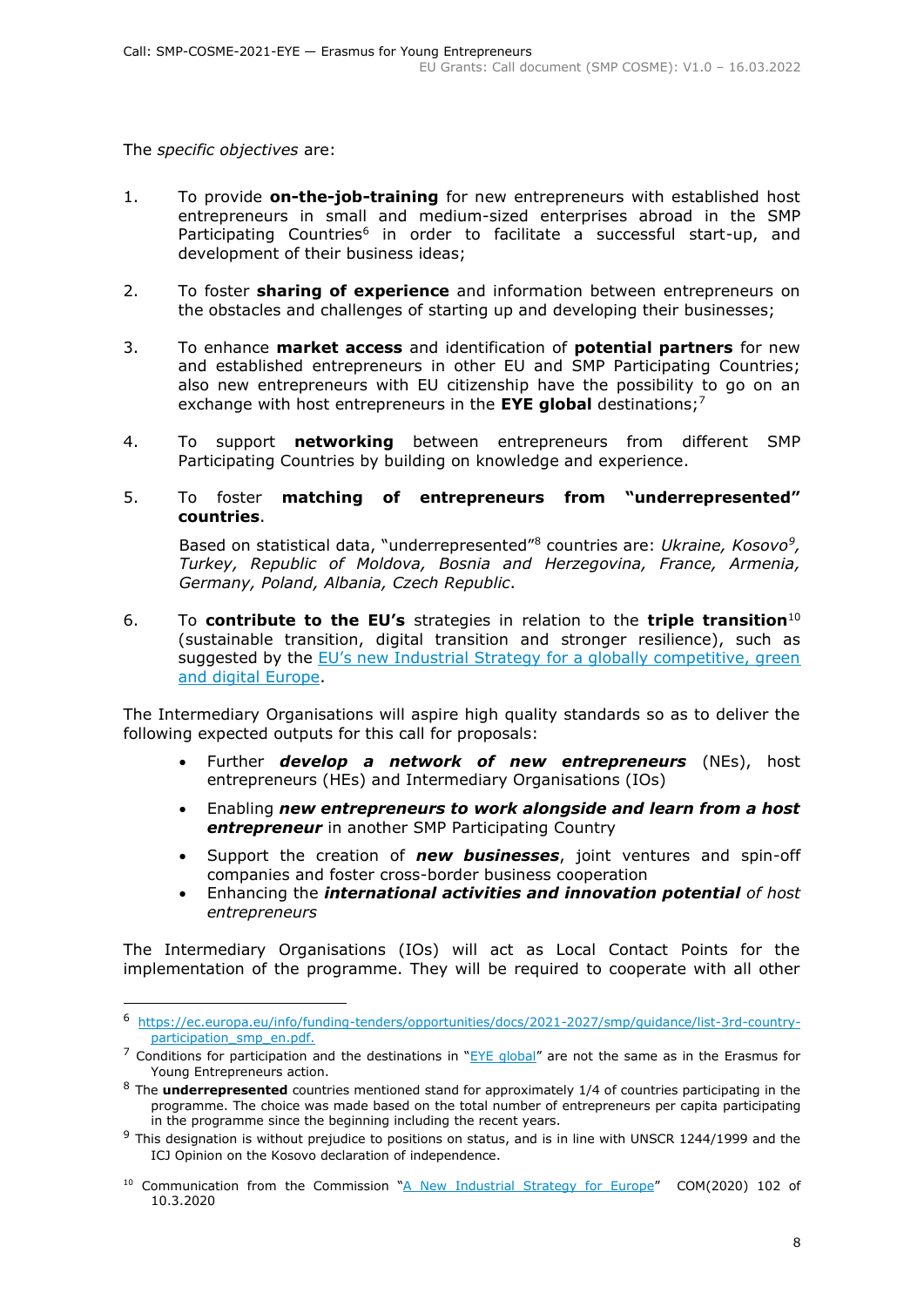organisations and authorities involved in the exchange programme, enabling new and host entrepreneurs to take part in the planned exchange. They will receive support from the existing Support Office (SO), which helps with the coordination and management of the programme across Associated Countries.

The IOs will help new entrepreneurs from SMP Participating Countries enrich their experience, deepen their knowledge and expand their network by spending periods in enterprises run by experienced entrepreneurs in other SMP COSME Participating Countries. At the same time, the IOs will also help experienced entrepreneurs find a suitable new entrepreneur to match with in order to get fresh ideas, innovative skills and access to new markets and new networking opportunities.

This is to be done in line with the programme implementing methods as stipulated in the Erasmus for Young Entrepreneurs **Implementation Manual for Intermediary Organisations (Quality Manual)**<sup>11</sup> - Annex to this call - which includes information on the IT management tool database $^{12}$ .

### <span id="page-8-0"></span>*2.2. Themes and Priorities*

Proposals must focus on **matching new with host entrepreneurs**. Entrepreneurs from any economic sector are welcome to participate, a priori. The eligibility criteria as stipulated in the "Quality Manual" have to be respected.

For this call, **specific entrepreneur targets** are required for both recruitment and matching.

Proposals *must* foresee to match a minimum of **10%** of their overall relationship target to entrepreneurs **from underrepresented countries**. Applicants must also include an approximate number of entrepreneurs to be recruited for that purpose (NEs and HEs).

Proposals shall also include in their target groups entrepreneurs who propose "**sustainable**/**green"** and **"digital" business models.** Applicants must also define the intended number of relationships of those compared to the overall proposal target. The proposal should also indicate how this specific target should be achieved. Applicants must also include an approximate number of entrepreneurs to be recruited for that purpose (NEs and HEs) for each of the above groups.

Proposals shall also aim at ensuring a **gender balance** of recruited entrepreneurs, both new and hosts.

#### <span id="page-8-1"></span>*2.3 Activities that can be funded (scope)*

In order to achieve the above-mentioned objectives, the IOs have to implement the below mentioned activities via grant agreements.

<sup>11</sup> **Quality manual**, version 9.11 is an **essential guidance document** published on the occasion of this call for proposals and valid for all beneficiaries funded under this call – throughout the entire project duration, unless changed by the contracting authority. It contains the amounts of financial assistance to new entrepreneurs (per country of destination).

<sup>&</sup>lt;sup>12</sup> The **Erasmus for Young Entrepreneurs IT tool** is to be used by all selected Intermediary Organisations in order to manage registration and matching of entrepreneurs as well as execution of the relationship process between new and host entrepreneurs. Every Intermediary Organisation implementing EYE projects will have access to this tool. Further details are available in the above mentioned "Quality Manual".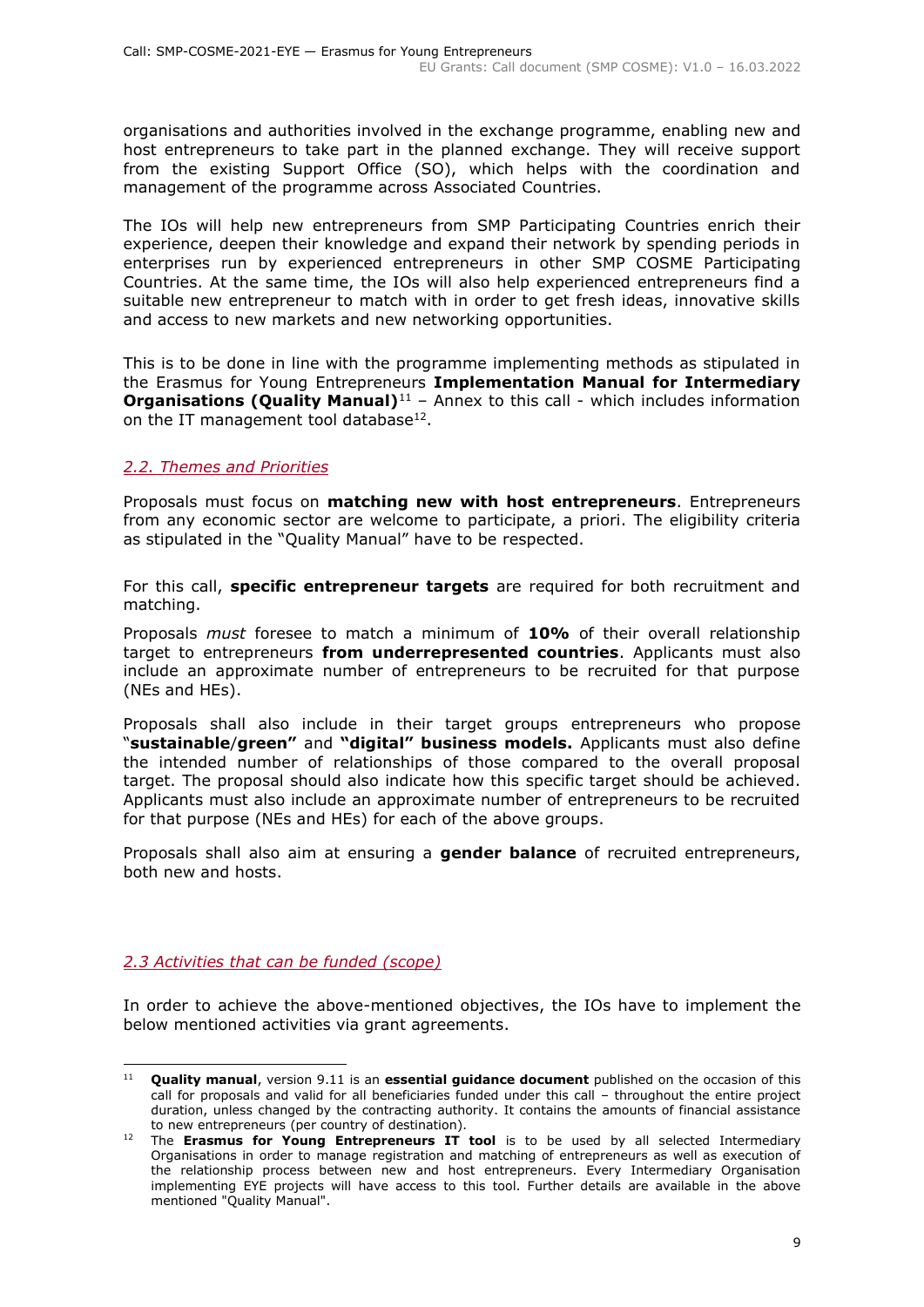The activities to be implemented under this call for proposals, including the rules to be respected and procedures to follow, are further detailed in the *Quality Manual (see Annex)*. The document thoroughly describes the activities to be performed by Intermediary Organisations: it includes the eligibility criteria of entrepreneurs, the procedures for registration of entrepreneurs to the programme and building of relationships, as well as the responsibilities of the different actors involved, including deadlines to be respected. It also outlines the roles of the Support Office<sup>13</sup>, the European Commission and the EISMEA.

As a minimum requirement, the IOs' proposals are expected to describe the following activities in detail, in accordance with the provisions of the Quality Manual (Annex):

| WP <sub>1</sub> | Management of the<br>programme, networking and<br>reporting       | (h) management, quality control and<br>evaluation<br>(i) active networking<br>1) cooperation with EYE network<br>2) specific networking activities <sup>15</sup><br>(including alumni activities)<br>(j) reporting (including on impact) |
|-----------------|-------------------------------------------------------------------|------------------------------------------------------------------------------------------------------------------------------------------------------------------------------------------------------------------------------------------|
| <b>WP 2</b>     | Promotion of the programme<br>and recruitment of<br>entrepreneurs | (a) promotion of the programme<br>(b) enrolment of entrepreneurs                                                                                                                                                                         |
| WP <sub>3</sub> | Relationships building                                            | (c) assessing applications from NEs and<br>HEs and assuring only eligible<br>professionals are accepted<br>(d) building quality relationships                                                                                            |
| WP <sub>4</sub> | Relationships management                                          | (e) management of grant agreements with<br>new entrepreneurs, commitments and<br>financial assistance                                                                                                                                    |

#### **Work Packages (WPs)<sup>14</sup>:**

The role of the Support Office is to ensure coordination and coherence of activities handled by the IOs. It helps them to develop high quality exchanges of entrepreneurs. Its main tasks are to promote the programme at EU and European level, to provide guidance and support to IOs, especially in daily operations, monitor activities of the Intermediary Organisations, manage the central website, develop training material and foster networking/cooperation among the IOs.

<sup>&</sup>lt;sup>14</sup> Efforts: This reference is about the average efforts (in person-days) applicants should consider when submitting a proposal. Figures provided are based on (average) programme statistics gathered from the implementation of previous EYE projects and are provided for both experienced and unexperienced Intermediary Organisations in the EYE implementation. Those statistics are meant to provide applicants with some guidance on how to plan for a realistic proposal. Unexperienced EYE applicants: 12 persondays in total (all WPs) in order to match one entrepreneur. Experienced EYE beneficiaries: 8-9 persondays in total (all WPs) in order match one entrepreneur.

<sup>&</sup>lt;sup>15</sup> The programme has made available channels for networking to both IOs and Alumni entrepreneurs. Project activities should contribute to the EU level alumni "strategy" and tools available at the programme website. The key alumni activities are contributing to a contact hub for new and host entrepreneurs, promoting and contributing to the growing network of Alumni ambassadors, and supporting Alumni participation in the Alumni matchmaking events, approximately 1-2 per year, organised at EU level. Beyond that, the above action alumni action pillars might be further developed at EU level. Applicants should define their own alumni activities which must be compatible with the EU level strategy.<https://www.erasmus-entrepreneurs.eu/alumni.>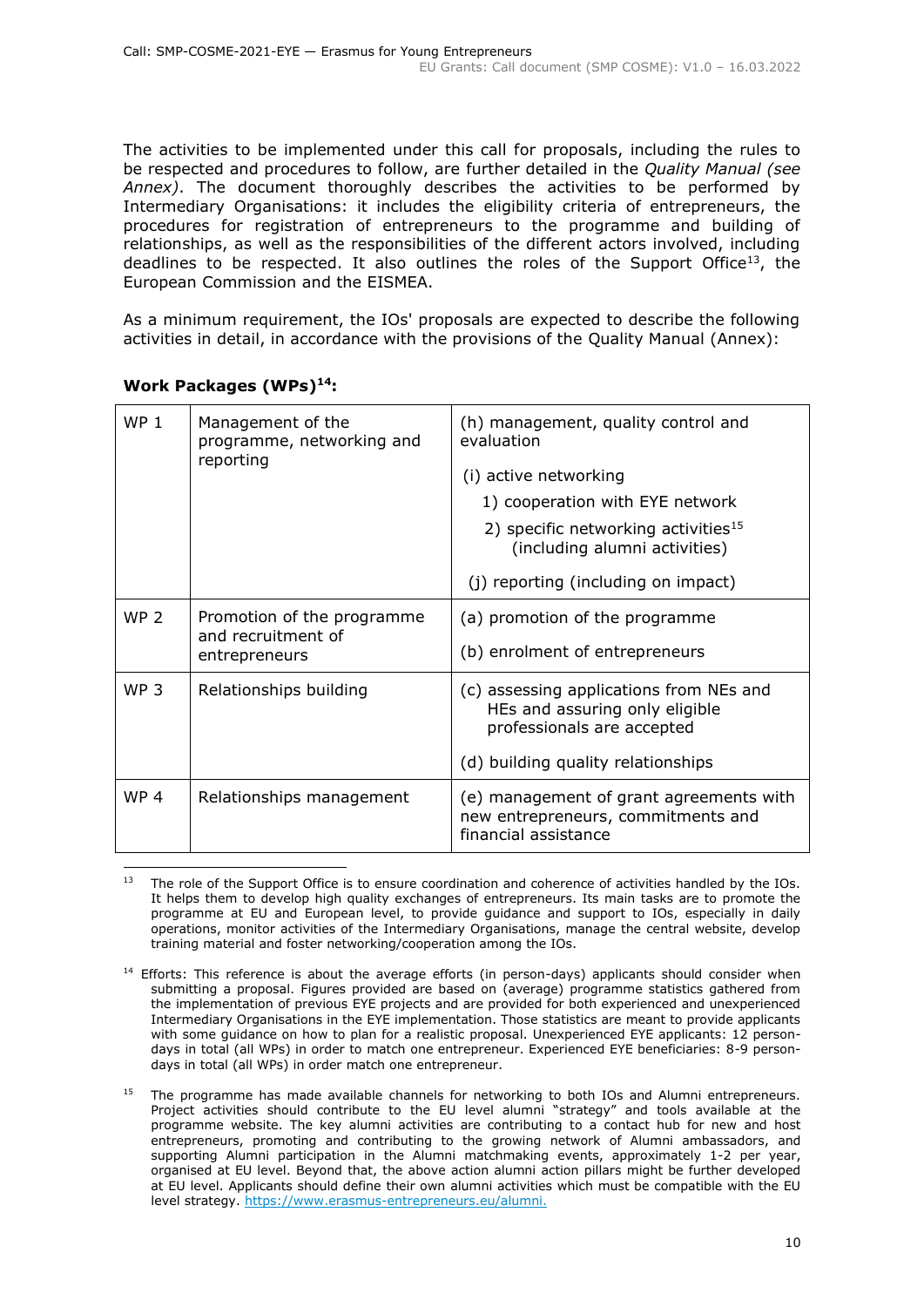| (f) preparation of the exchange and<br>contributing to its successful completion |
|----------------------------------------------------------------------------------|
| (g) follow up of the exchanges, including<br>induction training and after care   |

### **a) Promotion of the programme (WP2)<sup>16</sup>**

Applicants must describe the proposed communication and promotion measures to effectively raise awareness, disseminate information on the exchange scheme and reach out to as many potential candidates as possible, including entrepreneurs in underrepresented regions/countries. Communication activities must in particular target relevant business organisations and other bodies supporting businesses and start-ups, as well as other target audiences as appropriate and include relations with media. Applicants must demonstrate that they have appropriate access to entrepreneurs. These activities have to be focused so as to ensure that the entrepreneurs who will subsequently apply to the programme will qualify for it and will show good motivation and commitment. For instance, new entrepreneurs must have at least the firm intention to set up a business to enrol for the programme. Also, potential participants need to understand that the exchanges organised under the scheme are not internships.

The EU co-financing of the project must also be clearly visible. The applicants will at least include a link to the programme's website on their respective websites, and the European Union emblem in their communication tools for the programme. Other means of awareness-raising are also encouraged. For more details how to use the EU emblem please refer to: [https://ec.europa.eu/info/sites/default/files/eu-emblem](https://ec.europa.eu/info/sites/default/files/eu-emblem-rules_en.pdf)[rules\\_en.pdf.](https://ec.europa.eu/info/sites/default/files/eu-emblem-rules_en.pdf)

#### **b) Enrolment of entrepreneurs (WP2)**

Applicants need to explain how they will engage entrepreneurs to participate in the programme, and list the specific channels and efforts they will use for this purpose. Applicants must be well aware of the challenge of this task, as reluctance can be expected from entrepreneurs who could potentially benefit from the programme: it can be a challenge for a new entrepreneur to venture abroad, all the more so if (s)he has just started a new business. Host entrepreneurs may have the perception not to have enough time to invest in an exchange, or underestimate the benefits they could derive from the exchange with the new entrepreneur.

The proposal has to contain enough information about access to and contacts with entrepreneurs that the applicants have, whether this access is direct or indirect (via their own or other networks), and the kind of relationships they maintain, giving figures where possible.

#### **c) Assessing applications from NEs and HEs (WP3)**

The Commission has developed the Erasmus for Young Entrepreneurs online IT tool whereby NEs and HEs apply for the scheme. It will be necessary to screen applications and advise candidates to ensure a high quality of registrations and, in particular, to gauge how committed the applicant NEs are to setting up a business (entrepreneurial motivation, business plan). For the HEs, IOs will assess their willingness to mentor an NE, engage in the exchange (this is not a mere internship for

 $16$  The programme activities are listed in order of usual workflow starting with the promotion of the programme and enrolment of entrepreneurs and ending with reporting.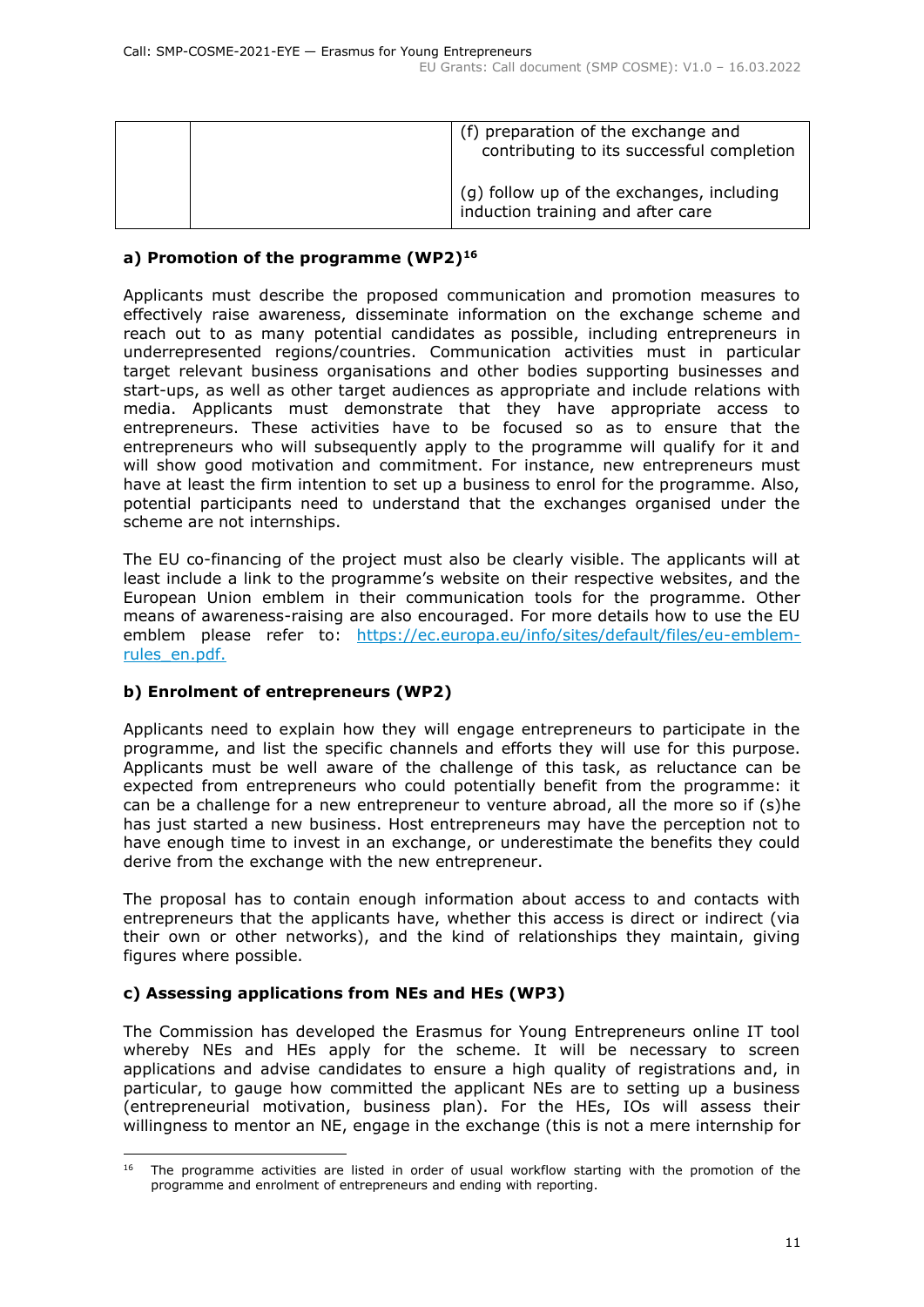the new entrepreneur), and to derive positive benefit for themselves from the collaboration. Applicants must describe how they will check the quality and ensure the eligibility of applications. The proposals need to include the necessary provisions for the maintenance of the portfolio of entrepreneurs, periodic validation of interest and updating of the profiles. IOs shall assess, manage and follow-up on applications both from entrepreneurs from within and outside their target groups (e.g. from spontaneous applications), even if their activity is targeted to specific groups (e.g. women entrepreneurs, social entrepreneurship, region). Equally, IOs must not allow any discrimination for reasons of sex, sexual orientation, religion, race, colour, ethnic or social origin, genetic features or membership of a national minority. Furthermore, applicants also need to demonstrate full respect of [personal data protection rules](https://eur-lex.europa.eu/eli/reg/2016/679/oj) including the EYE programme [privacy statement.](https://www.erasmus-entrepreneurs.eu/upload/privacy-statement.pdf)

# **d) Building relationships (WP3)**

The process of successfully matching NEs and HEs is a key element of this exchange scheme and it is implemented by using the Erasmus for Young Entrepreneurs online IT tool. The so-called "matching" process will be considered successful if it leads to a 'successful relationship' as defined in the Quality Manual (Annex).

Intermediary Organisations are invited to describe how they plan to identify the best matches, support contacts and monitor relationships before and during the stay abroad.

#### **e) Management of grant agreements with new entrepreneurs, commitments and financial assistance (WP4)**

This section is about how the projects manage the relations with the "sub-grantee", i.e. the new entrepreneurs.

There are two written commitments NEs have to engage:

1) Once the agreed relationship between NE and HE has been approved by all parties involved, the IOs concerned have to ensure that the relevant actors (NE, HE, IOs) sign the Erasmus for Young Entrepreneurs Commitment in accordance with the provisions of the Quality Manual.

2) The NE and his/her IO must sign an agreement specifying the tasks that will be carried out during the exchange, responsibilities, financial conditions and legal implications.

Applicants need to describe how they will arrange this in an efficient and effective way, allowing for potential amendments and the handling of payments and reports. Modifications of the exchanges, for instance adapted duration and financial assistance, must be reflected in an updated Commitment between NIO and new entrepreneur.

The purpose of the financial assistance to NEs is to support the cost of their travel and stay abroad. IOs are strongly encouraged to invite all new entrepreneurs to envisage environmentally sustainable ways of travelling. The IO that has accepted the NE must give the NE financial assistance from the EU contribution, provided that the relationship between NE and HE has been approved in the programme's IT tool. The IO will be responsible for sound management of this financial assistance, including payment arrangements to NEs. Further details will need to be given in the agreement mentioned above.<sup>17</sup> As a deviation from this rule, it is also possible that other

<sup>17</sup> The financial support to third parties (NEs) does not necessarily cover all the costs that might occur for a new entrepreneur. It is considered to be a contribution. Please note that it should not be topped up by the host entrepreneur.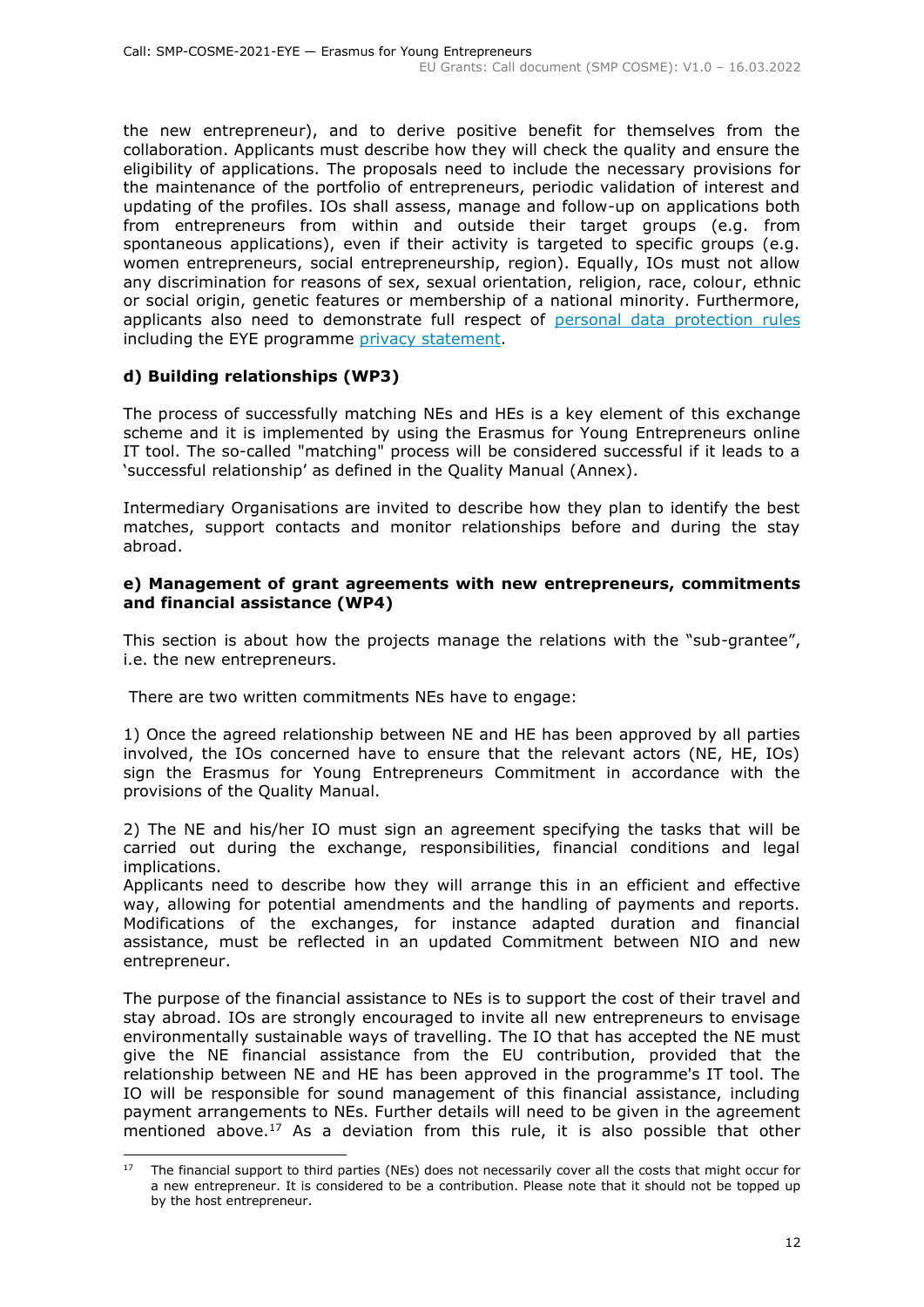consortium partners pay the financial allowance to new entrepreneurs on behalf of another consortium partner who organises the exchange between entrepreneurs. For such case, modalities as laid down in section *Payment arrangements* of the Quality Manual must be respected (transfer of liability).<sup>18</sup>

The European Commission has set the monthly amounts of financial support per country in the table provided as Annex 1 to the Quality Manual.

The application must describe how applicants intend to organise the management and control of this financial support in an effective and efficient way, including avoidance of any abuse.

### **f) Preparation of the exchange (WP4)**

In relation to the information and induction trainings to be provided by IOs, the application must present how many and when those activities will be undertaken. During the project, applicants must deliver detailed information on how the EYE programme works and provide first information on further business support initiatives (e.g. EU funded) as specified under point g).

#### **g) Follow up of the exchange (WP4)**

IOs must offer local and remote assistance to both visiting NEs during stays with HEs as well as to HEs themselves. The proposal must specify the services the consortium intends to offer to NEs visiting their HEs with a particular focus on addressing practical questions (housing, transport, insurance, etc.), the modalities they will implement to follow up the exchanges and the mechanisms to be put in place to avoid or solve problems and potential conflicts.

IOs must also ensure a basic level of after care services, which must at least include:

- Promotion of the EYE alumni network
- Awareness raising on important EU-related business subjects, such as the Internal Market and European law issues (in particular regarding business and contract law), and on other European initiatives in support of entrepreneurs and SMEs, such as the [Enterprise Europe Network,](https://een.ec.europa.eu/) the [European clusters,](https://clustercollaboration.eu/) [SOLVIT,](https://ec.europa.eu/solvit/index_en.htm) Your Europe [portal,](https://europa.eu/youreurope/) [Access2Markets portal,](https://trade.ec.europa.eu/access-to-markets/en/home) etc.
- Awareness raising on relevant national, regional and local business support schemes and initiatives (if any)
- Signposting to the closest local [Enterprise Europe Network](https://een.ec.europa.eu/) contact point in case the NE or the HE needs further assistance regarding access to finance, access to markets, registration of IP rights, advice on sustainable or digital solutions, technology uptake, etc.

This list of after care services is not exhaustive. IOs are free to propose additional services depending on their expertise.

# **h) Management, quality control and evaluation (WP1)**

The proposals must describe in detail:

- How the consortium leader (Lead Organisation) will undertake the management of the project.

- The measures the consortium leader will take to ensure that high quality standards are applied by all consortium partners, how they will monitor the achievement of objectives and take appropriate corrective measures such as redistribution of objectives and budget, while ensuring compliance with the Erasmus for Entrepreneurs

<sup>&</sup>lt;sup>18</sup> Quality Manual, section 2.5.1.1 Payment arrangements.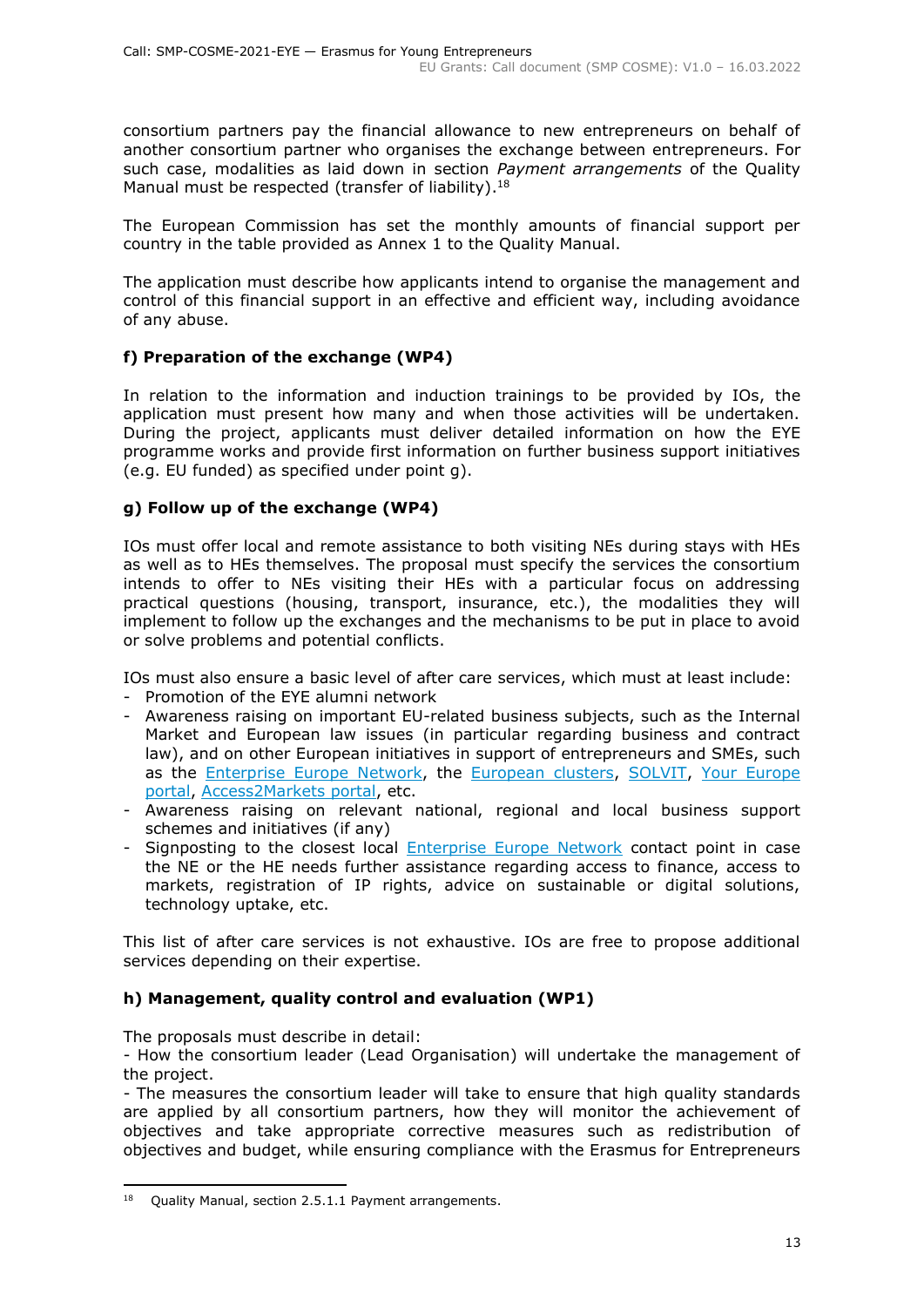rules and procedures. The main risks that might be encountered and the corresponding mitigating measures should also be described.

### **i) Active networking (WP1)**

1) Cooperation with EYE network

The application needs to demonstrate the consortium's commitment to actively network – in person and/or remotely - with the other IOs from other EYE consortia, which will include taking part in eight (8) Networking meetings in Brussels (or possibly other locations in the SMP Participating Countries) during the period of the grant agreement. Regional cooperation of IOs has to be envisaged as well, e.g. with regard to promotion activities.

Active cooperation prior to, during and after those meetings is expected from all Intermediary Organisations. This will include, among others, cooperation regarding the design of Network Meetings' agenda as well as having an active role in moderating thematic sessions/workshops, presenting good practices, and supporting the exchange of know-how between IOs, where applicable and based on experience gained.

A specific *mentoring action* could be proposed by the European Commission/EISMEA in view of allowing consortia to perform well. Such activity could be proposed in particular to allow the Lead organisations that will be new in the programme to benefit from tailored support. Activities planned in this respect could be organised on the occasion of the Network Meetings, but could also take place beyond. Therefore, the applicant Lead organisations must reflect this in their work plan and the budget of the proposal. Applicants are requested to plan for approximately 2 full days for such activity for each year of the project duration, which could include both physical as well as virtual meetings.

Travel and accommodation costs will have to be covered by each participant. Sufficient budget must be foreseen to allow for the participation of all partners in the above activities, and in particular for the meetings mentioned in Section *Milestones and Deliverables*. IOs are strongly encouraged to use environmentally sustainable ways of travelling when participating in Network Meetings or others.

2) Specific thematic networking activities

As part of the evolution of the Erasmus for Young Entrepreneurs programme, the European Commission has launched different Working Groups:

- 1. Alumni: to develop a horizontal strategy towards promoting and growing the network of Alumni (entrepreneurs who participated in EYE)
- 2. Impact: to improve the impact analysis of the matches between entrepreneurs (relationship follow-up activities) and, in the future, to exchange on after-care services offered to entrepreneurs
- 3. IT tool: to continue to help setting up priorities for the development of the programme's matching tool<sup>19</sup>.

The outcome of those discussions is to be used, once available, by all EYE projects.

<sup>&</sup>lt;sup>19</sup> The core IT tool to be used by EYE projects is the European Commission's IT tool for the enrolment of entrepreneurs and management of relationships.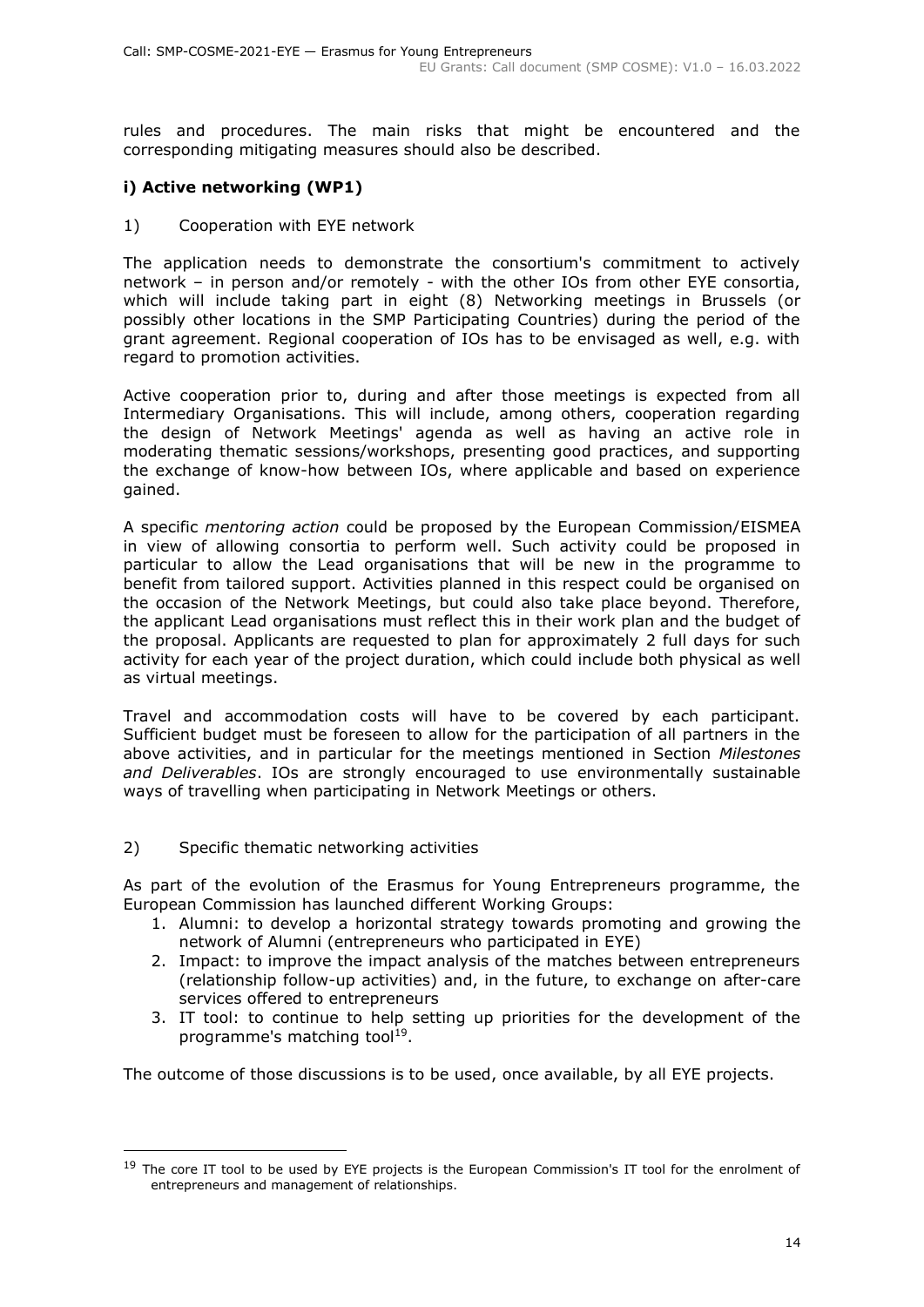In addition to that, the Commission and the Agency strongly support bottom up networking initiatives that are demand driven from within the Network of Intermediary Organisations. In that respect, in 2021 some consortia leaders (LIOs) launched an initiative dedicated to specific economic sectors, with the objective of helping further all beneficiaries to identify and match the best and most promising entrepreneurs in the future. Applicants are invited to contribute to those initiatives during the project implementation.

# **j) Reporting (WP1)**

The selected projects are expected to report regularly to the EISMEA (and the Support Office) on their activities, matching relationships, problems encountered, solutions implemented, after care services offered and resources spent. The applicants must describe how they intend to organise this reporting in an efficient and effective way, according to the provisions of the Quality Manual (see Annex) and in line with the provisions of the model grant agreement (for modalities also see this call's Section 10 *Milestones and Deliverables* and *Reporting and payment arrangements*).

### <span id="page-14-0"></span>*2.4 "Quality Manual"*

Further details and guidance regarding the above mentioned project activities are provided in the Quality Manual (see Annex to this call).

The updated Quality Manual is *the* practical reference document with regard to how Erasmus for Young Entrepreneurs projects should be implemented.

Appropriate outcomes of the activities listed *in section 2.3 Activities that can be funded (scope)* could have an impact on future revisions of the Quality Manual.

#### <span id="page-14-1"></span>*2.5 Expected results*

#### 2.5.1 Expected results at programme level

The initiative expects to have achieved the following results by January 2027, i.e. by the end of projects co-financed under this call for proposals:

- Circa 12 000 entrepreneurs matched;
- Circa 14 000 entrepreneurs newly registered;
- Circa 70-100 Intermediary Organisations involved in the implementation of the programme;
- At least 30 countries covered;
- Rate of successful exchanges above 90%.

#### 2.5.2 Expected results at project level

The application must specify an indicative number of relationships/matches that the consortium intends to organise between new and host entrepreneurs during the implementation period of the grant agreement. The Quality Manual (see Annex) explains how matches must be counted. $20$ 

<sup>&</sup>lt;sup>20</sup> Applicants should pay attention in their calculation not to confuse the terms "match" and "relationship". Both terms are used as synonyms in order to apply the logic of counting matches in the EYE IT tool (at IO and EP level). In case of a successful relationship/match, each of these entrepreneurs would count as one matched entrepreneur of any Intermediary Organisation involved in organising the businessrelation, regardless whether it is an inter- or intra-consortium match. Further explanations are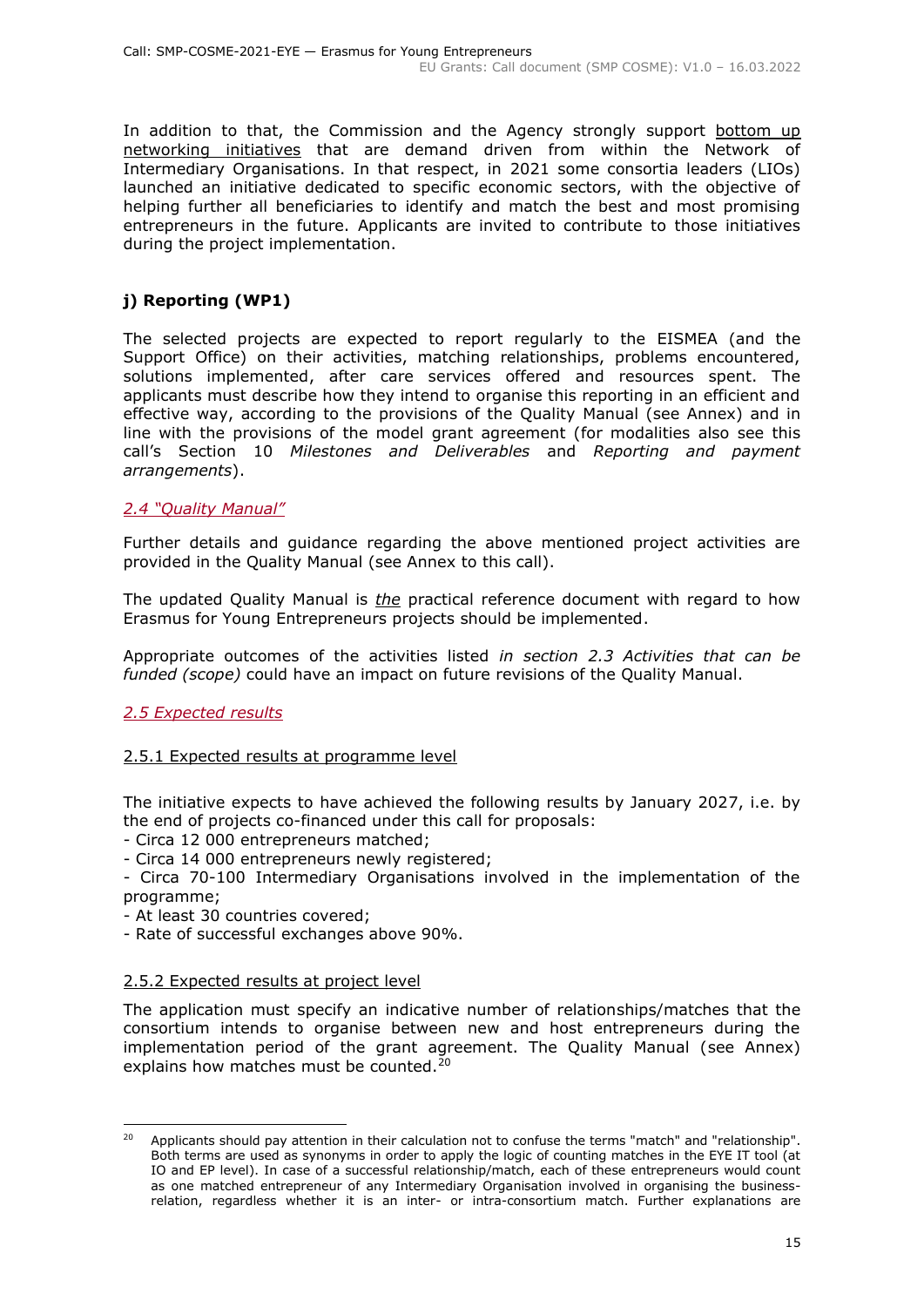Under this call for proposals, **each** proposal must provide for the following **key outcome**:

- 1. *Match successfully at least the number of entrepreneurs* requested by this call (see Key Performance Indicators below), either as new or as host entrepreneurs (usually a mix of both). See detailed requirements in section *2.2 Themes and Priorities.*
- 2. Offering *assistance and support to NEs* who are visiting a HE covered by the Intermediary Organisation, including the financial assistance as referred to in section *2.3 Activities that can be funded (scope)* (e) above, and after care services offered after the exchange;
- 3. Participating in *meetings* in Brussels or other locations in the SMP Participating Countries as specified in Section "Milestones and deliverables".

The application must set intermediate targets per consortium and provide deliverables. The targets should be realistic and achievable.

#### Two types of projects

This call for proposals intends to select, above all, a sufficient number of IOs that can manage large projects and, if possible, can demonstrate experience in EYE. Experience of EYE implementation under the COSME programme 2014-2020 has demonstrated that economies of scale can be achieved when IOs are part of larger reliable partnerships managing a large budget for new entrepreneurs. Therefore, in particular applications for large projects are encouraged.

However, projects that apply for the "small" type of project will not be disfavoured during the evaluation.

| Type of project |                          | Key Performance Indicator<br>(minimum requested) |  |
|-----------------|--------------------------|--------------------------------------------------|--|
| 1) Large        | max. grant EUR 4 000 000 | 800 relationships (average 200 per<br>year)      |  |
| 2) Small        | max. grant EUR 2 000 000 | 400 relationships (average 100 per<br>year)      |  |

Under this call, proposals with **different scope of targets** can be submitted:

#### **The maximum grant and the minimum number of relationships, per type of project, must be respected.**

Scenario type "Large":

Projects requesting a grant between EUR 2 000 000 and EUR 4 000 000 and proposing

available in Quality Manual (see Annex). Thus, for achieving project targets this means that 1 entrepreneur successfully matched counts as 1 relationship (RLT).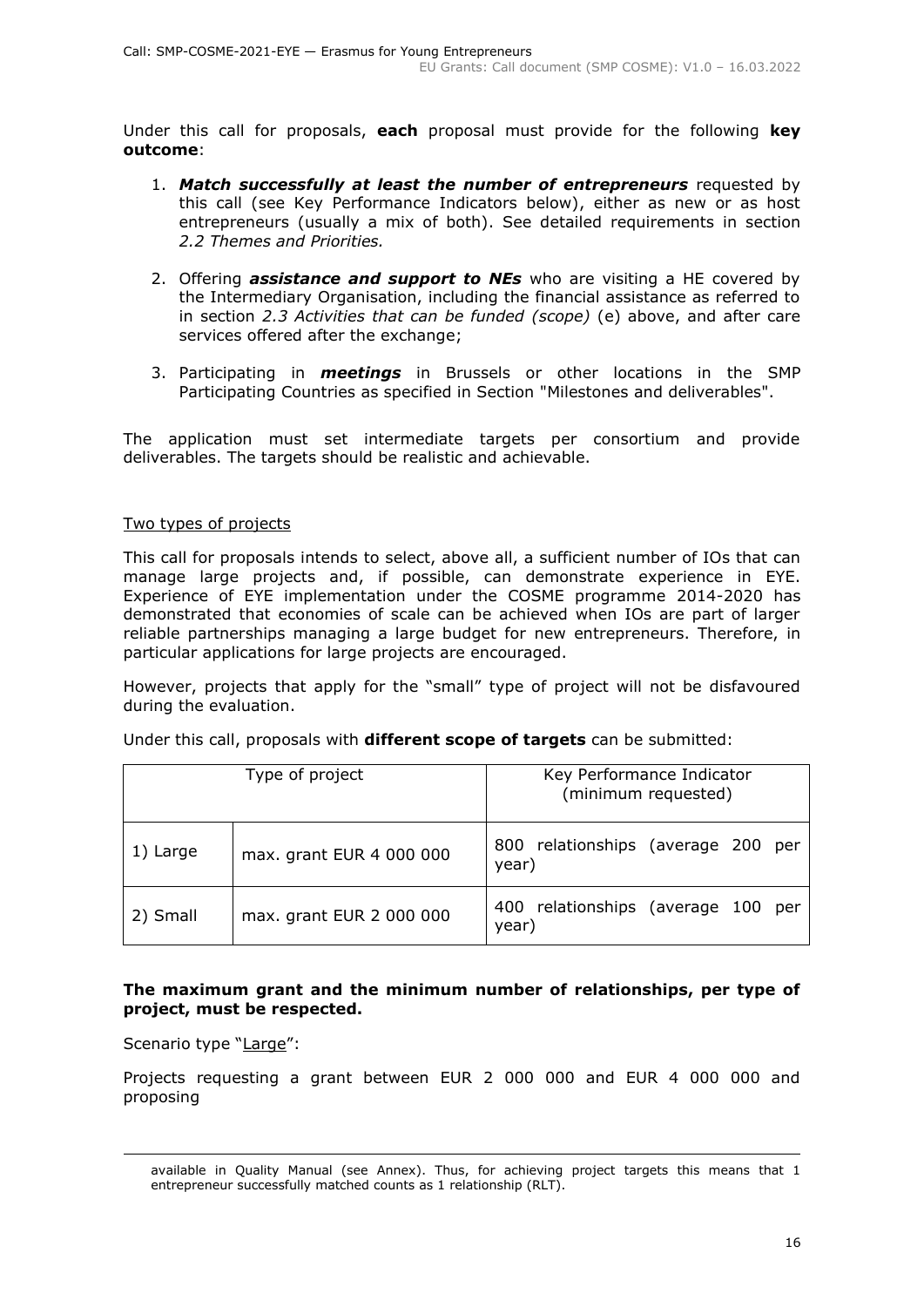- 800 or more relationships will be considered complying with the call requirements.
- 799 or less relationships will be considered *not* complying with the call requirements.

Scenario type "Small":

Projects requesting a grant up to EUR 2 000 000 and proposing

- 400 or more relationships will be considered complying with the call requirements.
- 399 or less relationships will be considered not complying with the call requirements.

The projects will be ranked according to the scores obtained (see *section 8 Evaluation and Award Procedure*).

Proposals must indicate their choice of type of project (large or small) in Annex 5 $^{21}$  of the submission set (see details in section 14).<sup>22</sup>

### <span id="page-16-0"></span>**3. Available budget**

The available call budget is **EUR 40 000 000**. This budget might be increased by maximum 20%.

The availability of the call budget still depends on the adoption of the budget 2023 and 2024 by the EU budgetary authority.

Under this call for proposals around 10-15 projects are expected to be funded: around 7 to 8 large (type 1) and 5 to 6 small (type 2) projects.

The Agency reserves the right not to award all available funds or to redistribute them between the call priorities, depending on the proposals received and the results of the evaluation.

**At least 50%** of the estimated total *budget* must be reserved for **financial support to third parties (FSTP)**, i.e. new entrepreneurs, for both types of projects.

#### <span id="page-16-1"></span>**4. Timetable and deadlines**

| Timetable and deadlines (indicative) |                                          |  |  |
|--------------------------------------|------------------------------------------|--|--|
| Call opening:                        | 16 March 2022                            |  |  |
| Deadline for submission:             | 8 June 2022 - 17:00:00 CET<br>(Brussels) |  |  |
| Fyaluation:                          | June-September 2022                      |  |  |

<sup>21</sup> As explained in section *5 Admissibility* and section *14 Specific instructions for submission of Part B*, applicants must fill and submit this specific Annex 5, complementary to the Application Form – Part B.

<sup>&</sup>lt;sup>22</sup> It is not possible to make this choice in in the submission system itself.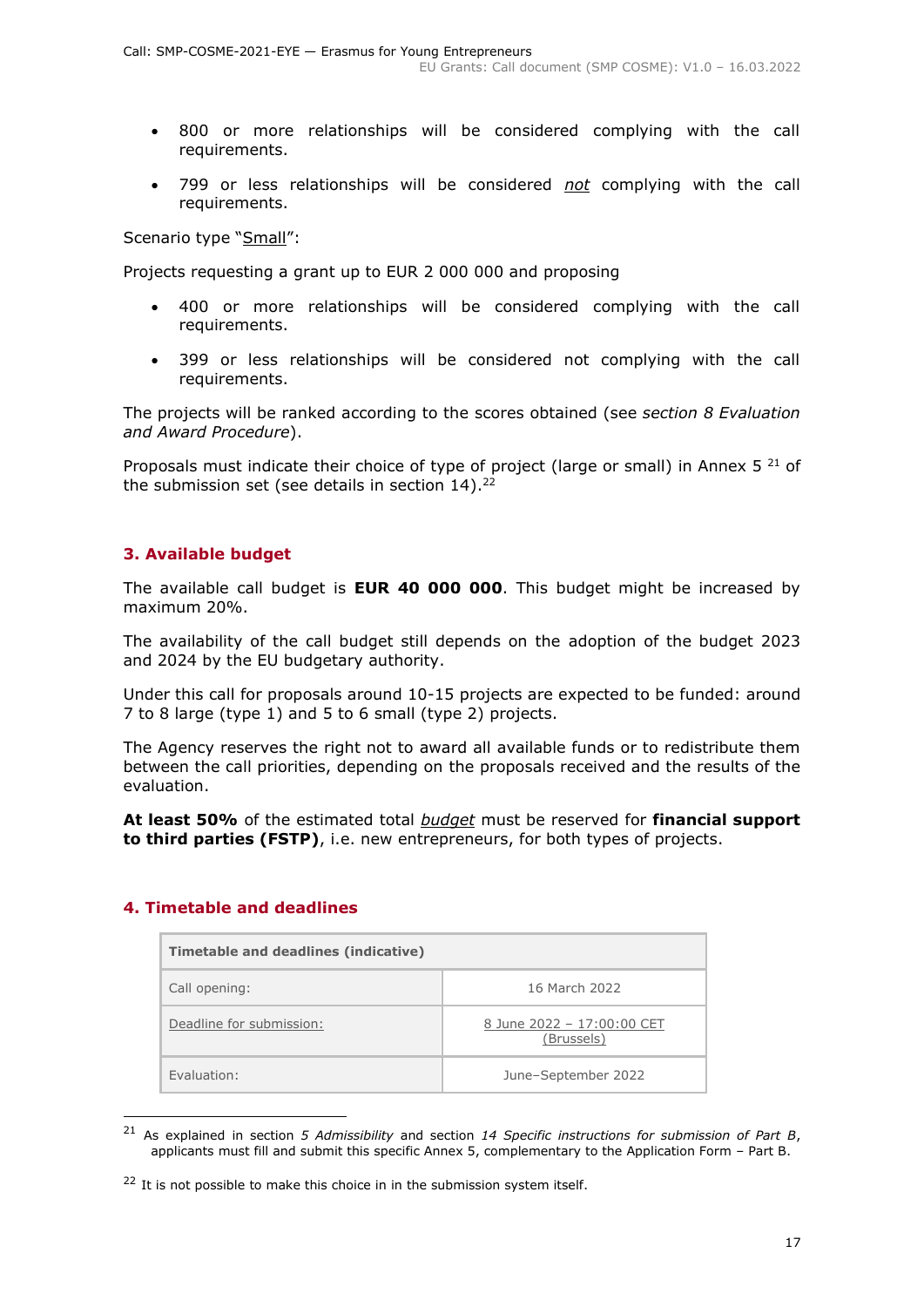| Information on evaluation results: |               | September 2022        |  |
|------------------------------------|---------------|-----------------------|--|
|                                    | GA signature: | December/January 2022 |  |

#### <span id="page-17-0"></span>**5. Admissibility and documents**

Proposals must be submitted before the **call deadline** *(see timetable section 4)*.

Proposals must be submitted **electronically** via the Funding & Tenders Portal Electronic Submission System (accessible via the Topic page in the Search Funding & [Tenders](https://ec.europa.eu/info/funding-tenders/opportunities/portal/screen/opportunities/topic-search;freeTextSearchKeyword=;typeCodes=0,1;statusCodes=31094501,31094502,31094503;programCode=null;programDivisionCode=null;focusAreaCode=null;crossCuttingPriorityCode=null;callCode=Default;sortQuery=openingDate;orderBy=asc;onlyTenders=false;topicListKey=topicSearchTablePageState) section. Paper submissions are NOT possible.

Proposals (including annexes and supporting documents) must be submitted using

the forms provided *inside* the Submission System (NOT the documents available on the Topic page  $-$  they are only for information).

Proposals must be **complete** and contain all the requested information and all required annexes and supporting documents:

- − **Application Form Part A** contains administrative information about the participants (future coordinator, beneficiaries and affiliated entities) and the summarised budget for the project *(to be filled in directly online)*
- **Application Form Part B** contains the technical description of the project *(to be downloaded from the Portal Submission System, completed and then assembled and re-uploaded);* see also b important explanations below*.*
- − **mandatory annexes and supporting documents** *(to be uploaded)*:
	- − detailed **budget table** *(mandatory excel template available in the Submission System)*
	- − CVs (short outlines) of core project team: not applicable<sup>23</sup>
	- − **activity reports** of last year
	- **list of previous projects** (key projects for the last 4 years) *(template available in Part B)*
	- − **[Annex 5](https://eismea.ec.europa.eu/funding-opportunities/calls-proposals/erasmus-young-entrepreneurs_en) Additional information to Part B** (*available from EISMEA's webpage [here\)](https://eismea.ec.europa.eu/funding-opportunities/calls-proposals/erasmus-young-entrepreneurs_en).* This annex requests key information complementary to the Application Form Part B (technical description of the project) including specific targets for EYE projects.<sup>24</sup>

#### **The Application Form Part B is composed of two forms:**

- The *Application Form Part B* is a standardised template for all calls for proposals under the Single Market Programme and beyond.
- Therefore, in *Annex 5* applicants have to provide specific information that is essential to respond appropriately to the requirements of this call for proposals Erasmus for Young Entrepreneurs.

<sup>&</sup>lt;sup>23</sup> A description of the profiles (qualifications and experience) of the staff responsible for managing and implementing the project and a description of the members of the consortium is required in the Application Form Part B / Annex 5. It must be duly filled.

<sup>&</sup>lt;sup>24</sup> This essential Annex 5 will be uploaded under "Other Annexes".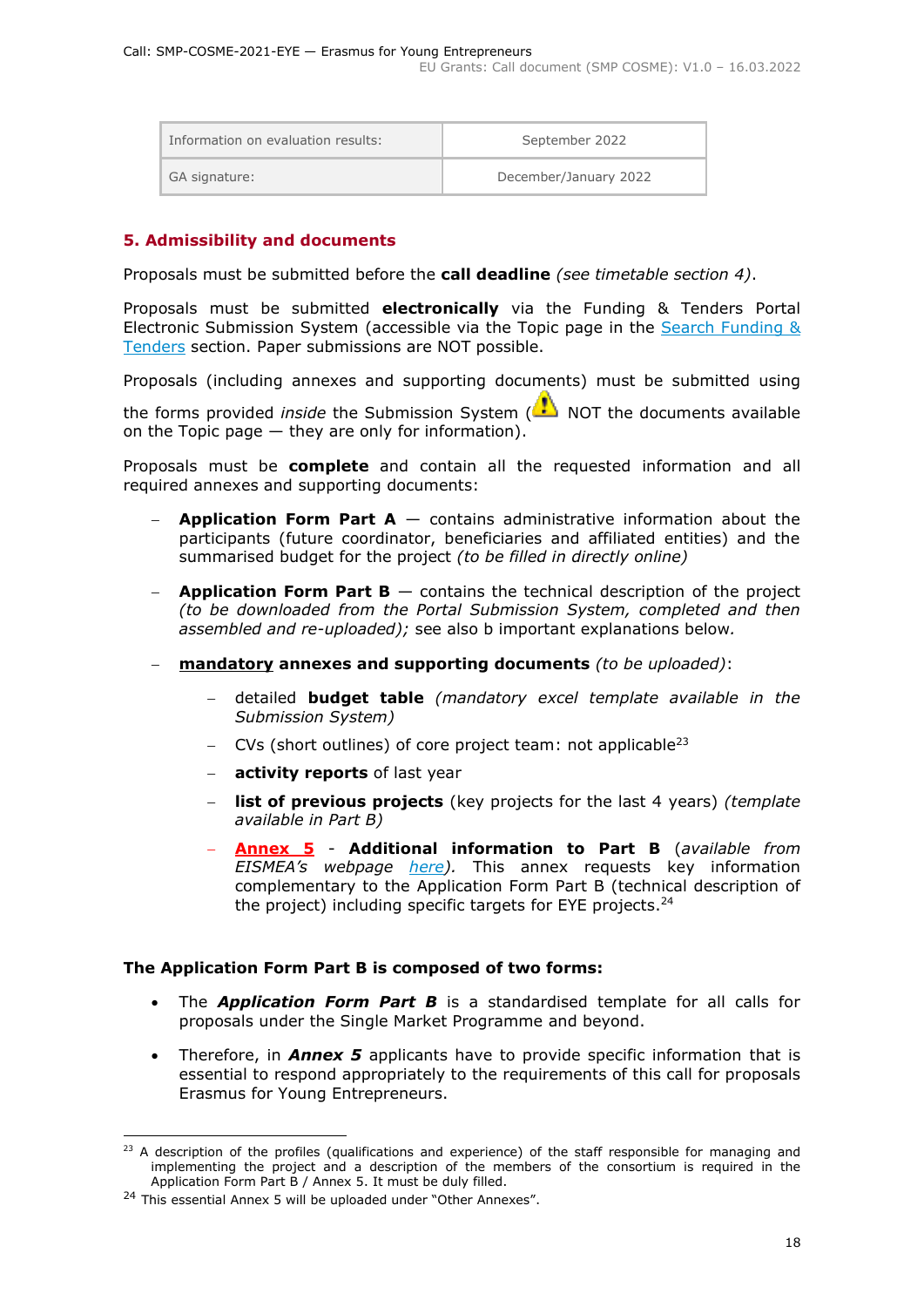Applicants are requested to fill and submit both forms (together with the other above mentioned documents).

When filling the available forms of Part B, it is paramount that applicants respect the specifications as provided in section *14 Specific instructions for submission of Part B***.** 

Please note that the amounts entered into the **summarised budget table** (filled in directly online) must correspond to the amounts calculated in the detailed budget table. In case of discrepancies, the amounts in the online summarised budget table will prevail.

At proposal submission, you will have to confirm that you have the **mandate to act** for all applicants. Moreover, you will have to confirm that the information in the application is correct and complete and that the participants comply with the conditions for receiving EU funding (especially eligibility, financial and operational capacity, exclusion, etc). Before signing the grant, each beneficiary and affiliated entity will have to confirm this again by signing a declaration of honour (DoH). Proposals without full support will be rejected.

Your application must be **readable**, **accessible and printable**.

Proposals are limited to maximum **50 pages** (Part B) not taking into consideration the Annex 5. <sup>25</sup> **Evaluators will not consider any additional pages**.

You may be asked at a later stage for further documents *(for legal entity validation, financial capacity check, bank account validation, etc.)*.

For more information about the submission process (including IT aspects), consult the [Online Manual.](https://ec.europa.eu/info/funding-tenders/opportunities/docs/2021-2027/common/guidance/om_en.pdf)

Applicants are requested to fill and submit both forms (together with the other above mentioned documents).

When filling the available forms of Part B, it is paramount that applicants **respect the specifications as provided in section 14**.

# <span id="page-18-0"></span>**6. Eligibility**

#### <span id="page-18-1"></span>*Eligible participants (eligible countries)*

In order to be eligible, the applicants (beneficiaries and affiliated entities) must:

- − be legal entities (public or private bodies)
- − be established in one of the eligible countries, i.e.:
	- − EU Member States (including overseas countries and territories (OCTs))
	- − non-EU countries:
		- listed EEA countries and countries associated to the SME part of the Single Market Programme or countries which are in ongoing

<sup>&</sup>lt;sup>25</sup> Nevertheless, please be concise.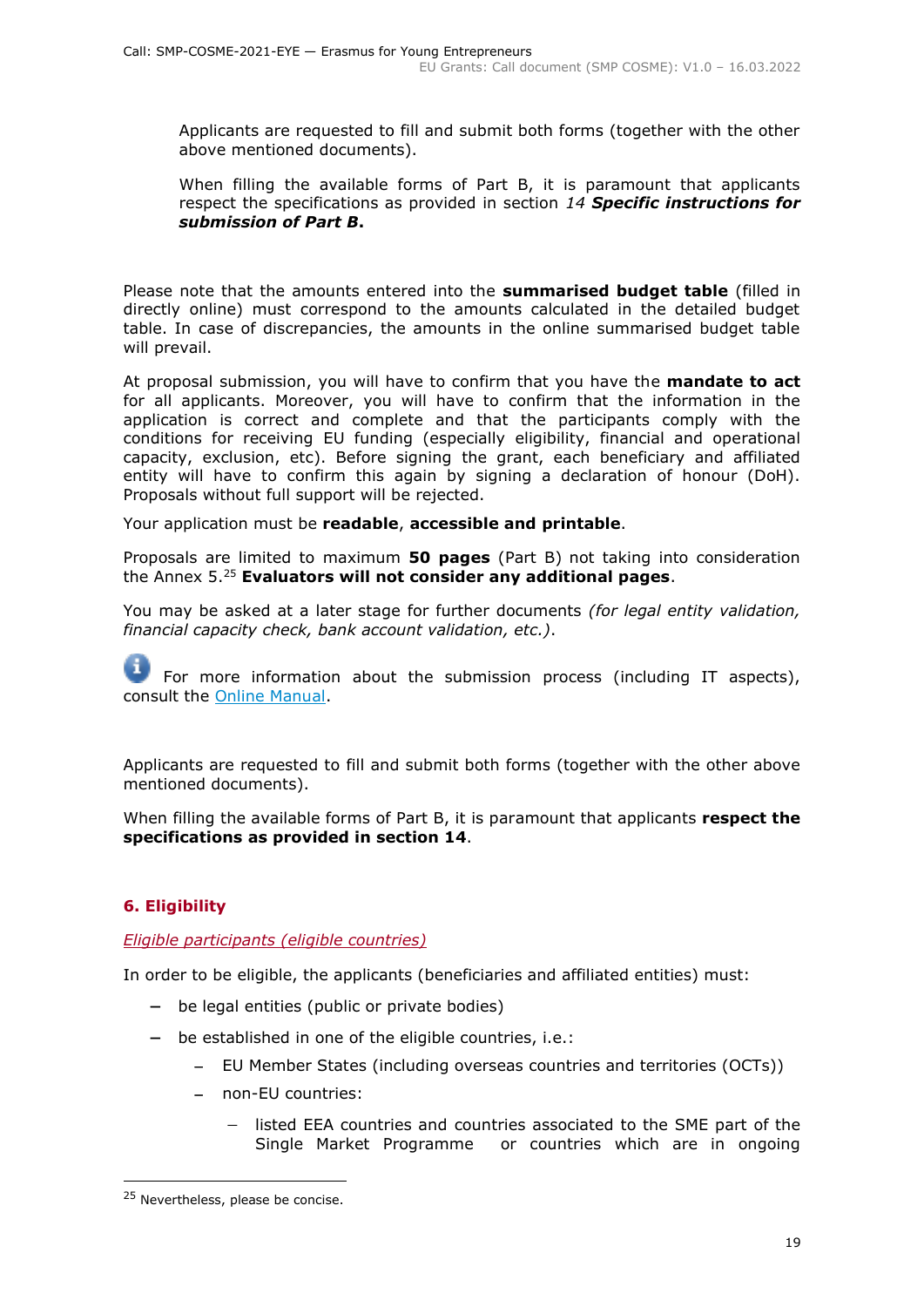negotiations for an association agreement and where the agreement enters into force before grant signature [\(list of participating](https://ec.europa.eu/info/funding-tenders/opportunities/docs/2021-2027/smp/guidance/list-3rd-country-participation_smp_en.pdf)  [countries\)](https://ec.europa.eu/info/funding-tenders/opportunities/docs/2021-2027/smp/guidance/list-3rd-country-participation_smp_en.pdf)

− other eligibility conditions: not applicable.

Beneficiaries and affiliated entities must register in the [Participant Register](https://ec.europa.eu/info/funding-tenders/opportunities/portal/screen/how-to-participate/participant-register)  $-$  before submitting the proposal  $-$  and will have to be validated by the Central Validation Service (REA Validation). For the validation, they will be requested to upload documents showing legal status and origin.

Other entities may participate in other consortium roles, such as associated partners, subcontractors, third parties giving in-kind contributions, etc *(see section 13)*.

Applicants may be, for instance<sup>26</sup>:

- Public entities responsible for or active in the fields of economic affairs, enterprise, business support or related issues,

- Chambers of commerce and industry, chambers of (handi)crafts or similar bodies,

- Business support organisations, start-up centres, incubators, technology parks etc,

- Business associations and business support networks,
- Public and private entities offering business support services,
- Institutes of (higher) education such as universities or institutes for vocational education and training.

#### *Specific cases*

Exceptional funding — Entities from other countries (not listed above) are exceptionally eligible, if the granting authority considers their participation essential for the implementation of the action.

Natural persons — Natural persons are NOT eligible (with the exception of selfemployed persons, i.e. sole traders, where the company does not have legal personality separate from that of the natural person).

International organisations — International organisations are eligible. The rules on eligible countries do not apply to them.

Entities without legal personality  $-$  Entities which do not have legal personality under their national law may exceptionally participate, provided that their representatives have the capacity to undertake legal obligations on their behalf, and offer guarantees for the protection of the EU financial interests equivalent to that offered by legal persons<sup>27</sup>.

EU bodies — EU bodies (with the exception of the European Commission Joint Research Centre) can NOT be part of the consortium.

Associations and interest groupings — Entities composed of members may participate as 'sole beneficiaries' or 'beneficiaries without legal personality'<sup>28</sup>. **The Please note** 

<sup>26</sup> The list is non-exhaustive.

<sup>27</sup> See Article 197(2)(c) EU Financial Regulation [2018/1046.](https://eur-lex.europa.eu/legal-content/EN/ALL/?uri=CELEX:32018R1046&qid=1535046024012)

<sup>&</sup>lt;sup>28</sup> For the definitions, see Articles 187(2) and 197(2)(c) EU Financial Regulation  $\frac{2018/1046}{1000}$ .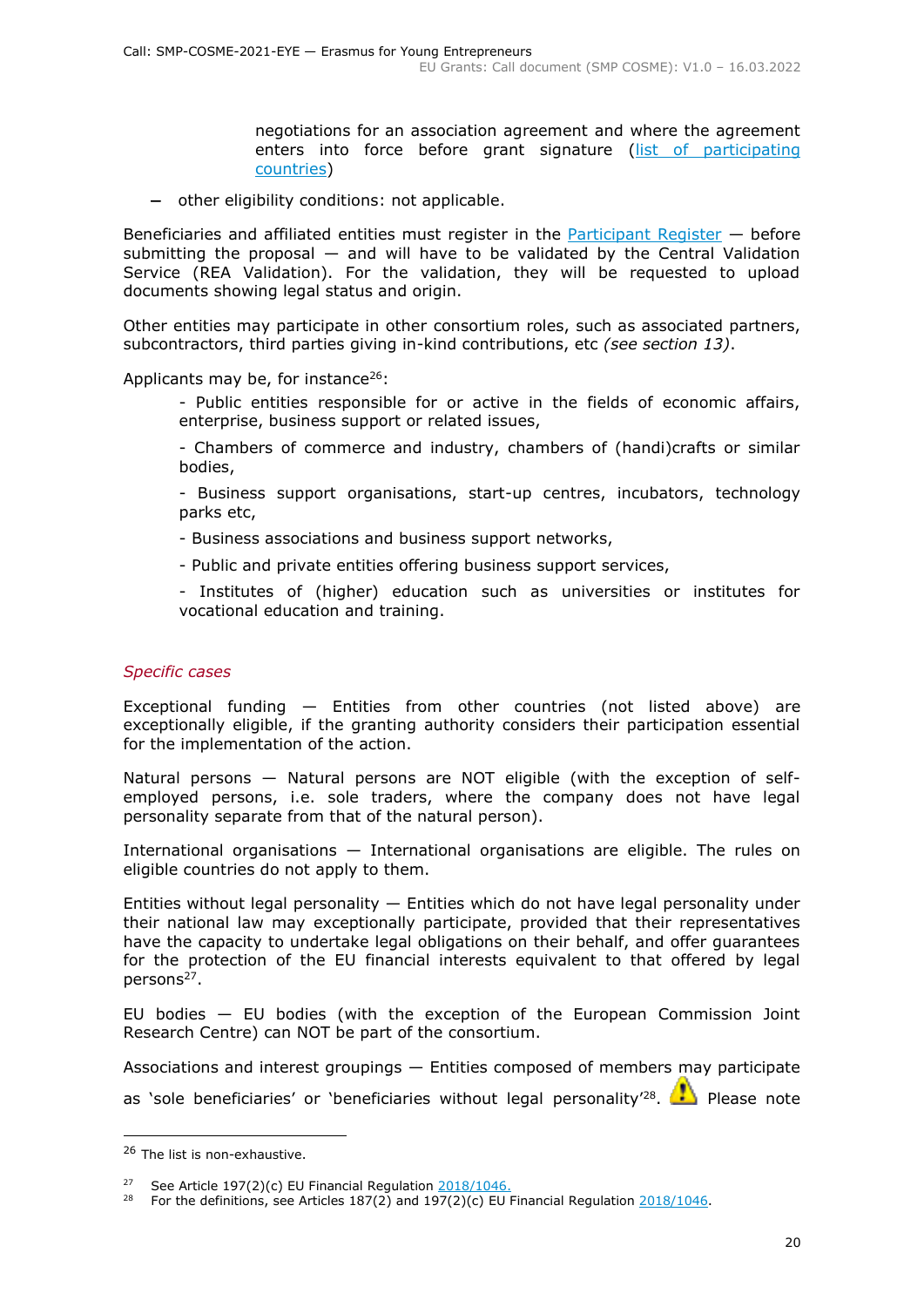that if the action will be implemented by the members, they should also participate (either as beneficiaries or as affiliated entities, otherwise their costs will NOT be eligible).

Countries currently negotiating association agreements — Beneficiaries from countries with ongoing negotiations *(see above)* may participate in the call and can sign grants if the negotiations are concluded before grant signature (with retroactive effect, if provided in the agreement).

EU restrictive measures — Special rules apply for certain entities *(e.g. entities subject to [EU restrictive measures](http://www.sanctionsmap.eu/) under Article 29 of the Treaty on the European Union (TEU) and Article 215 of the Treaty on the Functioning of the EU (TFEU)<sup>29</sup> and entities covered by Commission Guidelines No [2013/C 205/05](http://eur-lex.europa.eu/LexUriServ/LexUriServ.do?uri=OJ:C:2013:205:FULL:EN:PDF)<sup>30</sup>)*. Such entities are not eligible to participate in any capacity, including as beneficiaries, affiliated entities, associated partners, subcontractors or recipients of financial support to third parties (if any).

For more information, *see [Rules for Legal Entity Validation, LEAR Appointment](https://ec.europa.eu/info/funding-tenders/opportunities/docs/2021-2027/common/guidance/rules-lev-lear-fca_en.pdf)  [and Financial Capacity Assessment](https://ec.europa.eu/info/funding-tenders/opportunities/docs/2021-2027/common/guidance/rules-lev-lear-fca_en.pdf)*.

#### <span id="page-20-0"></span>*Consortium composition*

Proposals must be submitted by a consortium composed of applicants (beneficiaries; not affiliated entities), which complies with the following conditions:

- − minimum 6 entities from 4 different eligible countries
- − not include more than 10 applicants in total
- − maximum 2 applicants can be from the same country in one consortium
- − at least half of the consortium must have at least 5 years of experience in implementing the EYE programme, including the consortium leader. $31$

#### <span id="page-20-1"></span>*Eligible activities*

Eligible activities are the ones set out in section 2 above.

Projects must comply with EU policy interests and priorities *(such as environment, social, security, industrial and trade policy, etc.)*.

**Financial support to third parties** (New Entrepreneurs) must be part of the project costs and shall be included under the corresponding cost heading. It can only cover the financial assistance paid to new entrepreneurs in support of the costs linked to their expenditure for travel, accommodation, subsistence and other miscellaneous expenses occurred during a stay with the host entrepreneur in another participating country. The amounts per entrepreneur are defined in the overview of monthly financial assistance paid by Intermediary Organisations to third parties (New Entrepreneurs), in Annex 1 of the Quality Manual.

<sup>&</sup>lt;sup>29</sup> Please note that the EU Official Journal contains the official list and, in case of conflict, its content prevails over that of the [EU Sanctions Map.](http://www.sanctionsmap.eu/)

<sup>&</sup>lt;sup>30</sup> Commission guidelines No  $2013/C 205/05$  on the eligibility of Israeli entities and their activities in the territories occupied by Israel since June 1967 for grants, prizes and financial instruments funded by the EU from 2014 onwards (OJEU C 205 of 19.07.2013, pp. 9-11).

 $31$  The experience in years as per organisation will be requested in the application form/annex 5.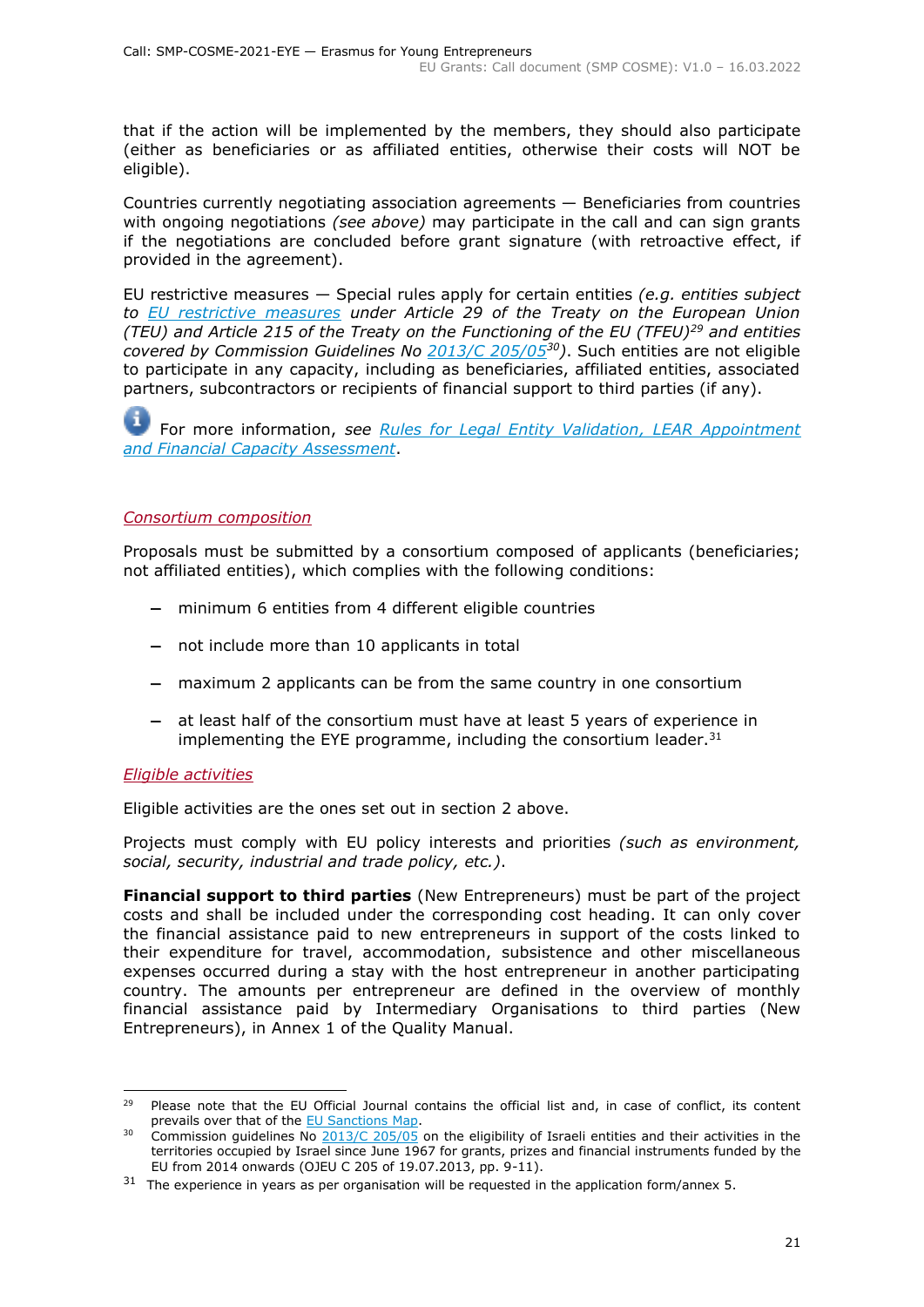Applicants must elaborate how the financial support to third parties will be managed and how the activities of the NEs abroad will comply with the programme rules.

The proposal must also clearly describe the results to be obtained.

<span id="page-21-0"></span>*Geographic location (target countries)*

Proposals must relate to activities taking place in the eligible countries of the SMP (see above) but entrepreneurs can also be matched to destinations of the preparatory action [EYE global.](https://eyeglobal.eu/)

#### <span id="page-21-1"></span>*Duration*

Projects are expected to last 48 months between *01/02/2023* and *31/01/2027* (extensions are possible, if duly justified and through an amendment).

#### <span id="page-21-2"></span>*Project budget*

Project budgets (maximum grant amount) are expected to be EUR 4 000 000 per project of type 1 (large projects) and EUR 2 000 000 per project of type 2 (small projects). This does not preclude the submission/selection of proposals requesting other amounts. For more details regarding the types of projects, see section *2.5.2 Expected results at project level.*

#### <span id="page-21-3"></span>**7. Financial and operational capacity and exclusion**

#### <span id="page-21-4"></span>*Financial capacity*

Applicants must have stable and sufficient resources to successfully implement the projects and contribute their share. Organisations participating in several projects must have sufficient capacity to implement all these projects.

The financial capacity check will be carried out on the basis of the documents you will be requested to upload in the [Participant Register](https://ec.europa.eu/info/funding-tenders/opportunities/portal/screen/how-to-participate/participant-register) during grant preparation *(e.g. profit and loss account and balance sheet, business plan, audit report produced by an approved external auditor, certifying the accounts for the last closed financial year, etc)*. The analysis will be based on neutral financial indicators, but will also take into account other aspects, such as dependency on EU funding and deficit and revenue in previous years.

The check will normally be done for all beneficiaries, except:

- − public bodies (entities established as public body under national law, including local, regional or national authorities) or international organisations
- − if the individual requested grant amount is not more than EUR 60 000.

If needed, it may also be done for affiliated entities.

If we consider that your financial capacity is not satisfactory, we may require:

- − further information
- − an enhanced financial responsibility regime, i.e. joint and several responsibility for all beneficiaries or joint and several liability of affiliated entities *(see below, section 10)*
- − prefinancing paid in instalments
- − (one or more) prefinancing guarantees *(see below, section 10)*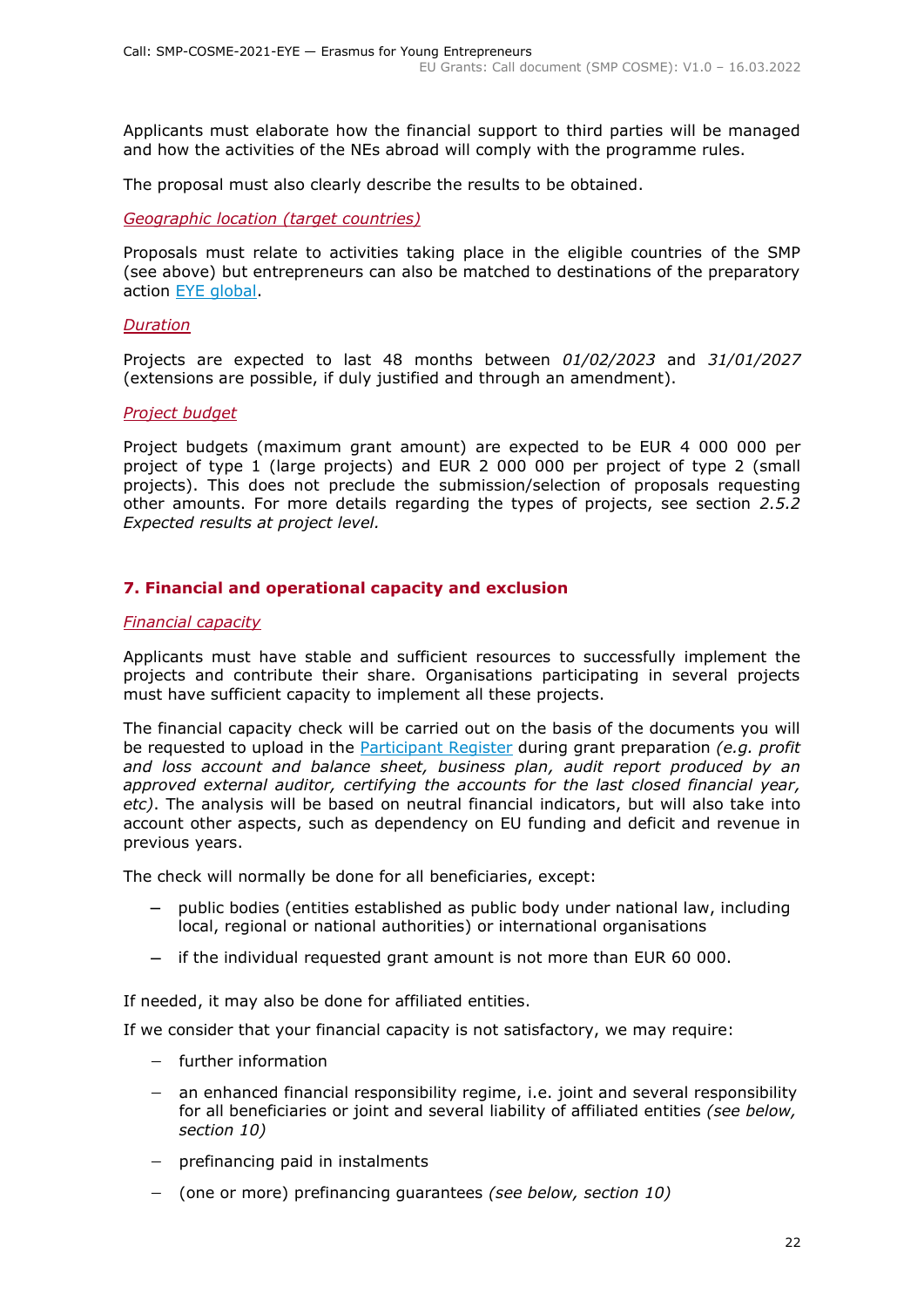or

- − propose no prefinancing
- − request that you are replaced or, if needed, reject the entire proposal.

For more information, *see Rules for [Legal Entity Validation, LEAR Appointment](https://ec.europa.eu/info/funding-tenders/opportunities/docs/2021-2027/common/guidance/rules-lev-lear-fca_en.pdf)  [and Financial Capacity Assessment](https://ec.europa.eu/info/funding-tenders/opportunities/docs/2021-2027/common/guidance/rules-lev-lear-fca_en.pdf)*.

#### <span id="page-22-0"></span>*Operational capacity*

Applicants must have the **know-how, qualifications** and **resources** to successfully implement the projects and contribute their share (including sufficient experience in projects of comparable size and nature).

This capacity will be assessed together with the 'Quality' award criterion, on the basis of the competence and experience of the applicants and their project teams, including operational resources (human, technical and other) or, exceptionally, the measures proposed to obtain it by the time the task implementation starts.

If the evaluation of the award criterion is positive, the applicants are considered to have sufficient operational capacity.

Applicants will have to show their operational capacity via the following information:

- − profiles (qualifications and experience) of the staff responsible for managing and implementing the project including their experience in implementing EYE in years
- − description of the consortium participants
- − applicants' activity reports of last year
- − list of previous projects (key projects for the last 4 years).

Additional supporting documents may be requested, if needed to confirm the operational capacity of any applicant.

Applicants have to demonstrate that one of their **core activities** is the support of small businesses and entrepreneurs and that they deliver **business support services** to start-ups or young entrepreneurs.

#### <span id="page-22-1"></span>*Exclusion*

Applicants which are subject to an **EU exclusion decision** or in one of the following **exclusion situations** that bar them from receiving EU funding can NOT participate<sup>32</sup>:

- − bankruptcy, winding up, affairs administered by the courts, arrangement with creditors, suspended business activities or other similar procedures (including procedures for persons with unlimited liability for the applicant's debts)
- in breach of social security or tax obligations (including if done by persons with unlimited liability for the applicant's debts)
- quilty of grave professional misconduct<sup>33</sup> (including if done by persons having powers of representation, decision-making or control, beneficial owners or persons who are essential for the award/implementation of the grant*]*)

<sup>&</sup>lt;sup>32</sup> See Articles 136 and 141 of EU Financial Regulation [2018/1046.](https://eur-lex.europa.eu/legal-content/EN/ALL/?uri=CELEX:32018R1046&qid=1535046024012)

Professional misconduct includes: violation of ethical standards of the profession, wrongful conduct with impact on professional credibility, false declarations/misrepresentation of information, participation in a cartel or other agreement distorting competition, violation of IPR, attempting to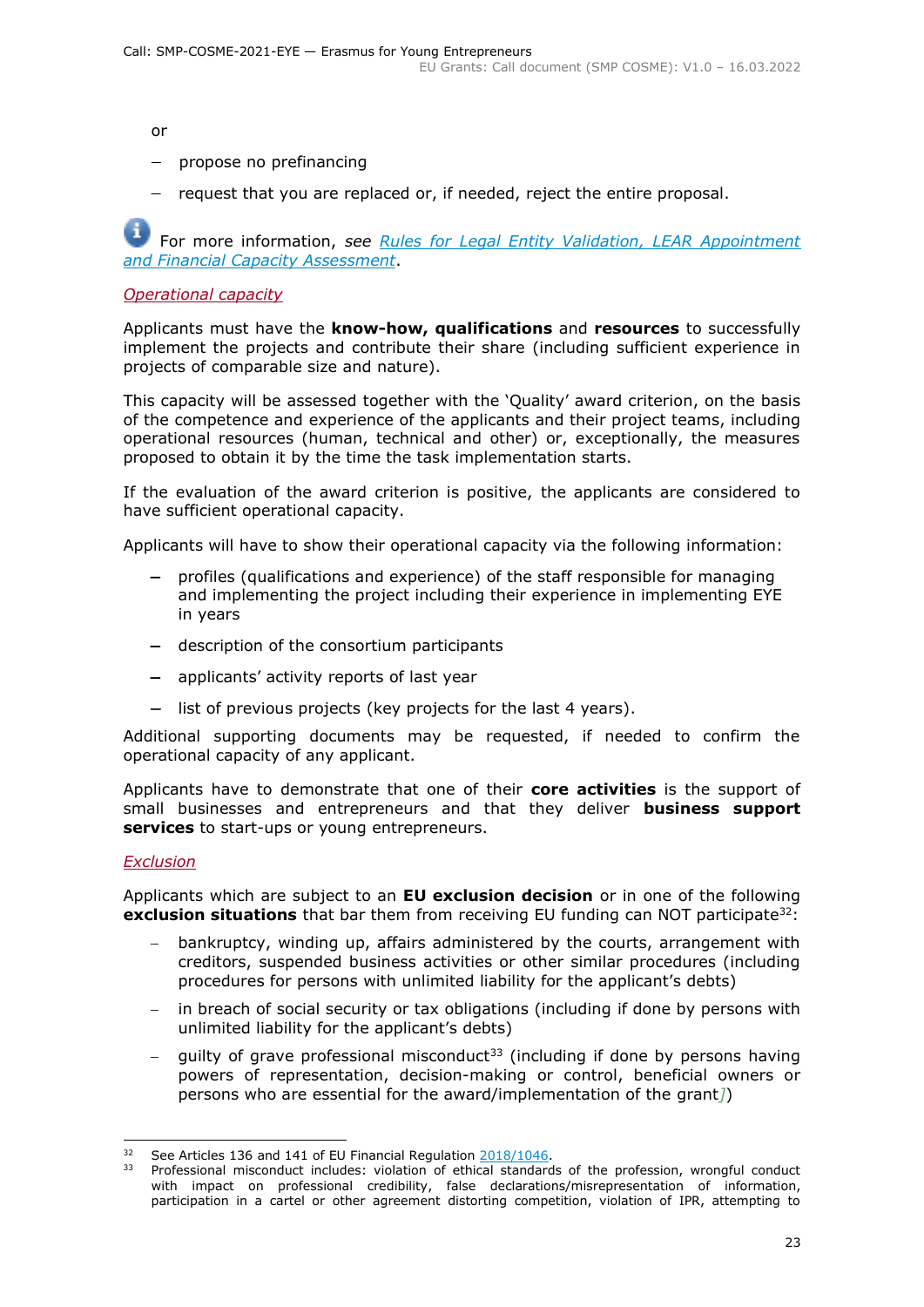- − committed fraud, corruption, links to a criminal organisation, money laundering, terrorism-related crimes (including terrorism financing), child labour or human trafficking (including if done by persons having powers of representation, decision-making or control, beneficial owners or persons who are essential for the award/implementation of the grant)
- shown significant deficiencies in complying with main obligations under an EU procurement contract, grant agreement, prize, expert contract, or similar (including if done by persons having powers of representation, decision-making or control, beneficial owners or persons who are essential for the award/implementation of the grant)
- − guilty of irregularities within the meaning of Article 1(2) of Regulation No [2988/95](http://eur-lex.europa.eu/legal-content/EN/ALL/?uri=CELEX:31995R2988&qid=1501598622514) (including if done by persons having powers of representation, decision-making or control, beneficial owners or persons who are essential for the award/implementation of the grant)
- − created under a different jurisdiction with the intent to circumvent fiscal, social or other legal obligations in the country of origin or created another entity with this purpose (including if done by persons having powers of representation, decision-making or control, beneficial owners or persons who are essential for the award/implementation of the grant).

Applicants will also be refused if it turns out that  $34$ :

- − during the award procedure they misrepresented information required as a condition for participating or failed to supply that information
- they were previously involved in the preparation of the call and this entails a distortion of competition that cannot be remedied otherwise (conflict of interest).

#### <span id="page-23-0"></span>**8. Evaluation and award procedure**

The proposals will have to follow the **standard submission and evaluation procedure** (one-stage submission + one-step evaluation).

An **evaluation committee** (assisted by independent outside experts) will assess all applications. Proposals will first be checked for formal requirements (admissibility, and eligibility, *see sections 5 and 6*). Proposals found admissible and eligible will be evaluated against the operational capacity and award criteria *(see sections 7 and 9)*  and then ranked according to their scores.

No distinction will be made between large and small proposals. There will be one single ranking only for the whole call.

For proposals with the same score (within a topic or budget envelope) a **priority order** will be determined according to the following approach:

Successively for every group of *ex aequo* proposals, starting with the highest scored group, and continuing in descending order:

1) If two proposals are of the same score and one is a large and one a small project, the large proposal will be considered to have the priority over the other if the available budget allows.

influence decision-making processes or obtain confidential information from public authorities to gain advantage.

See Article 141 EU Financial Regulation [2018/1046.](https://eur-lex.europa.eu/legal-content/EN/ALL/?uri=CELEX:32018R1046&qid=1535046024012)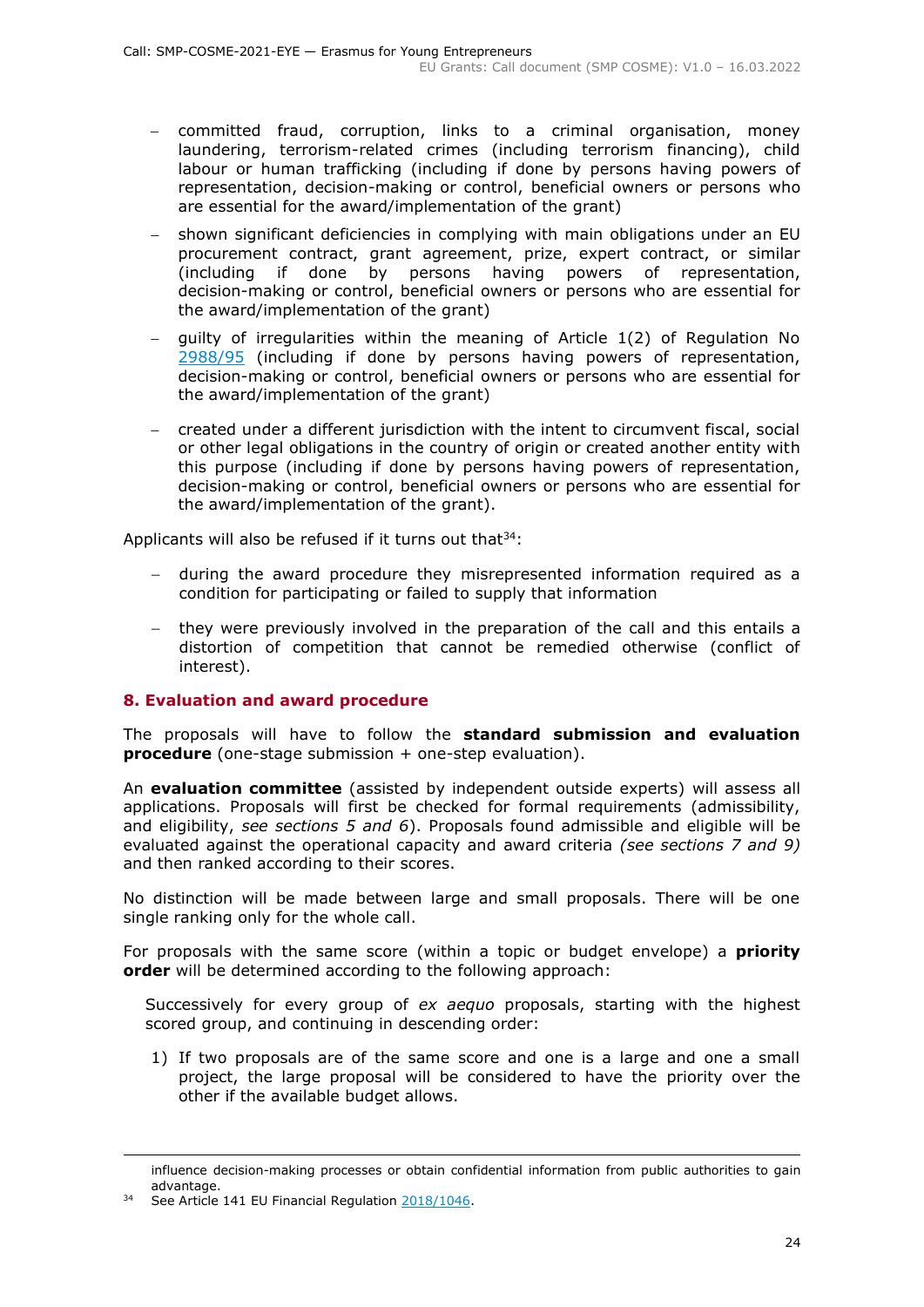- 2) The ex aequo proposals within the same call will be prioritised according to the scores they have been awarded for the award criterion 'Relevance'. When these scores are equal, priority will be based on their scores for the criterion 'Impact'. When these scores are equal, priority will be based on their scores for the criterion 'Quality'.
- 3) If this does not allow to determine the priority, a further prioritisation can be done by considering the overall project portfolio geographical and thematic coverage and the creation of positive synergies between projects, or other factors related to the objectives of the call. These factors will be documented in the panel report.

All proposals will be informed about the evaluation result (**evaluation result letter**). Successful proposals will be invited for grant preparation; the other ones will be put on the reserve list or rejected.

 $\bullet$  No commitment for funding  $-$  Invitation to grant preparation does NOT constitute a formal commitment for funding. We will still need to make various legal checks before grant award: *legal entity validation, financial capacity, exclusion check, etc*.

**Grant preparation** will involve a dialogue in order to fine-tune technical or financial aspects of the project and may require extra information from your side. It may also include adjustments to the proposal to address recommendations of the evaluation committee or other concerns. Compliance will be a pre-condition for signing the grant.

If you believe that the evaluation procedure was flawed, you can submit a **complaint** (following the deadlines and procedures set out in the evaluation result letter). Please note that notifications which have not been opened within 10 days after sending are considered to have been accessed and that deadlines will be counted from opening/access *(see also [Funding & Tenders Portal Terms and Conditions\)](https://ec.europa.eu/info/funding-tenders/opportunities/docs/2021-2027/common/ftp/tc_en.pdf)*. Please also be aware that for complaints submitted electronically, there may be character limitations.

#### <span id="page-24-0"></span>**9. Award criteria**

The **award criteria** for this call are as follows:

#### − **Relevance (30 points):**

How strategically chosen are the project partners (relevance of the partners to the project)?

How wide and direct is the access to entrepreneurs (potential new and host entrepreneurs) of the applicants?

How does the project build on previous experiences, in particular those regarding mobility, cross-border cooperation, entrepreneurship support, enhancement of business collaboration (including business matchmaking and partnership), and/or "when relevant", previous collaboration between the partners?

How relevant are the proposed target groups, based on a thorough analysis of the applicant regions' strengths and weaknesses and taking into account the regions' challenges ahead?

#### − **Quality:**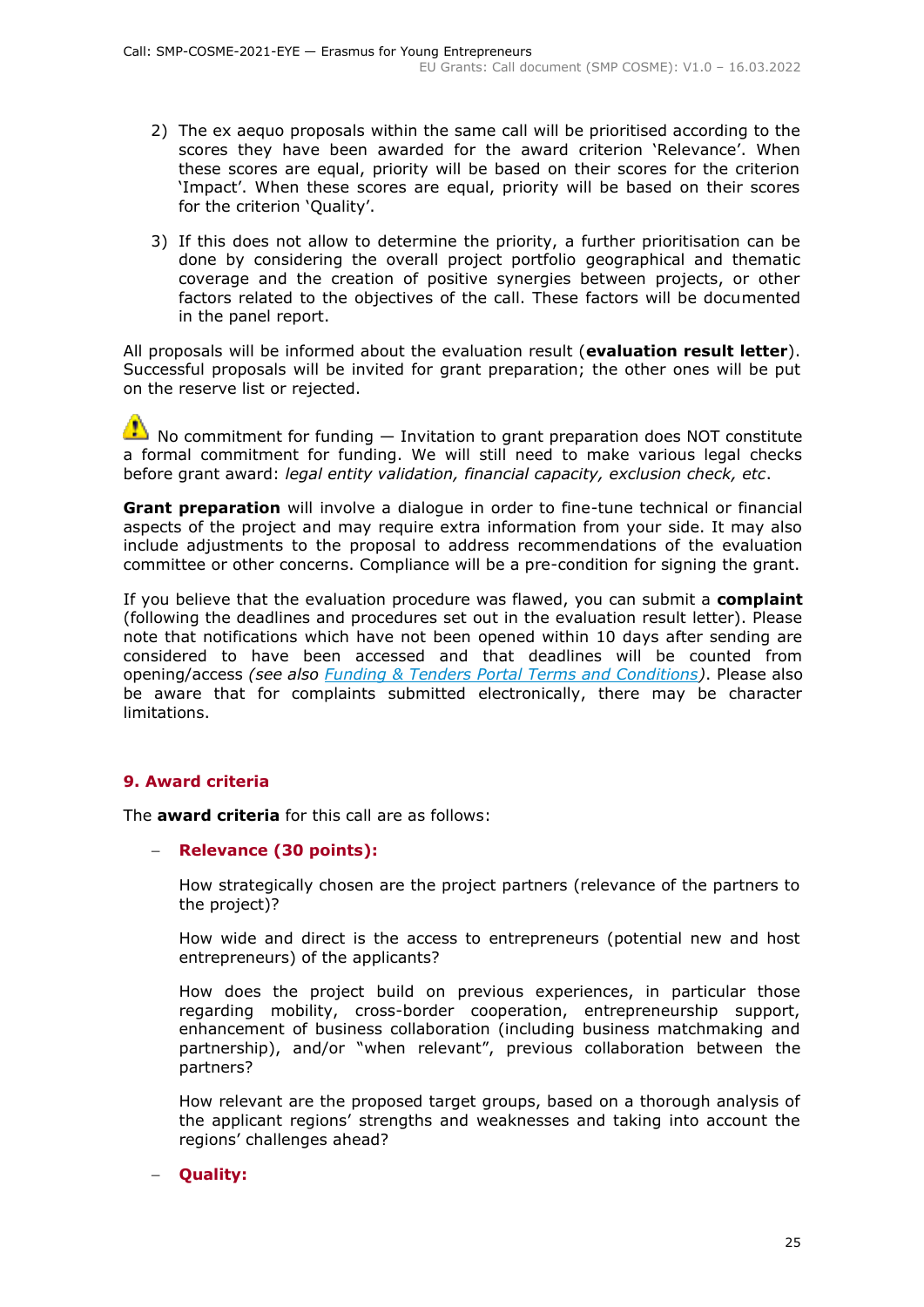#### − **Project design and implementation (30 points):**

How clear, coherent and ambitious is the concept and to what extent does the methodology support it?

To what extent is the proposal clearly defined in terms of timetable, milestones and deliverables?

How coherent, appropriate and practical are the overall project design and the activities proposed in view of the effective recruitment, assessment and selection of entrepreneurs, proactive matchmaking, follow-up on exchanges, networking with other Intermediary Organisations and appropriate reporting? Do the activities proposed comply with the provisions of the Implementation Manual for Intermediary Organisation (Quality Manual) and, possibly, include innovative elements?

To what extent can the methodology ensure effectiveness of the actions proposed? Are the potential risks well anticipated and have relevant mitigating measures been proposed?

To what extent does the proposal envisage comprehensive induction trainings for entrepreneurs for a successful exchange?

To what extent does the proposal include suitable after-care activities such as information on services for businesses, access to finance, etc., especially the EU ones such as the Enterprise Europe Network, Clusters, SOLVIT, etc.?

Cost effectiveness:

- To what extent is the budget clear, detailed and coherent with the work plan of the proposal?
- Do the expected results stand in a reasonable relationship to the amount of the grant?
- Does the budget seem justified when compared to the expected impact?

#### − **Project team and cooperation arrangements (30 points):**

Is the quality of project teams appropriate?

To what extent can the management set up be effective and ensure the high quality of the action proposed, including monitoring and evaluation?

Are the tasks and responsibilities of each partner involved clearly defined?

Are procedures and problem-solving mechanisms for cooperating within the project teams and consortium appropriate?

Is the level of effort (hours) appropriate, per work package, per task and per partner considering their skills and responsibilities with a view to achieving the objectives of the proposal?

#### − **Impact (10 points):**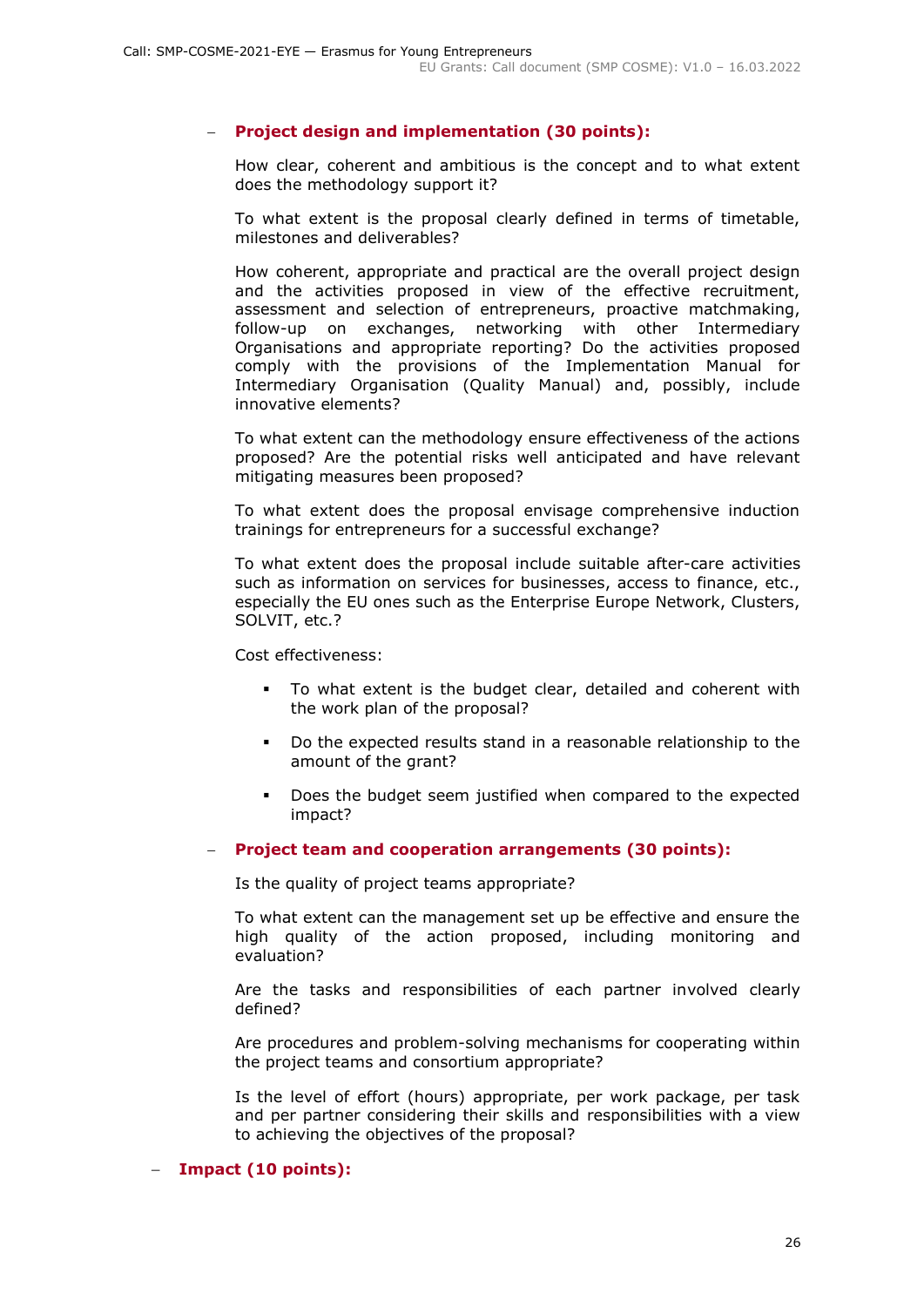Is the proposal suggesting clear, realistic and practical impact indicators?

To what extent is the project likely to have a tangible and measureable impact on the target groups after the exchanges (at individual entrepreneur level as well as in the regions)?

How effective, innovative and convincing are the promotional and communication activities to attract new and host entrepreneurs and to demonstrate successful outcomes? Does the proposal contain a comprehensive communication strategy including appropriate EU visibility? Are the expected multiplying effects reasonable and ensure sustainability?

To what extent can the applicants offer services allowing for replication and extension of project outcomes, including a range of aftercare activities?

| <b>Award criteria</b>                               | <b>Minimum</b><br>pass score | Maximum<br>score |
|-----------------------------------------------------|------------------------------|------------------|
| Relevance                                           | 16                           | 30               |
| Quality - Project design and implementation         | 16                           | 30               |
| Quality – Project team and cooperation arrangements | 16                           | 30               |
| Impact                                              | 6                            | 10               |
| <b>Overall (pass) scores</b>                        | 70                           | 100              |

#### Maximum points: 100 points.

Individual thresholds per criterion: 16/30, 16/30, 16/30 and 6/10 points.

Overall threshold: 70 points.

Proposals that pass the individual thresholds AND the overall threshold will be considered for funding  $-$  within the limits of the available call budget. Other proposals will be rejected.

#### <span id="page-26-0"></span>**10. Legal and financial set-up of the Grant Agreements**

If you pass evaluation, your project will be invited for grant preparation, where you will be asked to prepare the Grant Agreement together with the EU Project Officer.

This Grant Agreement will set the framework for your grant and its terms and conditions, in particular concerning deliverables, reporting and payments.

The Model Grant Agreement that will be used (and all other relevant templates and guidance documents) can be found on [Portal Reference Documents.](https://ec.europa.eu/info/funding-tenders/opportunities/portal/screen/how-to-participate/reference-documents)

#### <span id="page-26-1"></span>*Starting date and project duration*

The project starting date and duration will be fixed in the Grant Agreement *(Data Sheet, point 1)*. Normally the starting date will be after grant signature. Retroactive application can be granted exceptionally for duly justified reasons  $-$  but never earlier than the proposal submission date.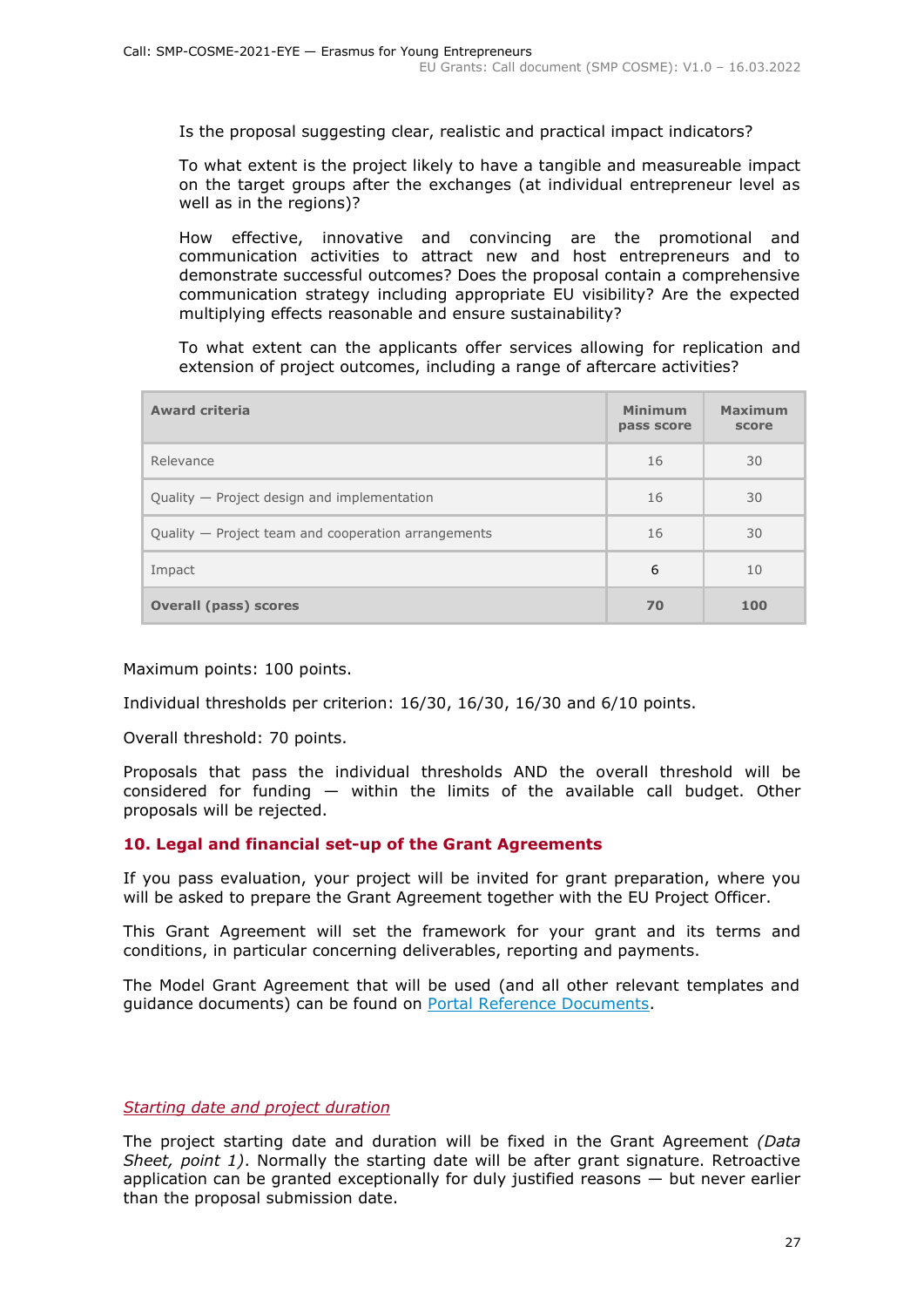Project duration: 48 months, from 1 February 2023 (extensions will be possible only exceptionally, for duly justified reasons and through an amendment).

Activities should start on 1 February 2023.

<span id="page-27-0"></span>*Milestones and deliverables*

The milestones and deliverables for each project will be managed through the Portal Grant Management System and will be reflected in Annex 1 of the Grant Agreement.

The following (mandatory) milestone activities are to be respected by all consortia:

- Initial training: February 2023, if appropriate<sup>35</sup>
- Networking meetings: each year in February/March and September/October (8 per project duration)<sup>36</sup>
- Mid-term review meetings (upon request of the Agency): the participation of all consortium partners will be required if the consortia are called for such meeting(s).
- Delivery of reports as specified in section *Reporting and payment arrangements.*

Further details are included in the section *2.3 Activities that can be funded (scope)*, therein especially i) Active networking.

| Deliverable title                                                                    | Purpose                                                                                                                                                                          | Date                                                                       |  |
|--------------------------------------------------------------------------------------|----------------------------------------------------------------------------------------------------------------------------------------------------------------------------------|----------------------------------------------------------------------------|--|
| Link of the EYE<br>programme web site<br>to the applicant's<br>website <sup>37</sup> | Connecting your organisation to the<br>programme and helping entrepreneurs to<br>be directed to the one reference webpage<br>only where all relevant information is<br>available | Month 1                                                                    |  |
| 8 Network Meeting<br>"minutes"                                                       | Encoding the participation of consortium<br>members; listing main outcomes and<br>lessons learned.<br>Concise document (2-3 pages will<br>be<br>sufficient)                      | Month 1 after<br>the<br>Network<br>Meetings<br>took<br>place <sup>38</sup> |  |
| 2 Progress Reports                                                                   | These reports give an overview and, if $ M13\rangle$<br>appropriate, and in-depth view<br>the<br>on                                                                              |                                                                            |  |

Beneficiaries will be required to submit the following **deliverables** (continuous reporting).

<sup>&</sup>lt;sup>35</sup> This training is intended to make IOs familiar with the basic programme features and the functionalities of the EYE IT tool. It will be mandatory for all Intermediary Organisations new to the EYE programme and could be useful for those that have not participated in previous EYE projects.

 $36$  Participation by 1 person per consortium partner (usually), according to the standard rule in the Erasmus for Young Entrepreneurs programme.

<sup>&</sup>lt;sup>37</sup> Please also note that certain conditions apply for the eligibility of costs of project website creation. See section "Budget categories and cost eligibility rules" of this call. It is therefore important to ensure appropriate visibility of the EYE programme website and not to plan project specific websites.

<sup>&</sup>lt;sup>38</sup> Please foresee 8 of those deliverables as 8 Network Meetings will be organised. The due dates are indicative as the precise dates of the Network Meetings are not known at the moment of call publication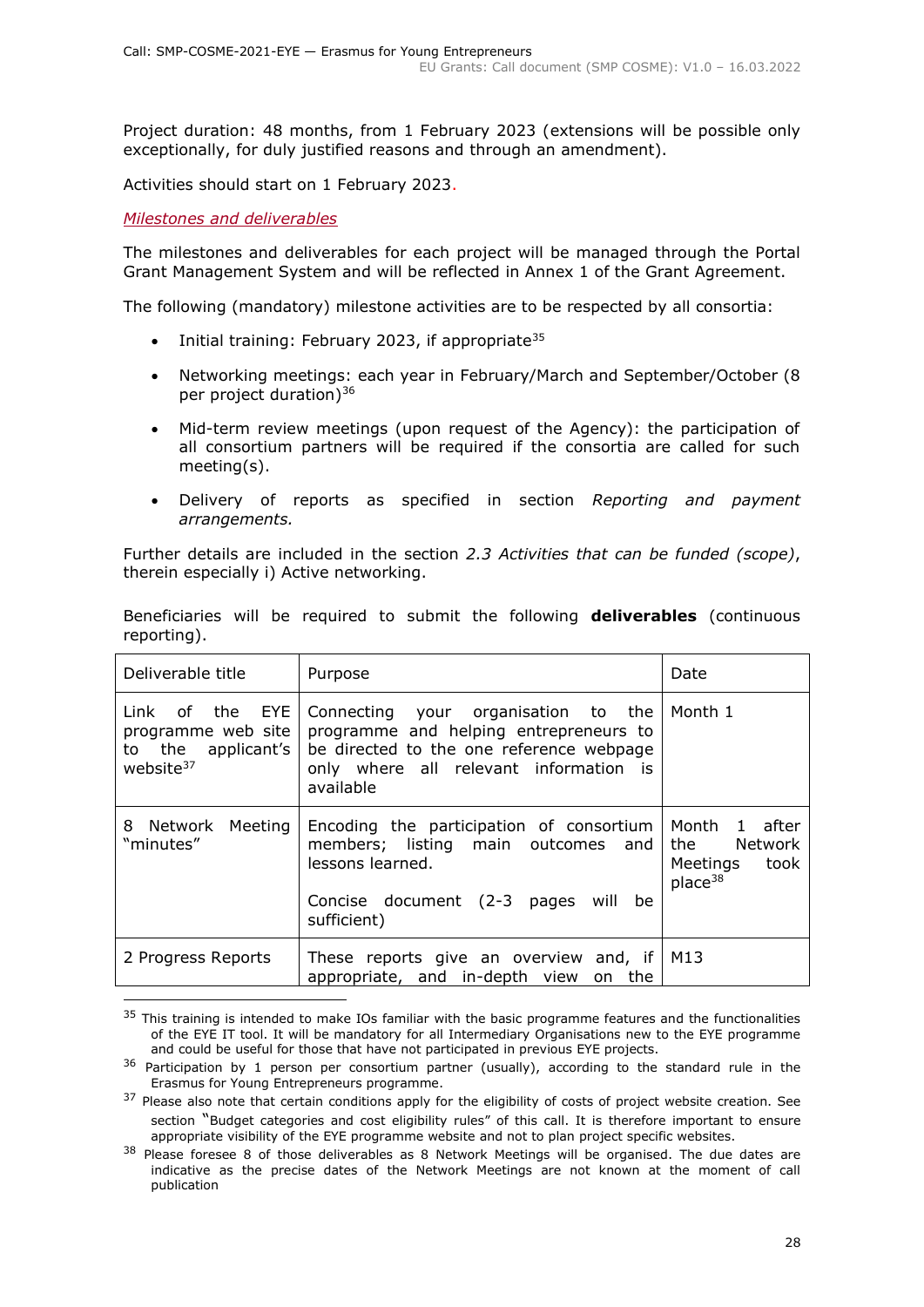|                                                                                                                                                                                                                                                                                                                                                                     | implementation of the project at fixed<br>moments in the project duration (see<br>above) | M37 |
|---------------------------------------------------------------------------------------------------------------------------------------------------------------------------------------------------------------------------------------------------------------------------------------------------------------------------------------------------------------------|------------------------------------------------------------------------------------------|-----|
| 4x Success Stories                                                                                                                                                                                                                                                                                                                                                  | The success stories should demonstrate the<br>added value of the programme, give         | M12 |
| (min 10 per year of<br>implementation)                                                                                                                                                                                                                                                                                                                              | visibility to the entrepreneurs, help the<br>projects, the Agency, the EC and the        | M24 |
|                                                                                                                                                                                                                                                                                                                                                                     | Support Office to promote the<br>EYE<br>programme further.                               | M36 |
|                                                                                                                                                                                                                                                                                                                                                                     |                                                                                          | M48 |
| Consortia define how many success stories<br>to deliver; the minimum is set to 10 per 12<br>months of implementation, thus a total of<br>40 at the end of the project is requested).<br>The deliverables should be cumulative, i.e.<br>the deliverable Success Stories in month 24<br>should list those from the first 12 months<br>and those from months 13 to 24. |                                                                                          |     |

Applicants must list those deliverables in the Application Form Part B / Annex 5 in the relevant section. They must also add some other meaningful deliverables that help demonstrate the work of the consortium and that contribute to the project's success.<sup>39</sup>

Progress Reports not linked to payments:

| Report | Type of Report | Implementation<br>period | Due date |
|--------|----------------|--------------------------|----------|
|        | Progress       | months 1 to 12           | Month 13 |
|        | Progress       | months 25 to 36          | Month 37 |

#### <span id="page-28-0"></span>*Form of grant, funding rate and maximum grant amount*

The grant parameters *(maximum grant amount, funding rate, total eligible costs, etc)* will be fixed in the Grant Agreement *(Data Sheet, point 3 and art 5)*.

Project budget (maximum grant amount): *see section 6 above*. The grant awarded may be lower than the amount requested.

The grant will be a budget-based mixed actual cost grant (actual costs, with unit cost and flat-rate elements). This means that it will reimburse ONLY certain types of costs (eligible costs) and costs that were *actually* incurred for your project (NOT the *budgeted* costs). For unit costs and flat-rates, you can charge the amounts calculated as explained in the Grant Agreement *(see art 6 and Annex 2 and 2a)*.

The costs will be reimbursed at the funding rates fixed in the Grant Agreement (**100%** for the costs for providing financial support to third parties, i.e. new entrepreneurs, and **75%** for all other costs categories).

<sup>&</sup>lt;sup>39</sup> Applicants are requested to well distinguish between deliverables and milestones. Experience shows that there remains some confusion.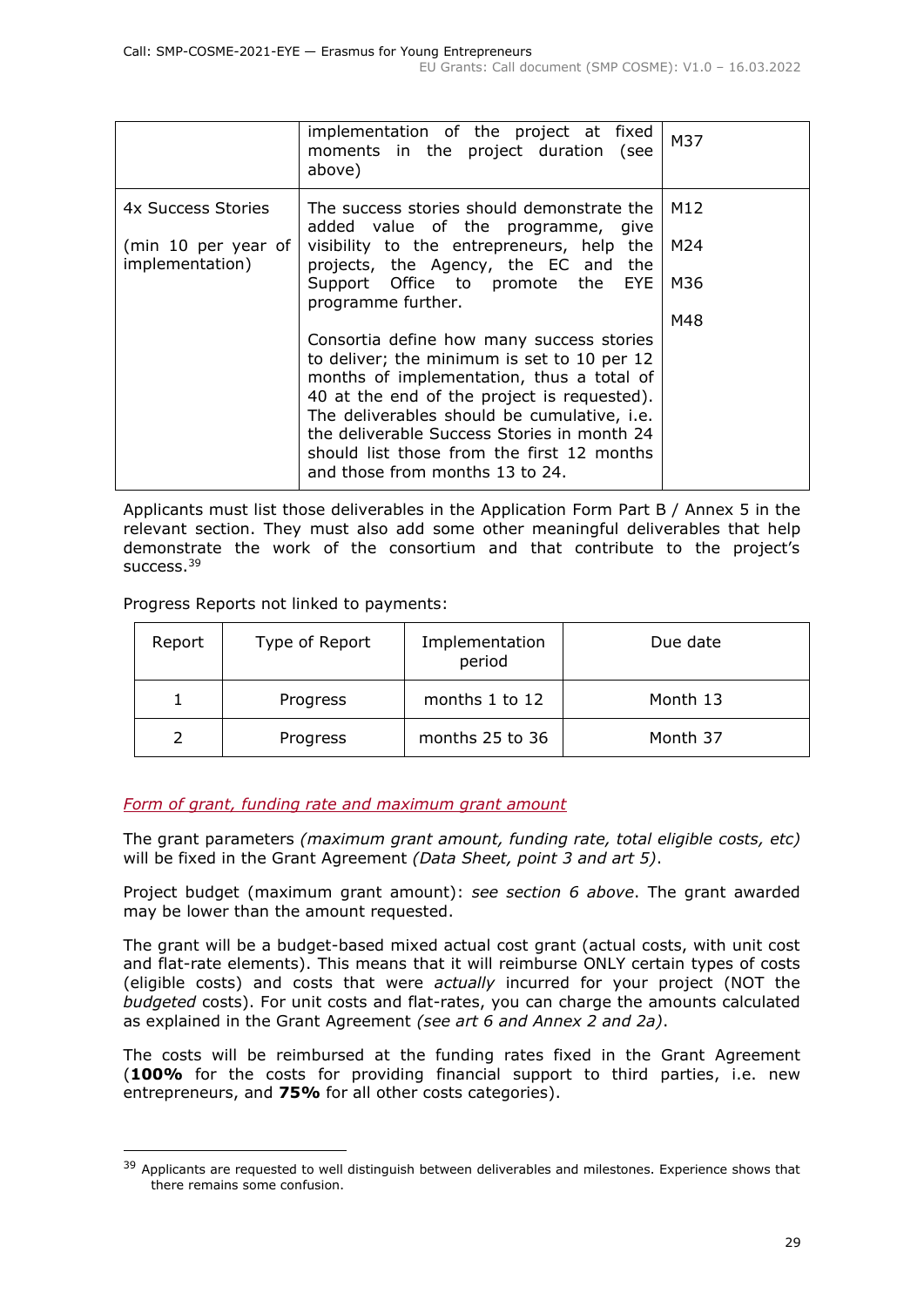Grants may NOT produce a profit (i.e. surplus of revenues + EU grant over costs). For-profit organisations must declare their revenues and, if there is a profit, we will deduct it from the final grant amount *(see art 22.3)*.

Moreover, please be aware that the final grant amount may be reduced in case of non-compliance with the Grant Agreement *(e.g. improper implementation, breach of obligations, etc.)*.

<span id="page-29-0"></span>*Budget categories and cost eligibility rules*

The budget categories and cost eligibility rules are fixed in the Grant Agreement *(Data Sheet, point 3, art 6 and Annex 2)*.

*Budget categories for this call:*

- − A. Personnel costs
	- − A.1 Employees, A.2 Natural persons under direct contract, A.3 Seconded persons
	- A.4 SME owners and natural person beneficiaries
- − B. Subcontracting costs

of core tasks is not allowed. Subcontracting is allowed only for Work Package 2, and here only for the promotion of the programme.

- − C. Purchase costs
	- − C.1 Travel and subsistence
	- − C.2 Equipment
	- − C.3 Other goods, works and services
- − E. Indirect costs

*Specific cost eligibility conditions for this call:* 

- − personnel costs:
	- − SME owner/natural person unit cost<sup>40</sup>: Yes
- − travel and subsistence unit cost<sup>41</sup>: Yes
- − equipment costs: depreciation
- − other cost categories:
- − costs for financial support to third parties: allowed; maximum amount per third party (new entrepreneur) defined per host country and for a maximum duration of 6 months per entrepreneur;<sup>42</sup>
- − indirect cost flat-rate: 7% of the eligible direct costs (categories A-D, except volunteers costs, if any)

<sup>&</sup>lt;sup>40</sup> Commission **Decision** of 20 October 2020 authorising the use of unit costs for the personnel costs of the owners of small and medium-sized enterprises and beneficiaries that are natural persons not receiving a salary for the work carried out by themselves under an action or work programme (C(2020)7715).

 $\frac{1}{41}$  Commission **Decision** of 12 January 2021 authorising the use of unit costs for travel, accommodation and subsistence costs under an action or work programme under the 2021-2027 multi-annual financial framework (C(2021)35).

<sup>42</sup> As set out in the Commission Decision of 8/03/2022 authorising the use of unit costs for the Erasmus [for Young Entrepreneurs action under the Single Market Programme \(2021-2027\).](https://ec.europa.eu/info/funding-tenders/opportunities/docs/2021-2027/smp/guidance/unit-cost-decision_smp-cosme-eye_en.pdf) The same unit rates can be found in the Quality Manual (Annex).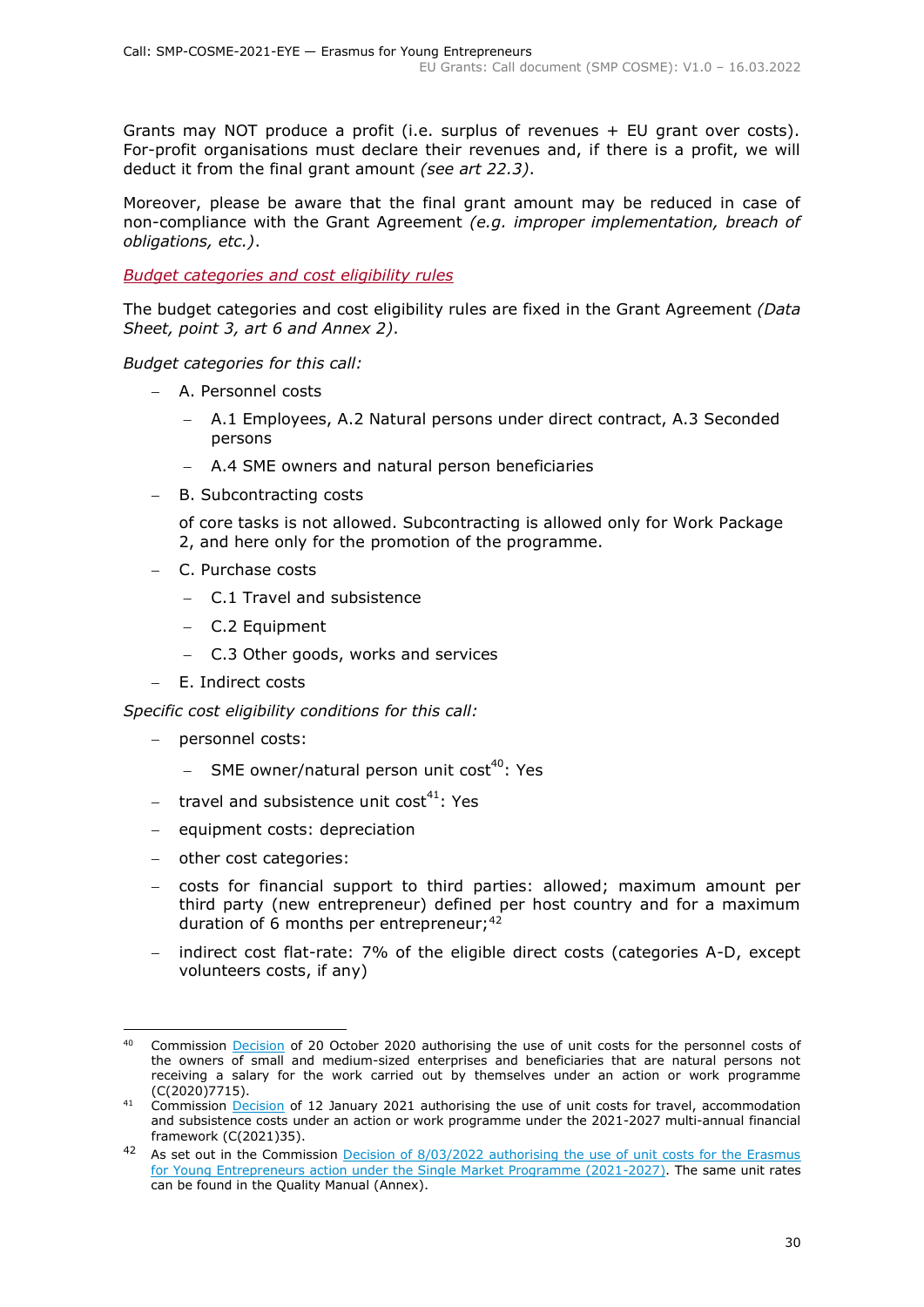- − VAT: non-deductible VAT is eligible (but please note that since 2013 VAT paid by beneficiaries that are public bodies acting as public authority is NOT eligible)
- − other:
	- in-kind contributions for free are allowed, but cost-neutral, i.e. they cannot be declared as cost
	- kick off meeting: costs for kick-off meeting organised by the granting authority are eligible (travel costs for maximum 2 persons, return ticket to Brussels and accommodation for one night) only if the meeting takes place after the project starting date set out in the Grant Agreement; the starting date can be changed through an amendment, if needed
	- − project websites: communication costs for presenting the project on the participants' websites or social media accounts are eligible; costs for *separate* project websites are not eligible
	- − other ineligible costs: No

#### <span id="page-30-0"></span>*Reporting and payment arrangements*

The reporting and payment arrangements are fixed in the Grant Agreement *(Data Sheet, point 4 and art 21 and 22)*.

Beneficiaries will be requested to submit the following reports linked to a payment:

- 1 periodical technical and financial report after 24 months, linked to a request for interim payment;
- 1 final technical and financial report after 48 months, linked to the request for the payment of the balance.

| Periodic<br>Report | Type of Report | Implementation<br>period | Due date                     |
|--------------------|----------------|--------------------------|------------------------------|
|                    | Interim        | months 1 to 24           | 60 days after month 24       |
|                    | Final          | months 1 to 48           | 60 days after end of project |

After grant signature, you will normally receive a **prefinancing** to start working on the project (float of normally **50%** of the maximum grant amount; exceptionally less or no prefinancing). The prefinancing will be paid 30 days from entry into force/**10 days before starting date/financial guarantee** (if required) – whichever is the *latest.*

#### **There will be one interim payment (with detailed cost reporting).**

**Payment of the balance**: At the end of the project, we will calculate your final grant amount. If the total of earlier payments is higher than the final grant amount, we will ask you (your coordinator) to pay back the difference (recovery).

All payments will be made to the coordinator.

 $\bullet$  Please be aware that payments will be automatically lowered if one of your consortium members has outstanding debts towards the EU (granting authority or other EU bodies). Such debts will be offset by us  $-$  in line with the conditions set out in the Grant Agreement *(see art 22)*.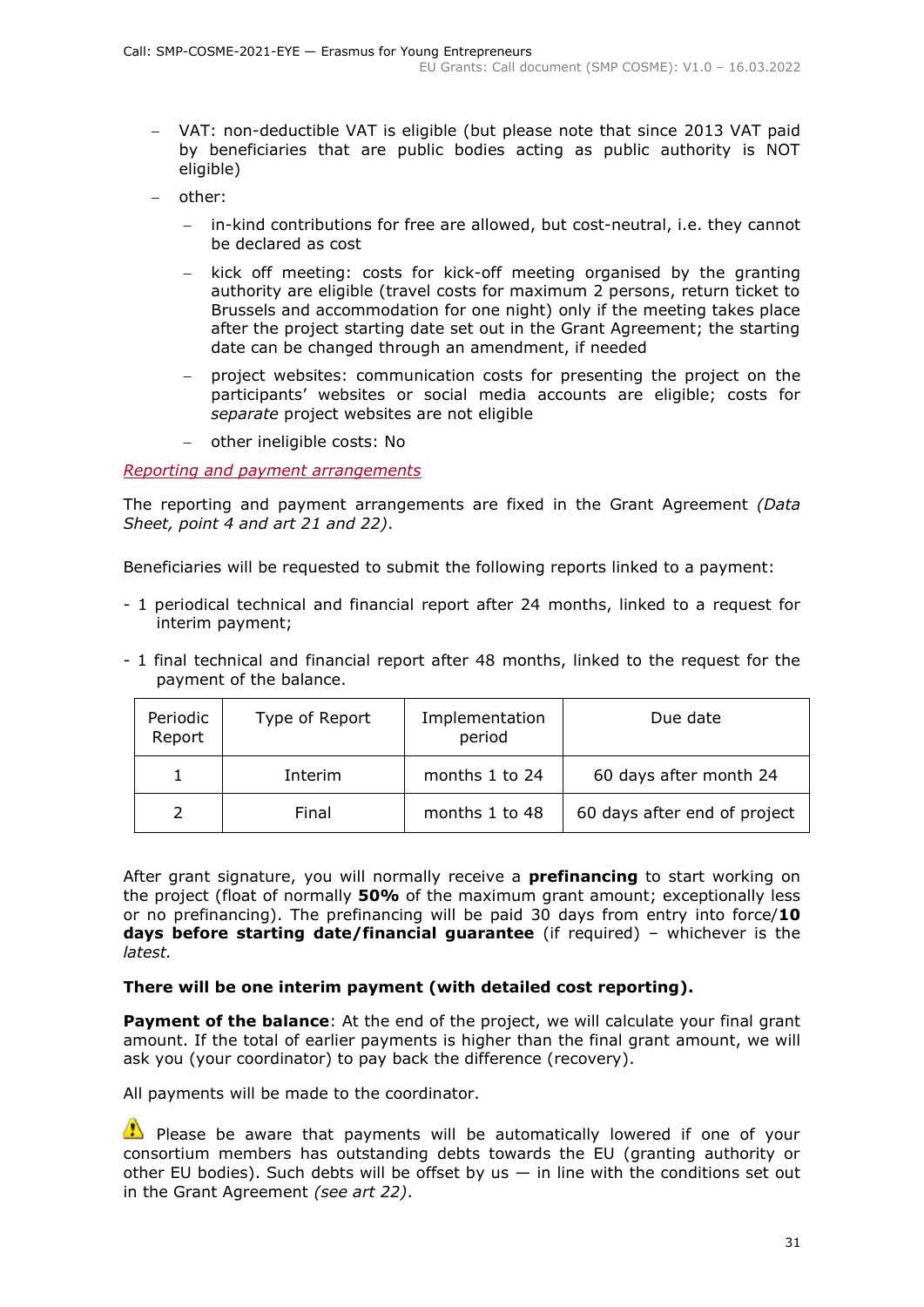Please note that you are responsible for keeping records on all the work done and the costs declared.

#### <span id="page-31-0"></span>*Prefinancing guarantees*

If a prefinancing guarantee is required, it will be fixed in the Grant Agreement *(Data Sheet, point 4)*. The amount will be set during grant preparation and it will normally be equal or lower than the prefinancing for your grant.

The guarantee should be in euro and issued by an approved bank/financial institution established in an EU Member State. If you are established in a non-EU country and would like to provide a guarantee from a bank/financial institution in your country, please contact us (this may be exceptionally accepted, if it offers equivalent security).

Amounts blocked in bank accounts will NOT be accepted as financial guarantees.

Prefinancing guarantees are formally NOT linked to individual consortium members, which means that you are free to organise how to provide the guarantee amount *(by one or several beneficiaries, for the overall amount or several guarantees for partial amounts, by the beneficiary concerned or by another beneficiary, etc)*. It is however important that the requested amount is covered and that the guarantee(s) are sent to us in time to make the prefinancing (scanned copy via Portal AND original by post).

If agreed with us, the bank guarantee may be replaced by a guarantee from a third party.

The guarantee will be released at the end of the grant, in accordance with the conditions laid down in the Grant Agreement.

#### <span id="page-31-1"></span>*Certificates*

Depending on the type of action, size of grant amount and type of beneficiaries, you may be requested to submit different certificates. The types, schedules and thresholds for each certificate are fixed in the grant agreement *(Data Sheet, point 4 and art 24)*.

#### <span id="page-31-2"></span>*Liability regime for recoveries*

The liability regime for recoveries will be fixed in the Grant Agreement *(Data Sheet point 4.4 and art 22).*

For beneficiaries, it is one of the following:

- − limited joint and several liability with individual ceilings *each beneficiary up*  to their maximum grant amount
- − unconditional joint and several liability *each beneficiary up to the maximum grant amount for the action*

or

− individual financial responsibility — *each beneficiary only for their own debts*.

In addition, the granting authority may require joint and several liability of affiliated entities (with their beneficiary).

<span id="page-31-3"></span>*Provisions concerning the project implementation*

IPR rules: *see Model Grant Agreement (art 16 and Annex 5):*

− list of background: No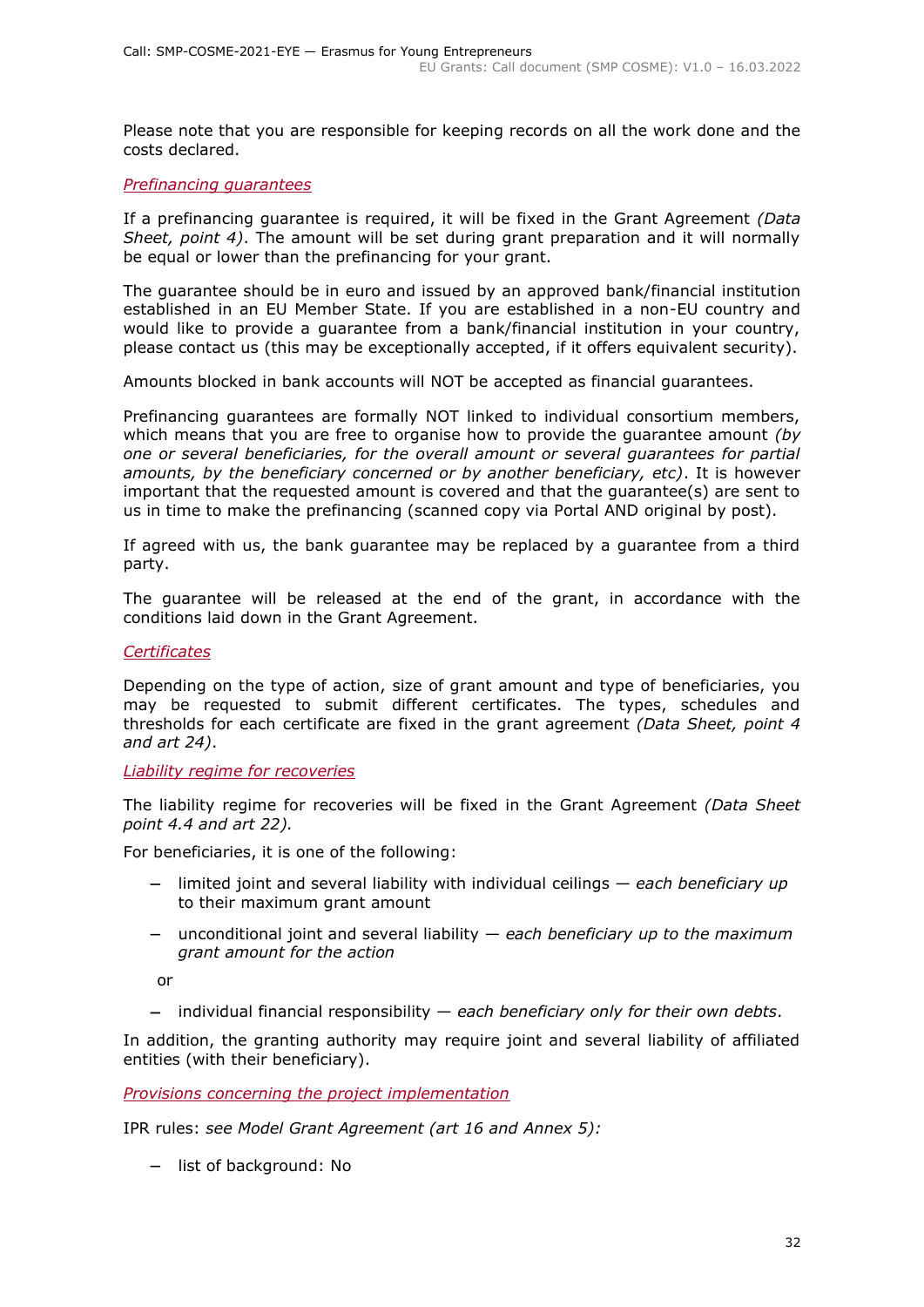- − rights of use on results: Yes
- − access rights to ensure continuity and interoperability obligations: No
- − Communication, dissemination and visibility of funding: *see Model Grant Agreement (art 17 and Annex 5)*:
- − communication and dissemination plan: Yes
- − additional communication and dissemination activities: Yes

Specific rules for carrying out the action: *see Model Grant Agreement (art 18 and Annex 5):* No

<span id="page-32-0"></span>*Other specificities*

n/a

<span id="page-32-1"></span>*Non-compliance and breach of contract*

The Grant Agreement (chapter 5) provides for the measures we may take in case of breach of contract (and other non-compliance issues).

For more information, *see [AGA](https://ec.europa.eu/info/funding-tenders/opportunities/docs/2021-2027/common/guidance/aga_en.pdf) — [Annotated Grant Agreement](https://ec.europa.eu/info/funding-tenders/opportunities/docs/2021-2027/common/guidance/aga_en.pdf)*.

#### <span id="page-32-2"></span>**11. How to submit an application**

All proposals must be submitted directly online via the Funding & Tenders Portal Electronic Submission System. Paper applications are NOT accepted.

Submission is a 2-step process:

#### a) **create a user account and register your organisation**

To use the Submission System (the only way to apply), all participants need to create [an EULogin user account.](https://webgate.ec.europa.eu/cas/eim/external/register.cgi)

Once you have an EULogin account, you can [register your organisation](https://ec.europa.eu/info/funding-tenders/opportunities/portal/screen/how-to-participate/participant-register) in the Participant Register. When your registration is finalised, you will receive a 9-digit participant identification code (PIC).

#### b) **submit the proposal**

Access the Electronic Submission System via the Topic page in the [Search Funding &](https://ec.europa.eu/info/funding-tenders/opportunities/portal/screen/opportunities/topic-search;freeTextSearchKeyword=;typeCodes=0,1;statusCodes=31094501,31094502,31094503;programCode=null;programDivisionCode=null;focusAreaCode=null;crossCuttingPriorityCode=null;callCode=Default;sortQuery=openingDate;orderBy=asc;onlyTenders=false;topicListKey=topicSearchTablePageState)  [Tenders](https://ec.europa.eu/info/funding-tenders/opportunities/portal/screen/opportunities/topic-search;freeTextSearchKeyword=;typeCodes=0,1;statusCodes=31094501,31094502,31094503;programCode=null;programDivisionCode=null;focusAreaCode=null;crossCuttingPriorityCode=null;callCode=Default;sortQuery=openingDate;orderBy=asc;onlyTenders=false;topicListKey=topicSearchTablePageState) section (or, for calls sent by invitation to submit a proposal, through the link provided in the invitation letter).

Submit your proposal in 3 parts, as follows:

- **Part A** includes administrative information about the applicant organisations (future coordinator, beneficiaries, affiliated entities and associated partners) and the summarised budget for the proposal. Fill it in directly online.
- **Part B** (description of the action) covers the technical content of the proposal.

Application Form Part B: Download the mandatory word template from the Submission System, fill it in and upload it as a PDF file.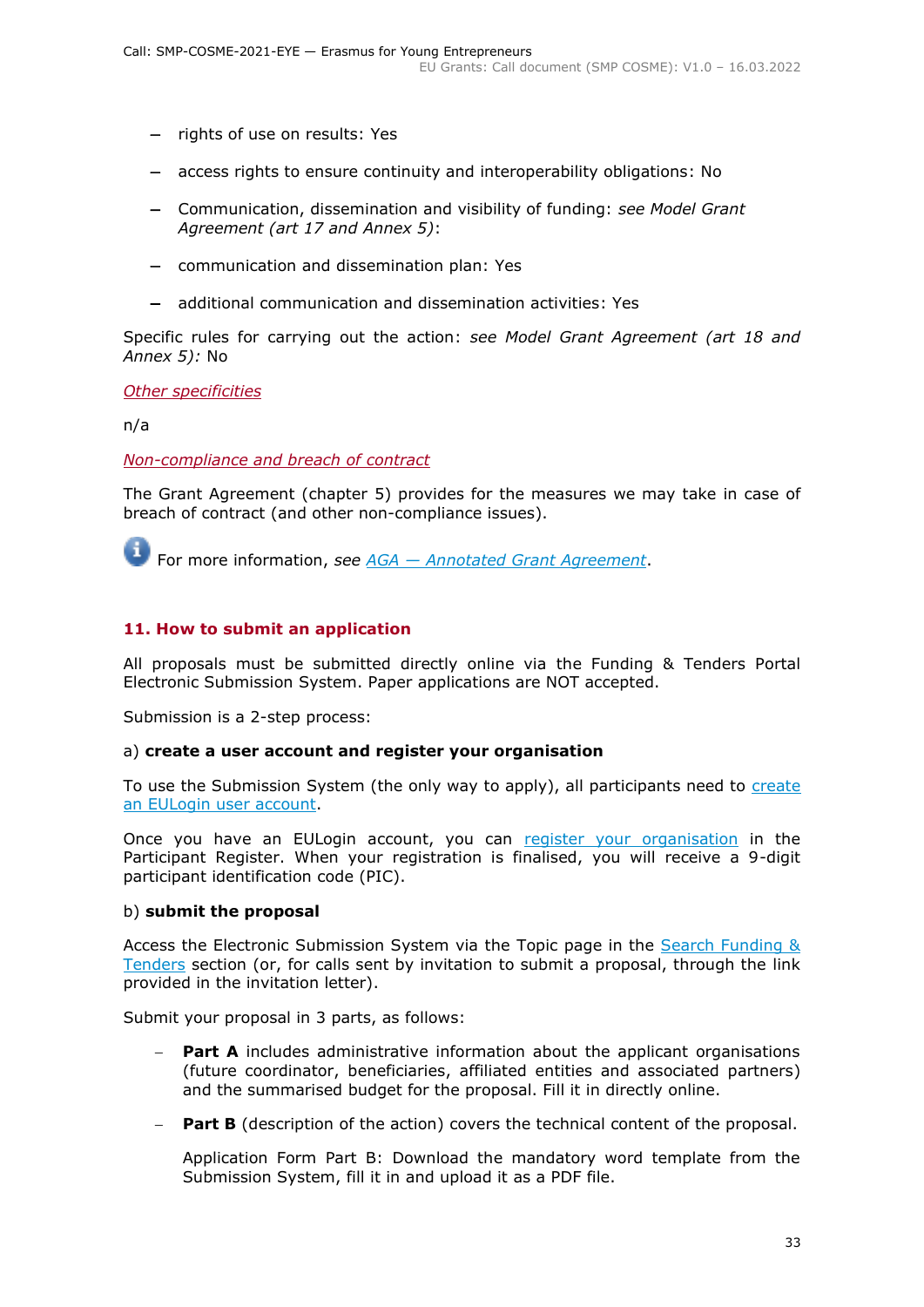Specific Annex 5: download it from the EISMEA website (see *section 5),* fill it in and upload it as PDF file under "Other annexes". This Annex 5 contains specific instructions to fill certain sections of the Application Form Part B.

**Annexes** (*see section 5*). Upload them as PDF file (single or multiple depending on the slots; the budget table can be uploaded as Excel file).

The proposal must keep to the **page limits** *(see section 5)*; excess pages will be disregarded.

Documents must be uploaded to the **right category** in the Submission System otherwise the proposal might be considered incomplete and thus inadmissible.

Proposals for large or small projects must be submitted using the same submission session.

The proposal must be submitted **before the call deadline** (*see section 4*). After this deadline, the system is closed and proposals can no longer be submitted.

Once the proposal is submitted, you will receive a **confirmation e-mail** (with date and time of your application). If you do not receive this confirmation e-mail, it means your proposal has NOT been submitted. If you believe this is due to a fault in the Submission System, you should immediately file a complaint via the [IT Helpdesk](https://ec.europa.eu/info/funding-tenders/opportunities/portal/screen/support/helpdesks/contact-form)  [webform,](https://ec.europa.eu/info/funding-tenders/opportunities/portal/screen/support/helpdesks/contact-form) explaining the circumstances and attaching a copy of the proposal (and, if possible, screenshots to show what happened).

Details on processes and procedures are described in the [Online Manual.](https://ec.europa.eu/info/funding-tenders/opportunities/docs/2021-2027/common/guidance/om_en.pdf) The Online Manual also contains the links to FAQs and detailed instructions regarding the Portal Electronic Exchange System.

# <span id="page-33-0"></span>**12. Help**

As far as possible, *please try to find the answers you need yourself*, in this and the other documentation (we have limited resources for handling direct enquiries):

- − [Online Manual](https://ec.europa.eu/info/funding-tenders/opportunities/docs/2021-2027/common/guidance/om_en.pdf)
- − FAQs on the Topic page (for call-specific questions in open calls; not applicable for actions by invitation)
- − [Portal](https://ec.europa.eu/info/funding-tenders/opportunities/portal/screen/support/faq;categories=;programme=null;actions=;keyword=) FAQ (for general questions).

Please also consult the Topic page regularly, since we will use it to publish call updates. (For invitations, we will contact you directly in case of a call update).

#### *Contact*

For individual questions on the Portal Submission System, please contact the  $II$ [Helpdesk.](https://ec.europa.eu/info/funding-tenders/opportunities/portal/screen/support/helpdesks/contact-form)

Non-IT related questions should be sent no later than 5 working days prior to the submission deadline to the following email address: [EISMEA-SMP-COSME-](mailto:EISMEA-SMP-COSME-ENQUIRIES@ec.europa.eu)[ENQUIRIES@ec.europa.eu.](mailto:EISMEA-SMP-COSME-ENQUIRIES@ec.europa.eu)

Please indicate clearly the reference of the call and topic to which your question relates *(see cover page)*.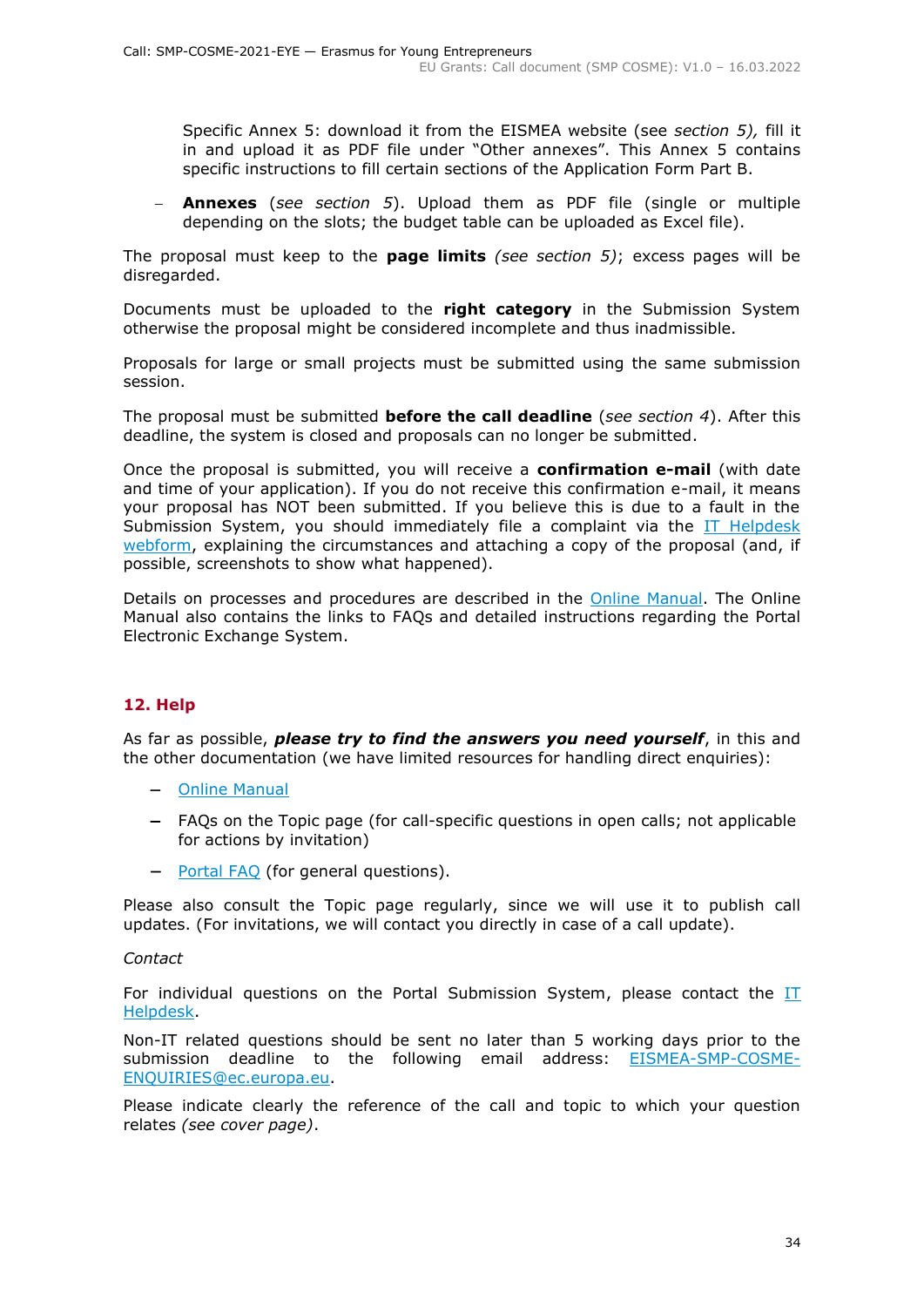# <span id="page-34-0"></span>**13. Important**

# **IMPORTANT**

- **Don't wait until the end —** Complete your application sufficiently in advance of the deadline to avoid any last minute **technical problems**. Problems due to last minute submissions *(e.g. congestion, etc)* will be entirely at your risk. Call deadlines can NOT be extended.
- **Consult** the Portal Topic page regularly. We will use it to publish updates and additional information on the call (call and topic updates).
- **Funding & Tenders Portal Electronic Exchange System —** By submitting the application, all participants **accept** to use the electronic exchange system in accordance with the [Portal Terms & Conditions.](https://ec.europa.eu/info/funding-tenders/opportunities/docs/2021-2027/common/ftp/tc_en.pdf)
- **Registration —** Before submitting the application, all beneficiaries, affiliated entities and associated partners must be registered in the [Participant Register.](https://ec.europa.eu/info/funding-tenders/opportunities/portal/screen/how-to-participate/participant-register) The participant identification code (PIC) (one per participant) is mandatory for the Application Form.
- **Consortium roles —** When setting up your consortium, you should think of organisations that help you reach objectives and solve problems.

The roles should be attributed according to the level of participation in the project. Main participants should participate as **beneficiaries** or **affiliated entities**; other entities can participate as associated partners, subcontractors, third parties giving in-kind contributions. **Associated partners** and third parties giving in-kind contributions should bear their own costs (they will not become formal recipients of EU funding). **Subcontracting** should normally constitute a limited part and must be performed by third parties (not by one of the beneficiaries/affiliated entities). Subcontracting going beyond 30% of the total eligible costs must be justified in the application. Under this call, subcontracting of core tasks is not allowed. Subcontracting is allowed only for **Work Package 2,** and here **only** for the **promotion** of the programme.

- **Coordinator —** In multi-beneficiary grants, the beneficiaries participate as consortium (group of beneficiaries). They will have to choose a coordinator, who will take care of the project management and coordination and will represent the consortium towards the granting authority. In mono-beneficiary grants, the single beneficiary will automatically be coordinator.
- **Affiliated entities** Applicants may participate with affiliated entities (i.e. entities linked to a beneficiary which participate in the action with similar rights and obligations as the beneficiaries, but do not sign the grant and therefore do not become beneficiaries themselves). They will get a part of the grant money and must therefore comply with all the call conditions and be validated (just like beneficiaries); but they do not count towards the minimum eligibility criteria for consortium composition (if any).
- **Associated partners** Applicants may participate with associated partners (i.e. partner organisations which participate in the action but without the right to get grant money). They participate without funding and therefore do not need to be validated.
- **Consortium agreement**  For practical and legal reasons it is **recommended** to set up internal arrangements that allow you to deal with exceptional or unforeseen circumstances (in all cases, even if not mandatory under the Grant Agreement). The consortium agreement also gives you the possibility to redistribute the grant money according to your own consortium-internal principles and parameters (for instance, one beneficiary can reattribute its grant money to another beneficiary). The consortium agreement thus allows you to customise the EU grant to the needs inside your consortium and can also help to protect you in case of disputes.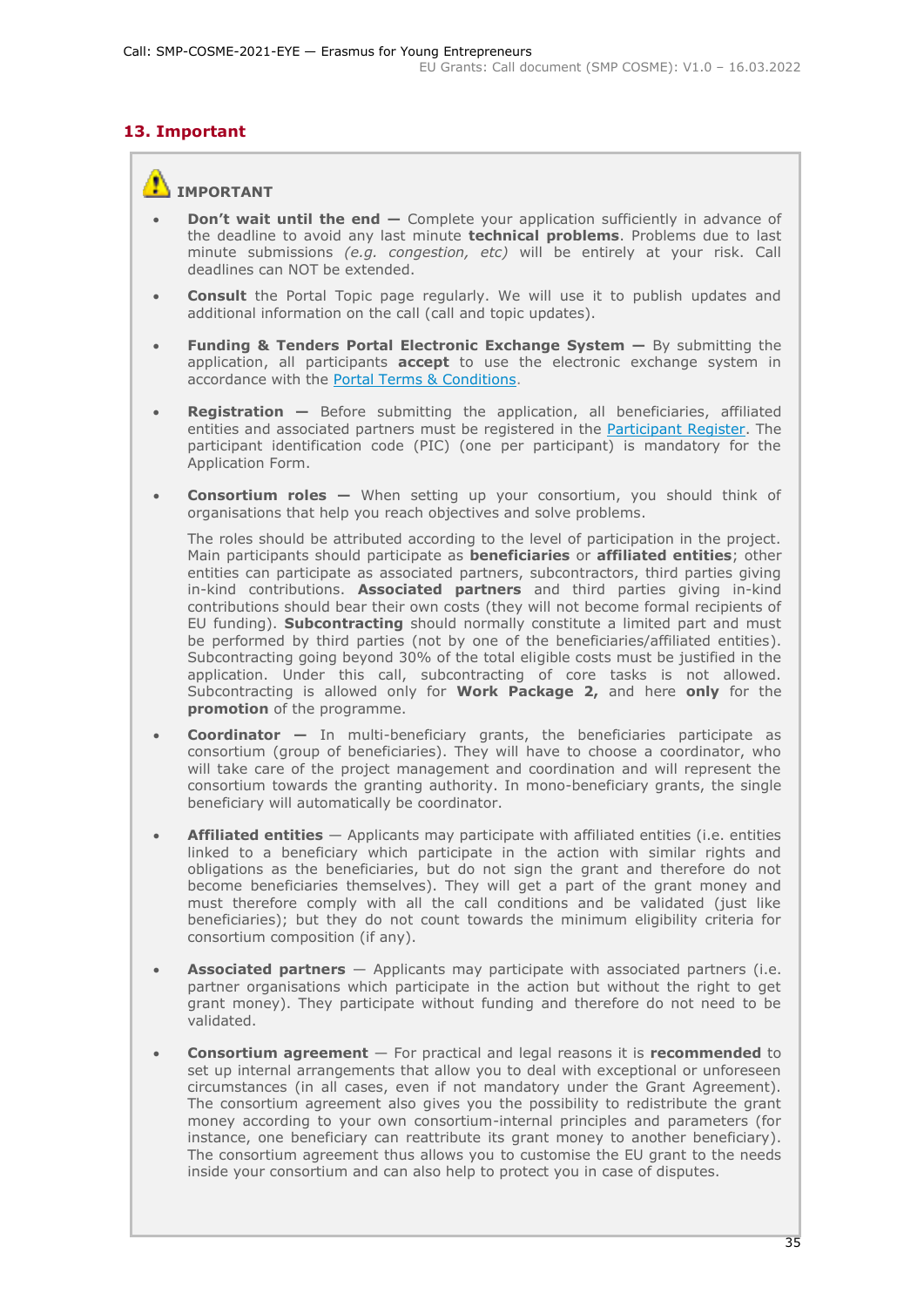- **Balanced project budget —** Grant applications must ensure a balanced project budget and sufficient other resources to implement the project successfully *(e.g. own contributions, income generated by the action, financial contributions from third parties, etc.)*. You may be requested to lower your estimated costs, if they are ineligible (including excessive).
- **No-profit rule —** Grants may NOT give a profit (i.e. surplus of revenues + EU grant over costs). This will be checked by us at the end of the project.
- **No double funding —** There is a strict prohibition of double funding from the EU budget (except under EU Synergies acions). Outside such Synergies actions, any given action may receive only ONE grant from the EU budget and cost items may under NO circumstances declared to two different EU actions.
- **Completed/ongoing projects —** Proposals for projects that have already been completed will be rejected; proposals for projects that have already started will be assessed on a case-by-case basis (in this case, no costs can be reimbursed for activities that took place before the project starting date/proposal submission).
- **Combination with EU operating grants —** Combination with EU operating grants is possible, if the project remains outside the operating grant work programme and you make sure that cost items are clearly separated in your accounting and NOT declared twice *(see AGA — [Annotated Model Grant Agreement,](https://ec.europa.eu/info/funding-tenders/opportunities/docs/2021-2027/common/guidance/aga_en.pdf)  [art 6.2.E\)](https://ec.europa.eu/info/funding-tenders/opportunities/docs/2021-2027/common/guidance/aga_en.pdf).*
- **Multiple proposals —** Applicants may not participate in several proposals. Nevertheless, if this happens, the respective organisation will be excluded from all the proposals it applied. The respective consortia affected by the exclusion of (a) partner(s) must still fulfil all eligibility criteria as stipulated in section 6 to be considered eligible.
- **Resubmission —** Proposals may be changed and re-submitted until the deadline for submission.
- **Rejection** By submitting the application, all applicants accept the call conditions set out in this this Call Document (and the documents it refers to). Proposals that do not comply with all the call conditions will be **rejected**. This applies also to applicants: All applicants need to fulfil the criteria; if any one of them doesn't, they must be replaced or the entire proposal will be rejected.
- **Cancellation –** There may be circumstances which may require the cancellation of the call. In this case, you will be informed via a call or topic update. Please note that cancellations are without entitlement to compensation.
- **Language** You can submit your proposal in any official EU language (project abstract/summary should however always be in English). For reasons of efficiency, we strongly advise you to use English for the entire application. If you need the call documentation in another official EU language, please submit a request within 10 days after call publication (for the contact information, *see section 12*).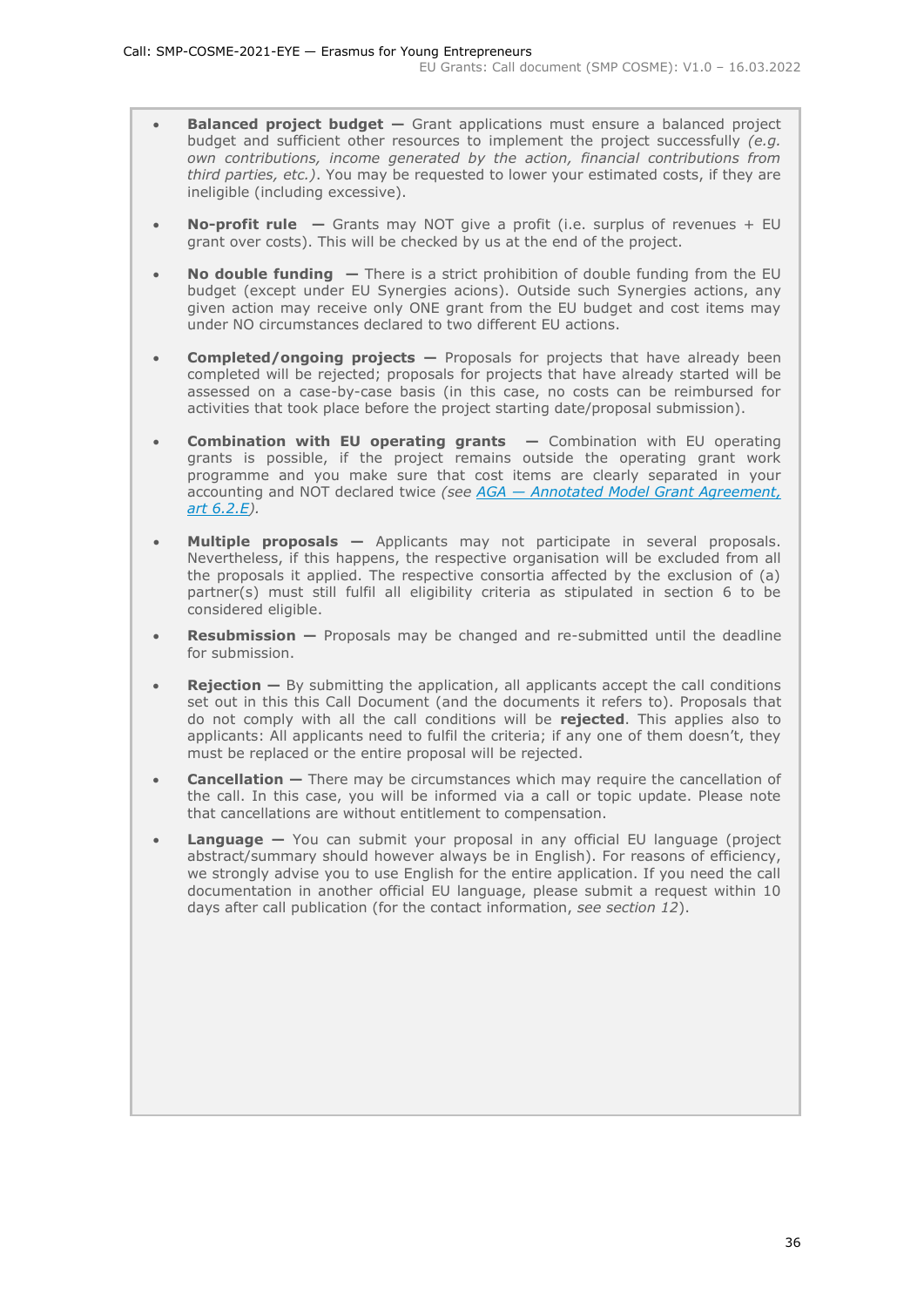• **Transparency —** In accordance with Article 38 of the [EU Financial Regulation,](https://eur-lex.europa.eu/legal-content/EN/ALL/?uri=CELEX:32018R1046&qid=1535046024012) information about EU grants awarded is published each year on the [Europa website.](https://ec.europa.eu/budget/fts/index_en.htm) This includes:

- o beneficiary names
- o beneficiary addresses
- o the purpose for which the grant was awarded
- o the maximum amount awarded.

The publication can exceptionally be waived (on reasoned and duly substantiated request), if there is a risk that the disclosure could jeopardise your rights and freedoms under the EU Charter of Fundamental Rights or harm your commercial interests.

• **Data protection —** The submission of a proposal under this call involves the collection, use and processing of personal data. This data will be processed in accordance with the applicable legal framework. It will be processed solely for the purpose of evaluating your proposal, subsequent management of your grant and, if needed, programme monitoring, evaluation and communication. Details are explained in the [Funding & Tenders Portal Privacy Statement.](https://ec.europa.eu/info/funding-tenders/opportunities/docs/2021-2027/common/ftp/privacy-statement_en.pdf)

### <span id="page-36-0"></span>**14. Specific instructions for submission of Part B**

#### **The Application Form Part B is composed of two forms:**

- The *Application Form Part B* is a standardised template for all calls for proposals under the Single Market Programme and beyond.
- Therefore, in *Annex 5* applicants have to provide specific information that is essential to respond appropriately to the requirements of this call for proposals Erasmus for Young Entrepreneurs.

| Table of contents<br>in<br><b>Application Forms</b> | <b>Application Form Part B</b><br><b>Guidance comments</b><br>(if any) | <b>Annex 5 (Additional</b><br>information to Part B)<br><b>Guidance comments</b><br>(if any)                                                                                                                 |
|-----------------------------------------------------|------------------------------------------------------------------------|--------------------------------------------------------------------------------------------------------------------------------------------------------------------------------------------------------------|
| PROJECT SUMMARY                                     | Fill (be concise)                                                      | N.A.<br>Instead please fill table<br>indicating which type of<br>project you apply for.                                                                                                                      |
| 1. RELEVANCE                                        |                                                                        |                                                                                                                                                                                                              |
| 1.1 Background and<br>general objectives            | Fill                                                                   | N.A.                                                                                                                                                                                                         |
| 1.2 Needs analysis and<br>specific objectives       | Fill; including the overall<br>relationship target                     | Fill; provide, above all:<br>- detailed planned<br>outcomes, i.e. breakdown<br>between number of NEs<br>and HEs matched (of all<br>types of entrepreneurs<br>requested under this call)<br>and the number of |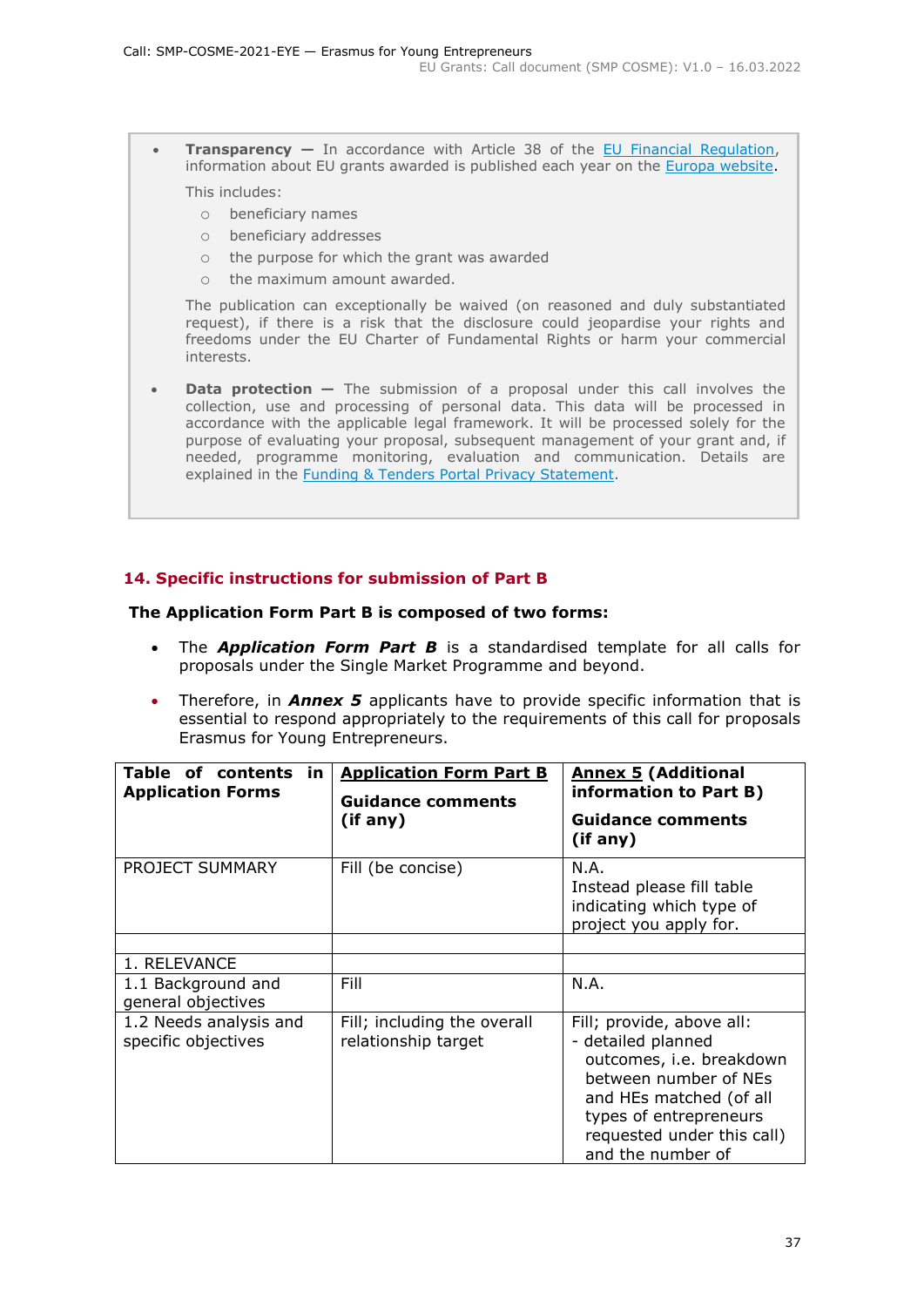|                                                                                           |                                                                                                                               | recruited entrepreneurs<br>(NEs and HEs) $43$<br>- Periodic objectives                                                                                                                                                                                                          |
|-------------------------------------------------------------------------------------------|-------------------------------------------------------------------------------------------------------------------------------|---------------------------------------------------------------------------------------------------------------------------------------------------------------------------------------------------------------------------------------------------------------------------------|
| 1.3 Complementarity<br>with other actions and<br>$innovation$ - European<br>added value   | Fill                                                                                                                          | N.A.                                                                                                                                                                                                                                                                            |
|                                                                                           |                                                                                                                               |                                                                                                                                                                                                                                                                                 |
| 2. QUALITY                                                                                |                                                                                                                               |                                                                                                                                                                                                                                                                                 |
| 2.1 Concept and<br>methodology                                                            | Fill                                                                                                                          | N.A.                                                                                                                                                                                                                                                                            |
| 2.2 Consortium set-up                                                                     | Fill                                                                                                                          | See guiding questions to<br>use when filling the<br>Application Form Part B.                                                                                                                                                                                                    |
| 2.3 Project teams, staff<br>and experts                                                   | Fill only part "Outside<br>resources"                                                                                         | Fill table in Annex 5<br>including:<br>- Partner No and Acronym<br>- Position of staff member in<br>the organisation<br>- Summary of relevant skills<br>and experience<br>- List of tasks and role in<br>the project<br>- Allocation to the project<br>(% of FTE) <sup>44</sup> |
| 2.4 Consortium<br>management and<br>decision-making                                       | Fill                                                                                                                          | N.A.                                                                                                                                                                                                                                                                            |
| 2.5 Project management,<br>quality assurance and<br>monitoring and<br>evaluation strategy | Fill; ensure coherence with<br>WP1 description (Section 4<br>in Annex 5)                                                      | N.A.                                                                                                                                                                                                                                                                            |
| 2.6 Cost effectiveness<br>and financial<br>management                                     | Fill; ensure coherence with<br>WP1 and WP4 description<br>(Section 4 in Annex 5)                                              | N.A.                                                                                                                                                                                                                                                                            |
| 2.7 Risk management                                                                       | Fill.<br>Per Work Package,<br>applicants must provide at<br>least 3 critical risks and<br>appropriate mitigating<br>measures. | See list of critical risks<br>suggested in section 2.7 of<br>Annex 5, to be used when<br>filling the section in the<br>Application Form Part B.<br>Other than the proposed<br>critical risks can be used.                                                                       |
| 3. IMPACT                                                                                 |                                                                                                                               |                                                                                                                                                                                                                                                                                 |
| 3.1 Impact and ambition                                                                   |                                                                                                                               | Fill table in Annex 5<br>including estimated impact<br>on the specific<br>entrepreneurs' requested in<br>the call text in section 2.3.2                                                                                                                                         |

<sup>43</sup> Recruited is to be understood as registered in the EYE IT tool, i.e. applications of interested entrepreneurs were assessed favourably by the IOs, so that these entrepreneurs are accepted.

<sup>&</sup>lt;sup>44</sup> FTE means Full Time Equivalent. All consortium members are requested to foresee a reasonable and stable engagement in terms of FTE % for the project implementation (including back-up personal). Ideally, project coordinators should not dedicate less than 0.5 FTE to the project (it means half of the time of a full time employee). It is considered inefficient if an applicant proposes several staff all working for rather few % of FTEs on the project.